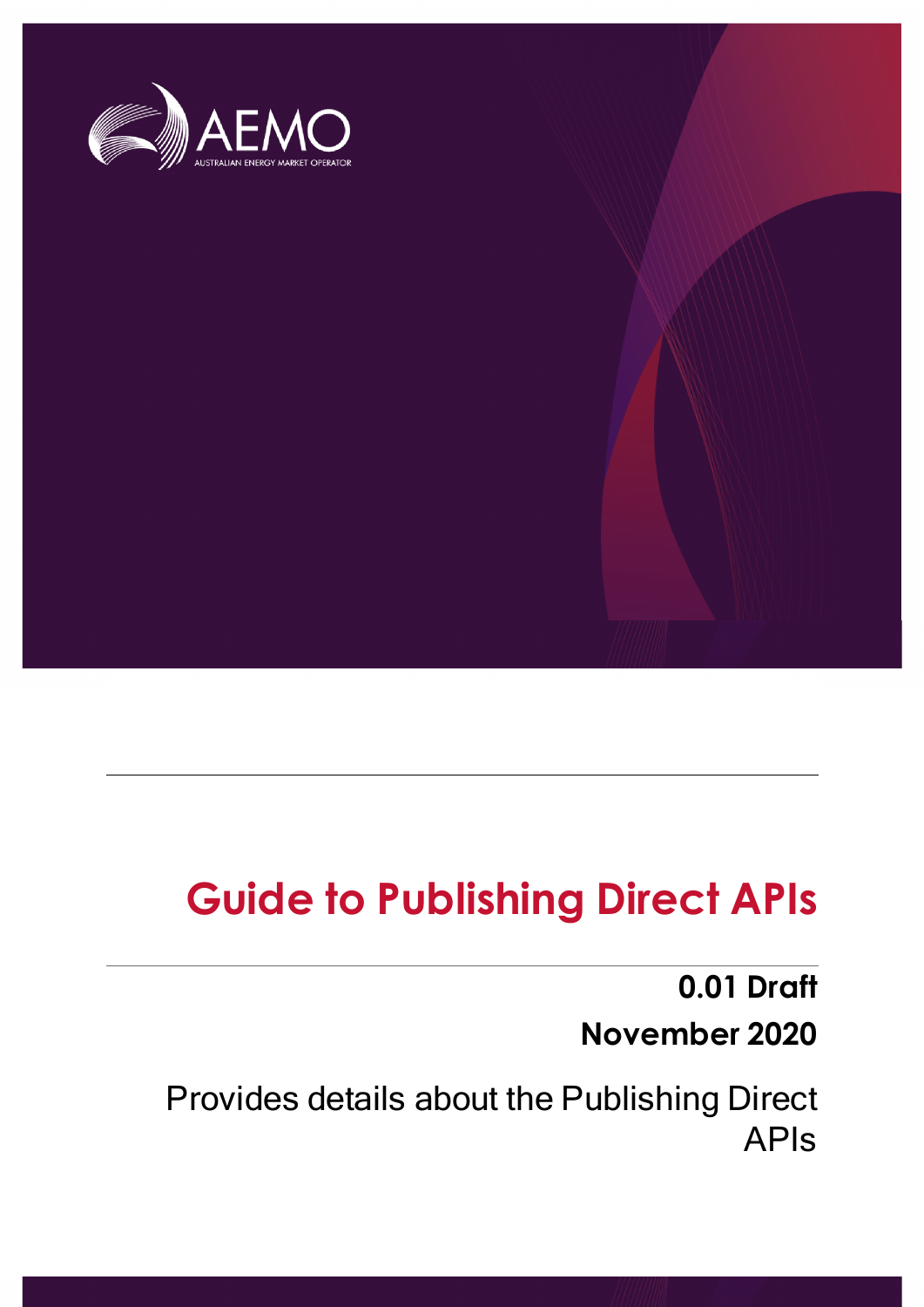# **Important Notice**

#### **PURPOSE**

This Guide to Publishing Direct APIs (Guide), prepared by AEMO, provides guidance for Publishing Direct under the National NER (Rules).

#### **NO RELIANCE OR WARRANTY**

This document does not constitute legal or business advice, and should not be relied on as a substitute for obtaining detailed advice about the National Gas or Electricity Law, the Rules or any other applicable laws, procedures or policies. While AEMO has made every effort to ensure the quality of the information in this Guide, neither AEMO, nor any of its employees, agents and consultants make any representation or warranty as to the accuracy, reliability, completeness, currency or suitability for particular purposes of that information.

#### **LIMITATION OF LIABILITY**

To the maximum extent permitted by law, AEMO and its advisers, consultants and other contributors to this Guide (or their respective associated companies, businesses, partners, directors, officers or employees) are not liable (whether by reason of negligence or otherwise) for any errors, omissions, defects or misrepresentations in this document, or for any loss or damage suffered by persons who use or rely on the information in it.

#### **TRADEMARK NOTICES**

Microsoft is a trademark of Microsoft Corporation in the United States and/or other countries. Oracle and Java are registered trademarks of Sun Microsystems, Inc. in the U.S. and other countries.

#### **DISTRIBUTION**

Available to the public.

#### **DOCUMENT IDENTIFICATION**

Business custodian: Team Lead, NEM Settlement, Strategy and Markets IT custodian: Manager, Settlements Prepared by: Technology, Technical Writers and 5MS Settlements Team

#### **VERSION HISTORY**

Version 0.01. First draft - API release to the 5MS Staging environment.. Last update: Thursday, 12 November 2020 9:52 AM

#### **DOCUMENTS MADE OBSOLETE**

The release of this document changes any previous versions of Guide to Publishing Direct APIs.

#### **FEEDBACK**

Your feedback is important and helps us improve our services and products. To suggest improvements, please contact AEMO's Support Hub.

© 2020 Australian Energy Market Operator Limited.

The material in this publication may be used in accordance with the copyright permissions on AEMO's website.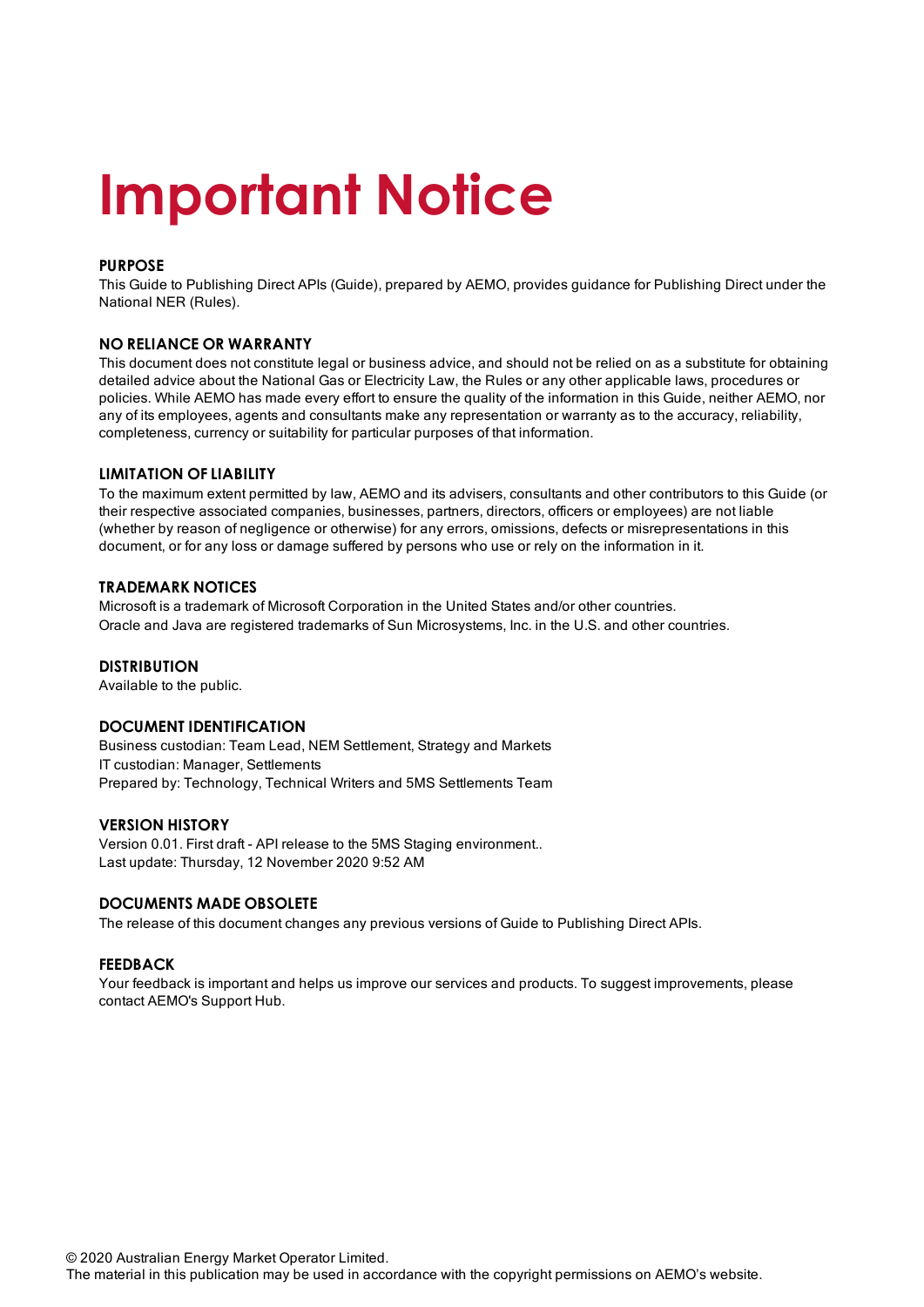# **Contents**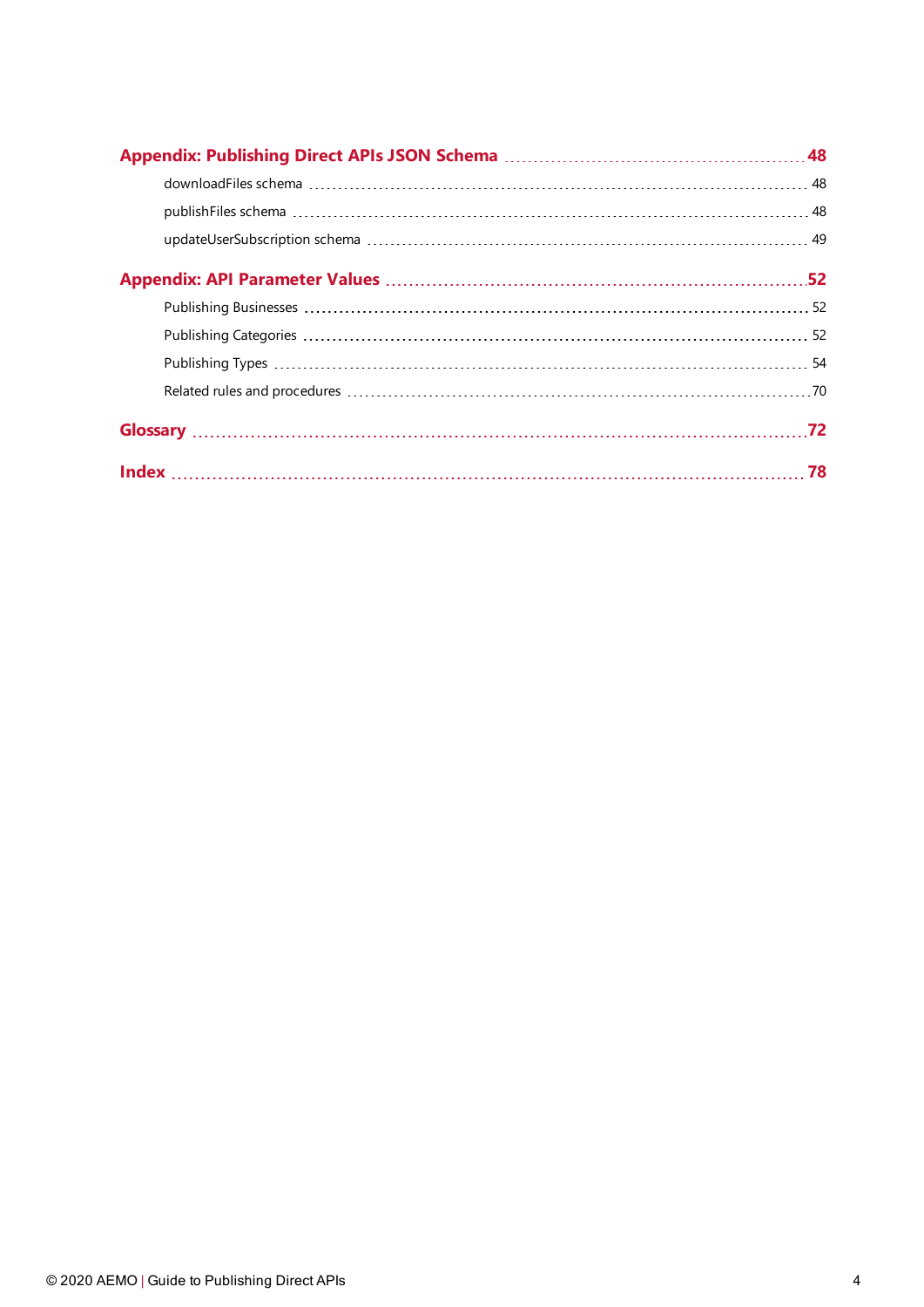# <span id="page-4-0"></span>**Introduction**

### <span id="page-4-1"></span>**Purpose**

This guide provides instructions for Registered Participants to user the Publishing Direct APIs in the Energy Market Systems.

# <span id="page-4-2"></span>**Audience**

This guide is for Registered Participants who want to use the Publishing Direct APIs or the Settlements Direct web portal.

Participant administrators wanting to know the user rights management (URM) entity to grant for participant users to access Publishing Direct APIs are a secondary audience.

# <span id="page-4-3"></span>**Assumed Knowledge**

This guide assumes you have knowledge of:

- <sup>l</sup> JSON basics
- REST API standards
- Web-based technologies
- The operating system you are using
- Connecting to AEMO's Electricity IT Systems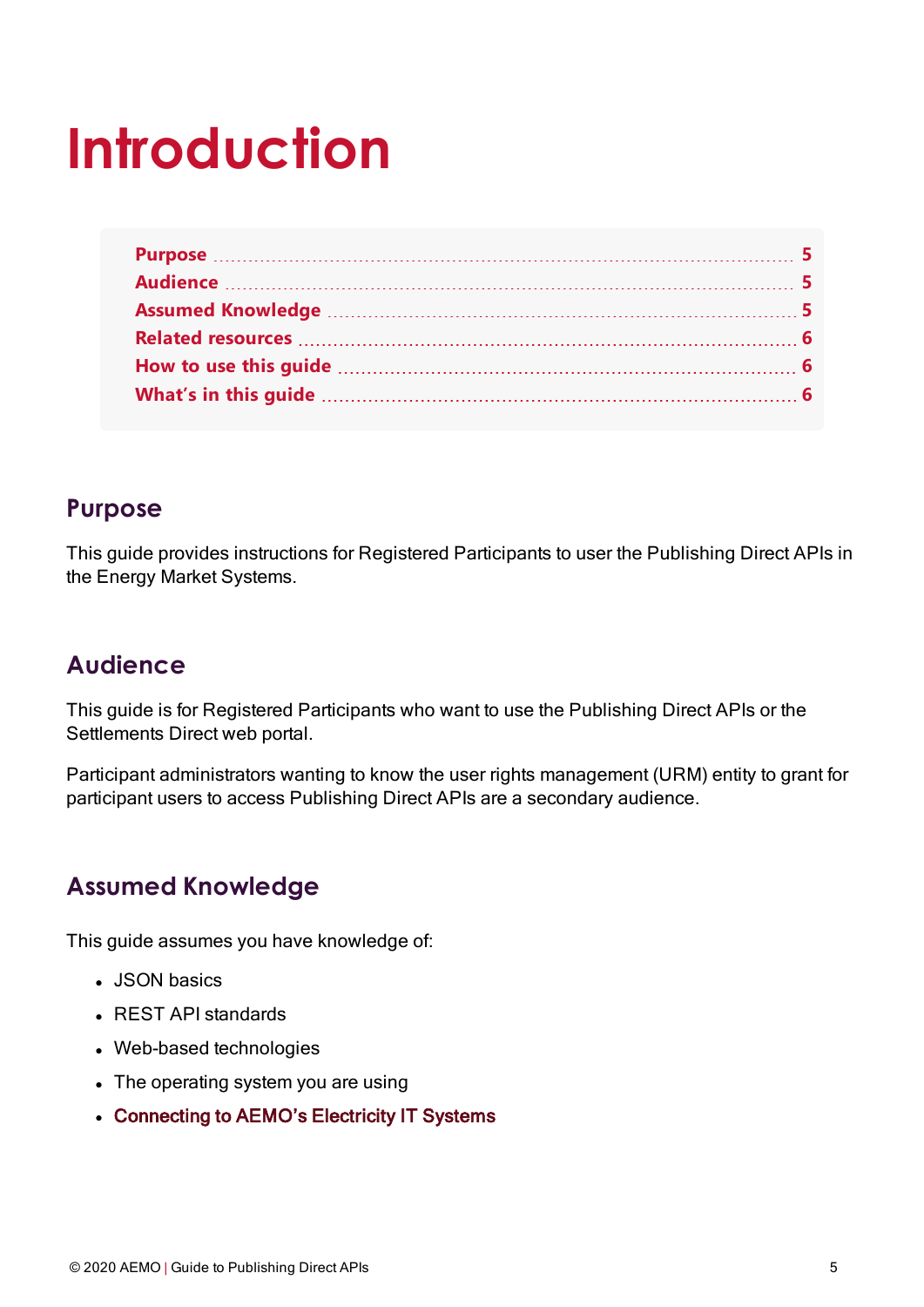### <span id="page-5-0"></span>**Related resources**

Guide to User Rights Management, assists Participant Administrators to manage their Participant User's access to AEMO's systems. It also explains how to set up single user IDs for use with the Set Participant function in AEMO's web portals.

You can find resources on AEMO's website.

## <span id="page-5-1"></span>**How to use this guide**

- This guide is written in plain language for easy reading.
- Where there is a discrepancy between the National Electricity Rules, and information or a term in this document, the National Electricity Rules takes precedence.
- Where there is a discrepancy between the Procedures, and information or a term in this document, the Procedures take precedence.
- Text in this format indicates there is a resource on AEMO's website, for details, see References.
- Text in this format indicates a link to a related resource.
- Actions to complete in the web portal interface are bold and dark grey.
- Rules terms used throughout this guide are listed on page 1 and defined in the National Electricity Rules.
- Glossary terms are capitalised and have the meanings listed against them (see [page](#page-71-0) 72).
- References to time are Australian Eastern Standard Time (AEST).

## <span id="page-5-2"></span>**What's in this guide**

- [Chapter](#page-7-0) 1 Need to know on page 8explains what you need to know before you start using e-Hub APIs.
- Chapter 1 About Electricity Reallocation APIs on page 1 explains the e-Hub APIs web application, who it is for, and how to access it, and how to use the common interface features such as selecting a unit ID, date and so on.
- Chapter 1 Reallocation APIs on page 1 explains the new Reallocations APIs, validation rules, error messages, request and response structure along with examples for the APIs.
- Appendix Reallocation JSON Schema on page 1 provides the JSON schema for the Reallocation APIs.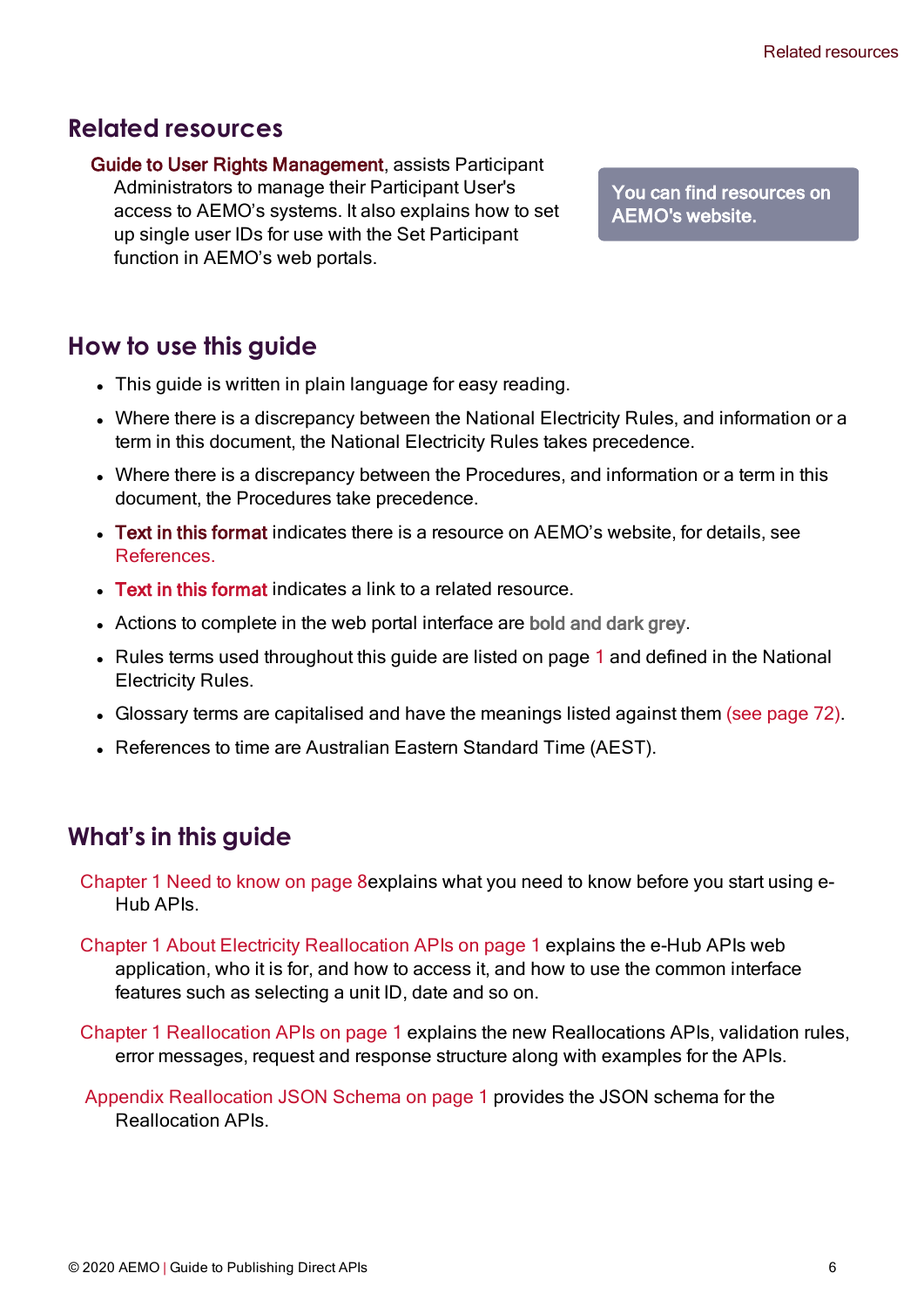Needing Help on page 1 provides information to assist participants with IT related issues, requesting assistance from AEMO, and using the Set Participant option.

References on page 1 contains a list of resources mentioned throughout this guide.

[Glossary](#page-71-0) on page 72 explains the terms and abbreviations used throughout this guide.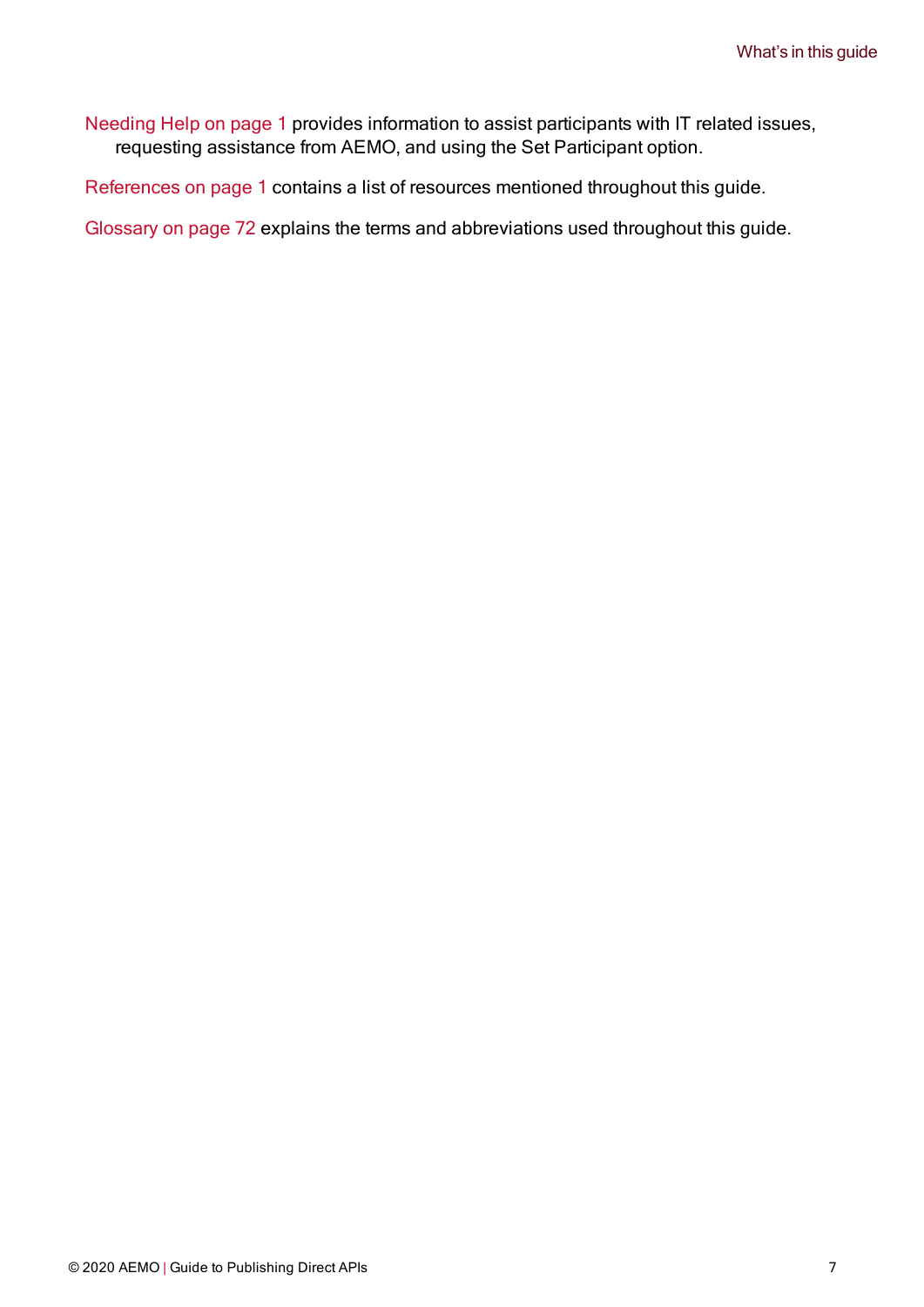# <span id="page-7-0"></span>**Chapter 1 Need to know**

# <span id="page-7-1"></span>**Publishing Direct System**

The Publishing Direct system allows Market Participants to access data, subscriptions, message delivery logs and calendars to the EMMS Wholesale Market System. AEMO uses three instances of the Publishing Direct system based on the publishing Business ID. You can access these systems using the AEMO Markets Portal.

The APIs listed in this chapter allow you to access specific details from the Publishing Direct system depending on the request parameters. Settlements Direct is an instance of the Publishing Direct system.

To access the Publishing Direct systems on the Markets Portal, navigate as follows:

- For Settlements Direct: Settlements Direct, MMS Markets Portal > MMS > Settlements > Settlements Direct.
- Publishing Direct for GSH To access Publishing Direct, MMS Markets Portal > Gas Supply Hub > Publishing Direct.
- Market Direct for Market Info To access Market Direct, MMS Markets Portal > Market Info > Market Direct.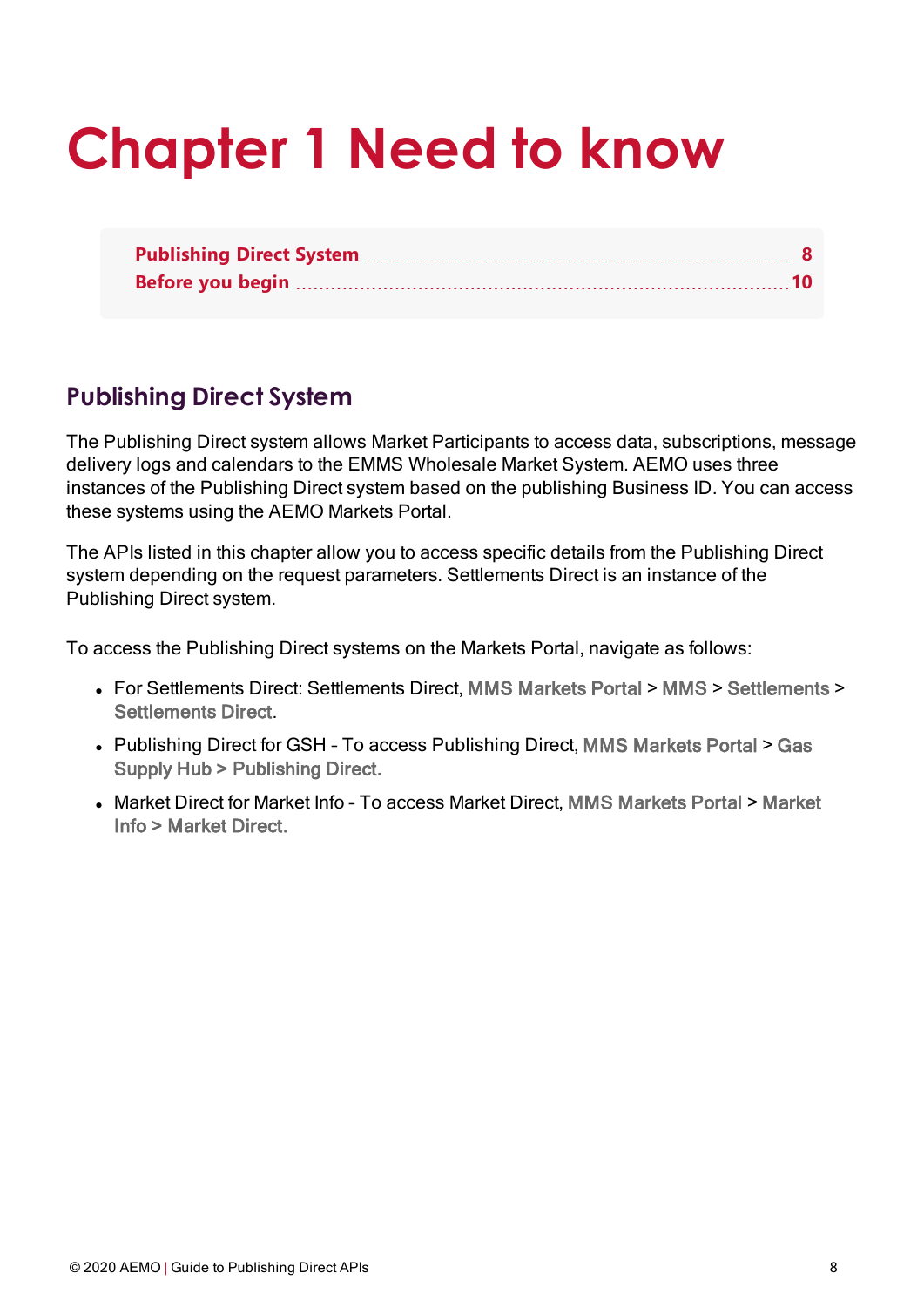| MMS                     |
|-------------------------|
| Market Info             |
| Settlements             |
| Settlements Direct      |
| Data Access             |
| Subscriptions           |
| Message Delivery Log    |
| Calendars               |
| <b>View Prudentials</b> |
| Reallocations           |

### **Settlements Direct Subscriptions for Company ID**

| Category                                | Type      |        | Contact      |        |                              |
|-----------------------------------------|-----------|--------|--------------|--------|------------------------------|
| NEM Statements<br>∧                     | All Types | $\vee$ | All Contacts | $\vee$ |                              |
| V NEM Statements                        |           |        |              |        |                              |
| NEM Correspondence                      |           |        |              |        | Secure Delivery Attachment V |
| NEM Summary Data                        |           |        |              |        | Secure Delivery Attachment v |
| <b>NEM MMS Data</b>                     |           |        |              |        |                              |
| <b>NEM Market Reports</b>               |           |        |              |        | Secure Delivery Attachment   |
| NEM Third Party Data                    |           |        |              |        |                              |
| Miscellaneous                           |           |        |              |        | Secure Delivery Attachment V |
| <b>SRA Statements</b>                   |           |        |              |        | Secure Delivery Attachment V |
| OldGas Statements                       |           |        |              |        |                              |
| SRA Correspondence                      |           |        |              |        |                              |
| NEM Alerts, Reminders and Notifications |           |        |              |        |                              |
| QldGas Correspondence                   |           |        |              |        |                              |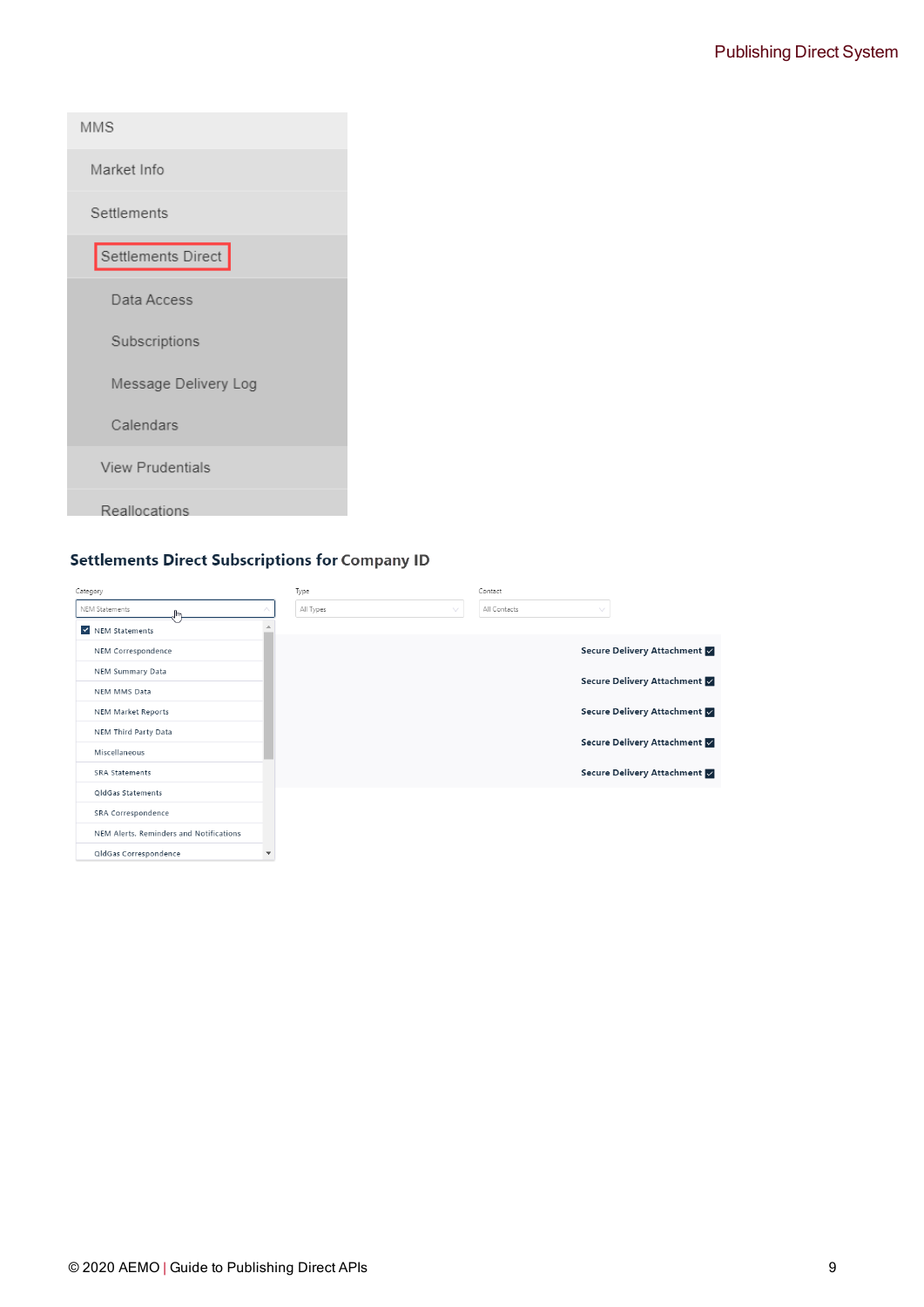| Category                               |              | Type                             | Contact      |                            |
|----------------------------------------|--------------|----------------------------------|--------------|----------------------------|
| <b>NEM Statements</b>                  | $\checkmark$ | All Types<br>∧                   | All Contacts | $\checkmark$               |
|                                        |              | All Types                        |              |                            |
| <b>Type: NEM Final Statement</b>       |              | <b>NEM Preliminary Statement</b> |              | Secure Delivery Attachment |
| <b>Type: NEM Makeup Statement</b>      |              | <b>NEM Final Statement</b>       |              | Secure Delivery Attachment |
|                                        |              | NEM Makeup Statement             |              |                            |
| <b>Type: NEM Preliminary Statement</b> |              | <b>NEM ShortFall Statement</b>   |              | Secure Delivery Attachment |
|                                        |              | <b>NEM Revision Statement</b>    |              |                            |
| <b>Type: NEM Revision Statement</b>    |              |                                  |              | Secure Delivery Attachment |
| <b>Type: NEM ShortFall Statement</b>   |              |                                  |              | Secure Delivery Attachment |
| Submit                                 |              |                                  |              |                            |

#### **Settlements Direct Subscriptions for Company ID**

In the AEMO Markets Portal, Settlements Direct is denoted in the APIs as the publishingBusinessId with the value of Settlements. The publishingCategoryId represents the Category and the publishingTypeId represents the Type. The images below show the possible values of each of these categories.

For more details on all possible combinations of the Business, Category and Type, see Appendix: API [Parameter](#page-51-0) Values.

# <span id="page-9-0"></span>**Before you begin**

This section defines some of the query parameters used in the APIs.

| Parameter             | Description                                                                                                                                                                                                    |
|-----------------------|----------------------------------------------------------------------------------------------------------------------------------------------------------------------------------------------------------------|
| publishing BusinessId | Describes the system for which the APIs, categories and types are<br>displayed. Possible values are NEM, NEM_SETTLEMENTS, or GSH.                                                                              |
| publishingCategoryId  | Each publishing business systems is divided into several categories.<br>For details on all available categories, select the Business system<br>and use the dropdown to find all possible categories.           |
| publishing Typeld     | Each category is then subdivided into different types. For details on<br>all available types, select the business system and category from<br>the portal and use the dropdown menu to find all possible types. |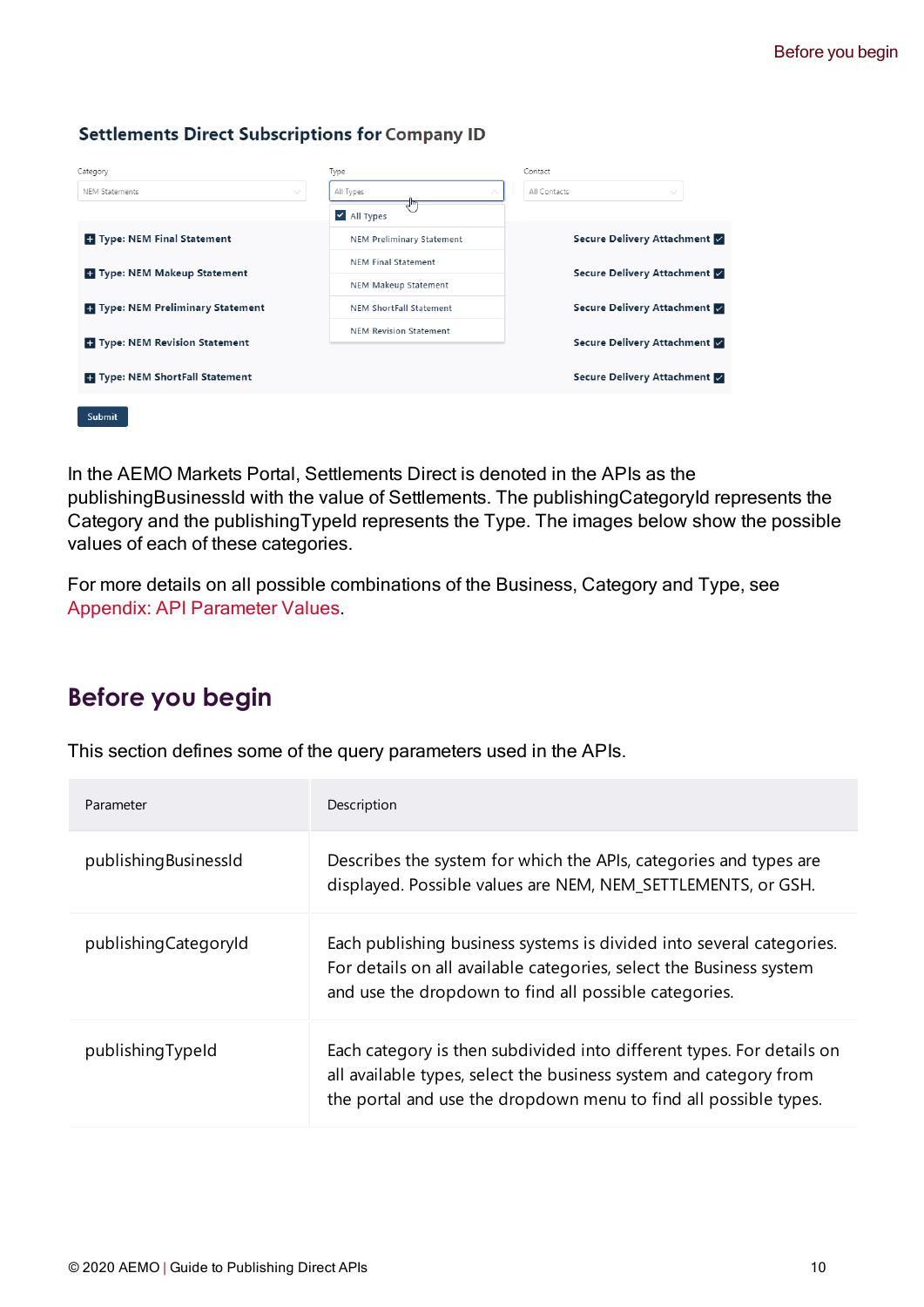### Before you begin

| Parameter                  | Description                                                                                                                                                                                                                                                             |
|----------------------------|-------------------------------------------------------------------------------------------------------------------------------------------------------------------------------------------------------------------------------------------------------------------------|
| publishingPeriodClassId    | Describes the period for which a specific publishing Typeld is valid.<br>Possible values are DAILY_YMD, DAILY, BILLING_WEEK, BILLING_<br>MONTH, CAL_MONTH, QUARTER, CAL_YEAR, or FIN_YEAR.                                                                              |
| publishingPeriodInstanceId | Depending on the publishing Period Classid, the<br>publishing Period Instanceld is an identifier for the period instance.<br>For example, for the publishing Period Classid of BILLING_WEEK, the<br>publishingPeriodInstanceId is 2019WK41 or DAILY_YMD is<br>20191025. |
| publishingQueueld          | Unique identifier that each participant is assigned which tells AEMO<br>which file they want.                                                                                                                                                                           |
| deliveryChannelId          | The channel through which the participant contacts want to be<br>notified. Possible options are Email, Notify by Email and SMS.                                                                                                                                         |
| deliveryTime               | The time period for delivery. The values are in DATE data type.                                                                                                                                                                                                         |
| fileFormatId               | Format of the file returned. Possible options are PDF, Text, CSV,                                                                                                                                                                                                       |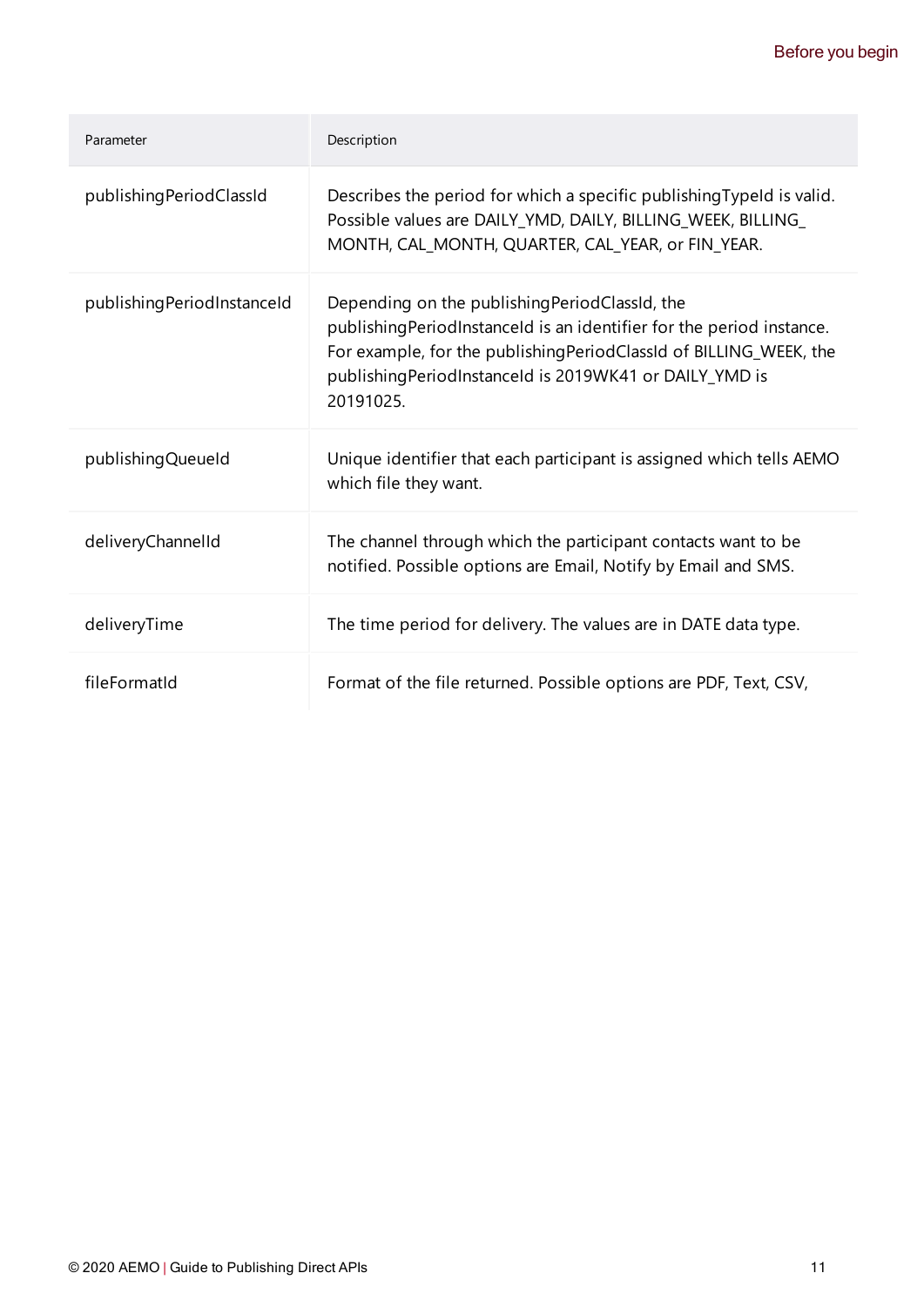# <span id="page-11-0"></span>**Chapter 2 About Publishing Direct APIs**

The following chapter lists the new and updated Publishing Direct APIs and the request and response structure for the APIs.

| Credentials, paths, schemas, validation, and examples 12 |  |
|----------------------------------------------------------|--|
|                                                          |  |
|                                                          |  |
|                                                          |  |
|                                                          |  |
|                                                          |  |
|                                                          |  |
|                                                          |  |

## <span id="page-11-1"></span>**Credentials, paths, schemas, validation, and examples**

- For individual schemas and API paths, see Appendix: [Publishing](#page-47-0) Direct APIs JSON Schema on [page 48.](#page-47-0)
- For details about AEMO's API standards, SSL certificates, response codes, security, and authentication details, see Guide to AEMO's APIs.

| Payload size            | Object                                                                                                                              |
|-------------------------|-------------------------------------------------------------------------------------------------------------------------------------|
| Submission<br>frequency | 250 messages per minute. For any messages sent beyond the limit, there is a<br>denial of service until that one minute is complete. |
| Throttling<br>limit     | Allowed                                                                                                                             |
| Throttling<br>limit     | 1 per submission                                                                                                                    |

# <span id="page-11-2"></span>**Submission and throttling**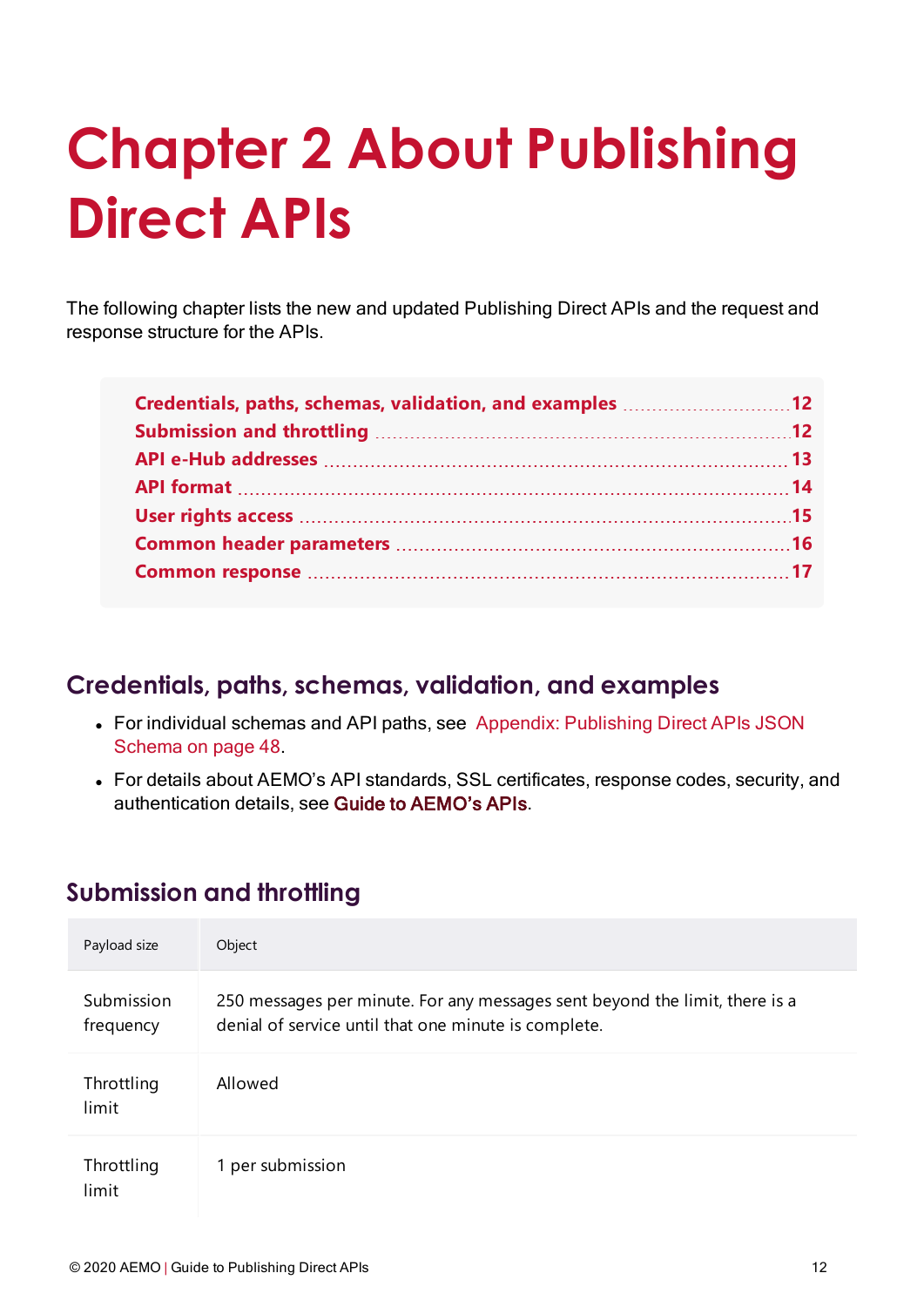# <span id="page-12-0"></span>**API e-Hub addresses**

API details, including Swagger files, are available via AEMO's API Portal. For more information about e-Hub APIs, see Guide to AEMO's e-Hub APIs.

The following AEMO API Gateways are available:

#### Table 1 API Gateway Addresses

| Environme<br>nt                         | <b>Internet Address</b>                                                                                       | MarketNet Address                                 |
|-----------------------------------------|---------------------------------------------------------------------------------------------------------------|---------------------------------------------------|
| 5MS<br>Staging                          | https://apis.5msstaging.aemo.com.a<br>u:9319                                                                  | https://apis.5msstaging.marketnet.net.<br>au:9319 |
| 5MS<br>Staging<br><b>API</b><br>portal  | https://dev.preprod.aemo.com.au<br>You need to register and sign in to<br>access the 5MS APIs in this portal. | Unavailable until further notice                  |
| Pre-<br>producti<br>on                  | https://apis.preprod.aemo.com.au:9<br>319                                                                     | https://apis.preprod.marketnet.net.au:9<br>319    |
| Pre-<br>producti<br>on API<br>portal    | https://dev.preprod.aemo.com.au<br>You need to register and sign in to<br>access the 5MS APIs in this portal. | Unavailable until further notice                  |
| Producti<br>on.                         | https://apis.prod.aemo.com.au:9319                                                                            | https://apis.prod.marketnet.net.au:931<br>9       |
| Producti<br><b>on</b><br>API port<br>al | https://dev.aemo.com.au                                                                                       | Unavailable until further notice                  |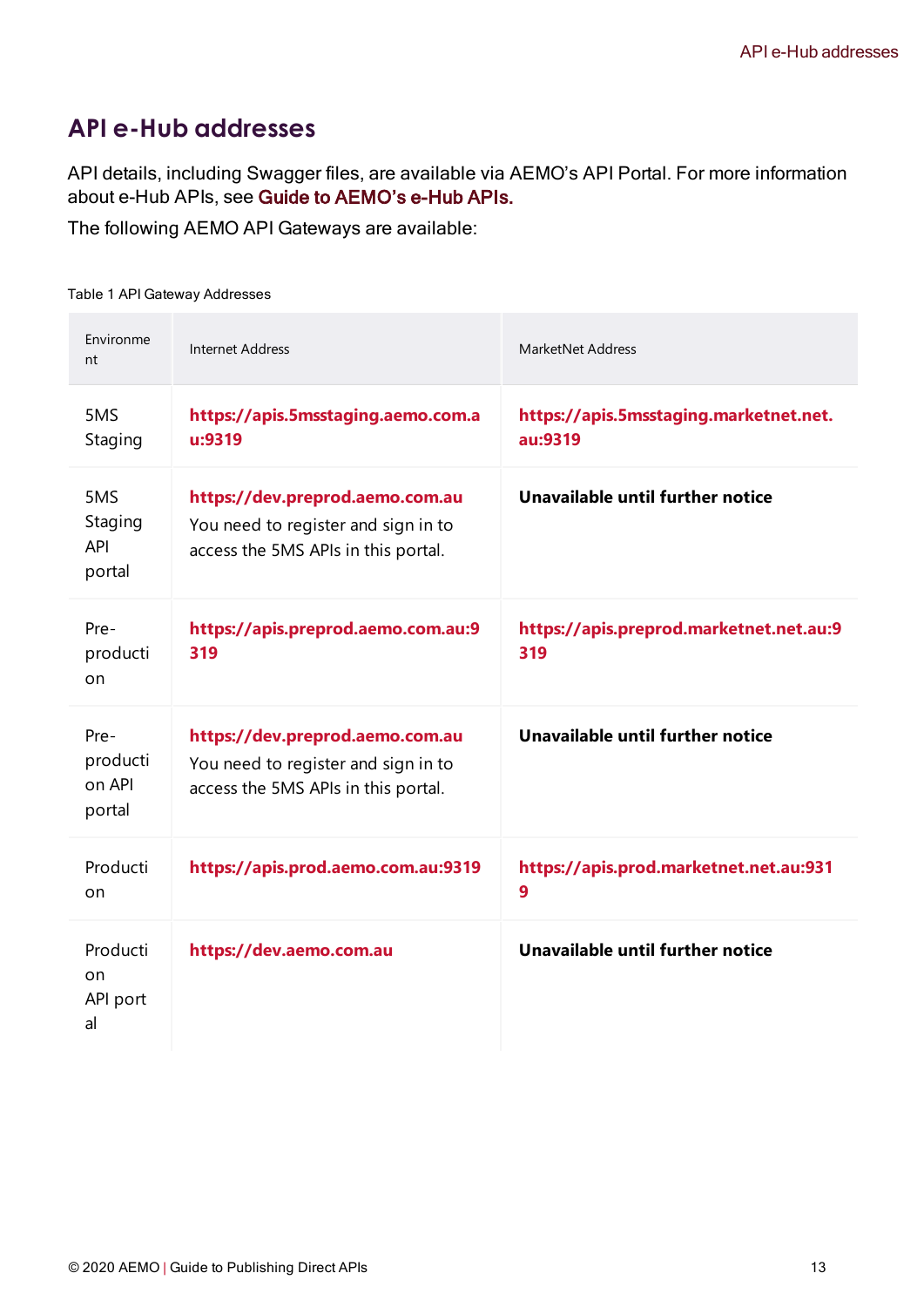# <span id="page-13-0"></span>**API format**

#### API URLs are in the following format:

```
https://<host>/ws/<br/>business
function>/<APIversion>/<resource>?querystring parameters
```
#### For example:

**[https://apis.prod.aemo.com.au:9319/NEMWholesale/PublishingDirect/](https://apis.prod.aemo.com.au:9319/ws/NEMWholesale/reallocations/v1/submitReallocations) [v1/getContacts](https://apis.prod.aemo.com.au:9319/ws/NEMWholesale/reallocations/v1/submitReallocations)**

#### Table 2 API Definition

| Parameter                           | Description                                                                                                                                                                       |
|-------------------------------------|-----------------------------------------------------------------------------------------------------------------------------------------------------------------------------------|
| <protocol></protocol>               | <b>HTTPS</b>                                                                                                                                                                      |
| <host></host>                       | Names the server hosting the service or an external proxy<br>Internet web service host: apis.prod.aemo.com.au:9319<br>MarketNet web service host: apis.prod.marketnet.net.au:9319 |
| <business function=""></business>   | API Name - The AEMO system providing the services<br>e.g. GeneratorRecall                                                                                                         |
| <verb> <resource></resource></verb> | Entities of a Business Function e.g. / getContacts                                                                                                                                |
| ?querystring parameters             | Query string parameters for GET method                                                                                                                                            |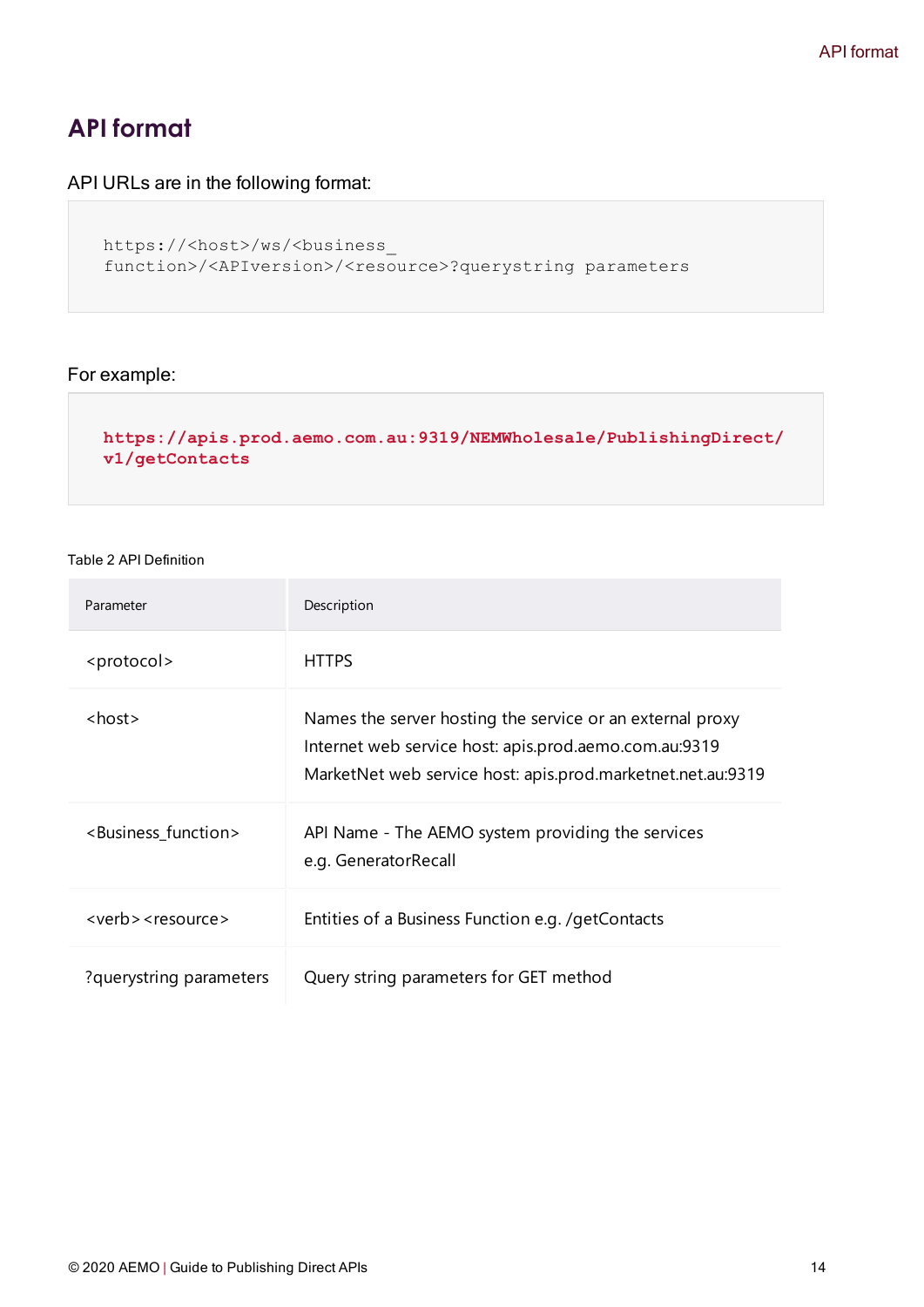## <span id="page-14-0"></span>**User rights access**

The user rights access used in the Prudential APIs, and Prudential web screens use a new URM entity:

- EMMS Settlements Settlements Direct MMS SETTLEMENTS\_DIRECT
	- <sup>o</sup> MMS\_SETTLEMENTS\_DIRECT
	- <sup>o</sup> MMS\_SETTLEMENTS\_DIRECT\_PUBLISH
	- <sup>o</sup> MMS\_SETTLEMENTS\_DIRECT\_ SUBSCRIBE

API account passwords are reset every 90 days.Not applicableNoneParticipant **specificParticipant** specificRREAD

The combination of Entity and Rights you must have to access the different Publishing Direct APIs are as follows:

| <b>API Name</b>              | <b>Authorisation</b><br><b>Mode</b> | <b>Entity</b>                     | <b>Right</b>   |
|------------------------------|-------------------------------------|-----------------------------------|----------------|
| getDeliverChannels           | None                                | Not applicable                    | Not applicable |
| getCalendars                 | None                                | Not applicable                    | Not applicable |
| getPublishingCategories      | None                                | Not applicable                    | Not applicable |
| getPublishingPeriodInstances | None                                | Not applicable                    | Not applicable |
| getPublishingTypes           | None                                | Not applicable                    | Not applicable |
| getPublishingPeriodClasses   | None                                | Not applicable                    | Not applicable |
| getContacts                  | Participant<br>specific             | MMS_SETTLEMENTS_<br><b>DIRECT</b> | <b>READ</b>    |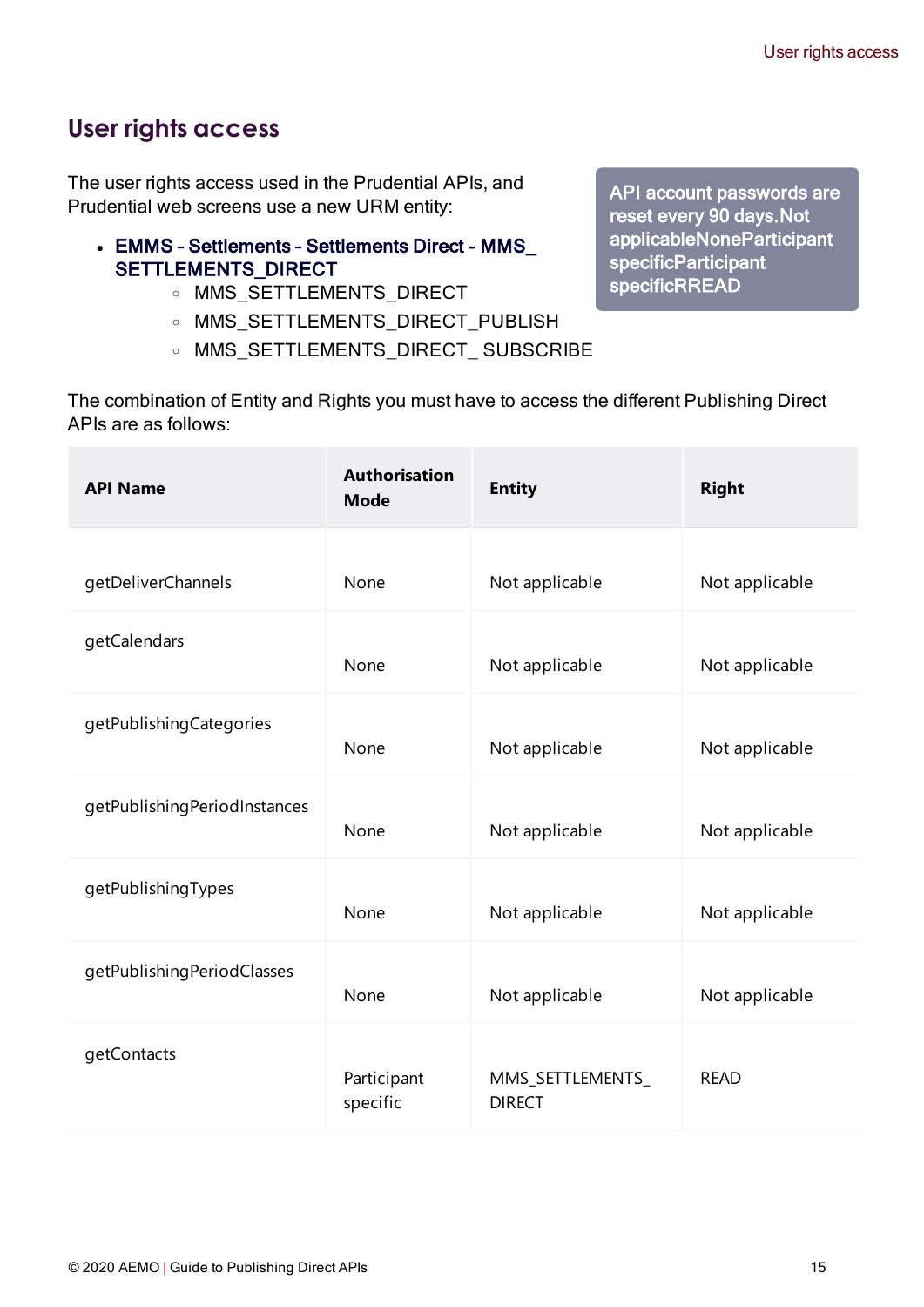| <b>API Name</b>         | <b>Authorisation</b><br><b>Mode</b> | <b>Entity</b>                        | <b>Right</b>  |
|-------------------------|-------------------------------------|--------------------------------------|---------------|
| getDeliveryLogEntries   | Participant<br>specific             | MMS_SETTLEMENTS_<br><b>DIRECT</b>    | <b>READ</b>   |
| getAvailableFiles       | Participant<br>specific             | MMS_SETTLEMENTS_<br><b>DIRECT</b>    | <b>READ</b>   |
| downloadFiles           | Participant<br>specific             | MMS_SETTLEMENTS_<br><b>DIRECT</b>    | <b>READ</b>   |
| publishFiles            | Participant<br>specific             | MMS_SETTLEMENTS_<br>DIRECT_PUBLISH   | <b>CREATE</b> |
| getUserSubscriptions    | Participant<br>specific             | MMS_SETTLEMENTS_<br>DIRECT_SUBSCRIBE | <b>READ</b>   |
| updateUserSubscriptions | Participant<br>specific             | MMS_SETTLEMENTS_<br>DIRECT_SUBSCRIBE | <b>UPDATE</b> |

The steps to set up URM rights for API access are:

- 1. If required, the Participant Administrator (PA) creates a new Participant User in MSATS.
- 2. The PA assigns the URM entity to the Participant User.

For help with user rights access, see Guide to User Rights Management.

# <span id="page-15-0"></span>**Common header parameters**

| Parameter    | Required | Format                      |
|--------------|----------|-----------------------------|
| Content-type | Yes      | Text/xml or application/zip |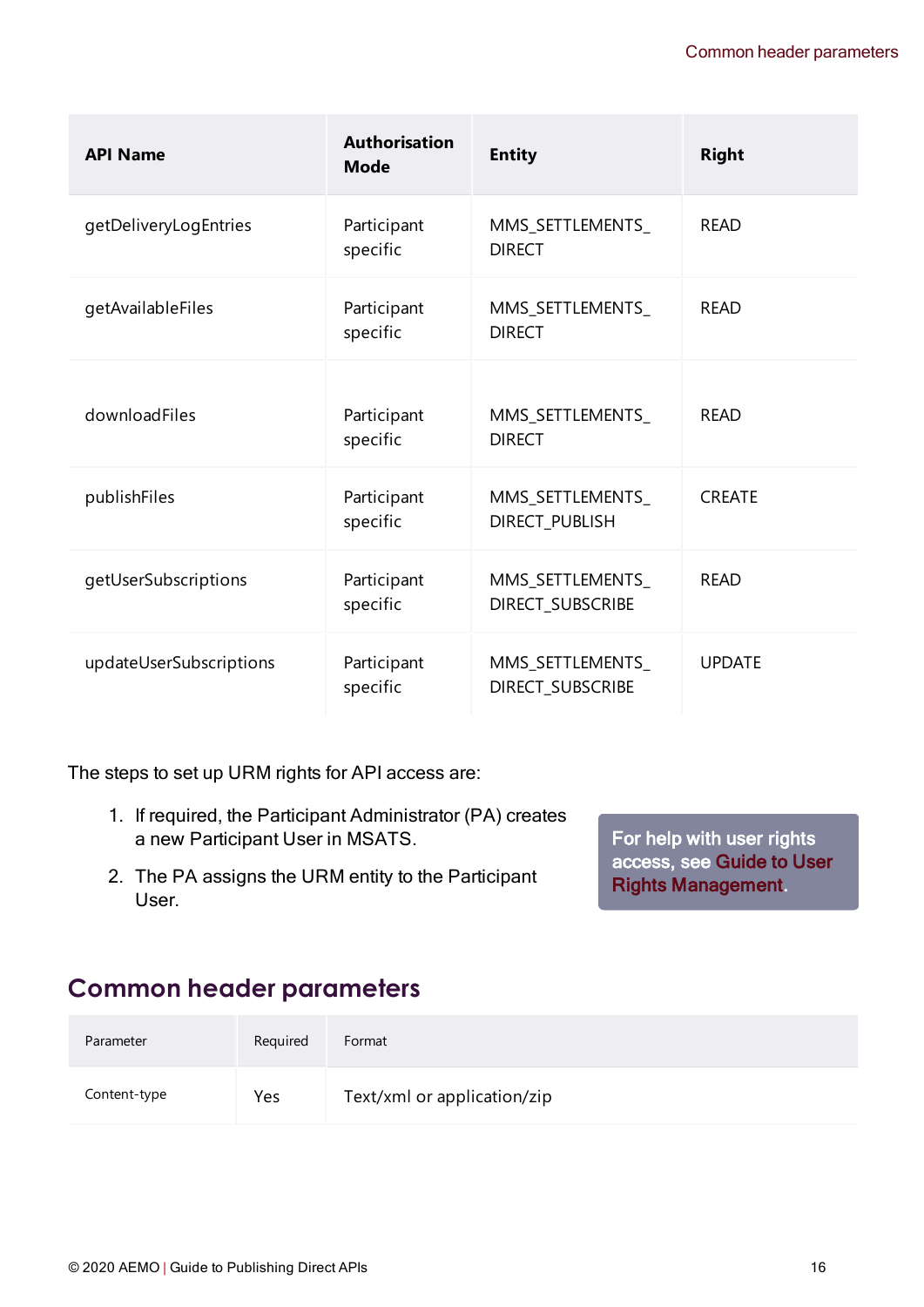| Parameter                       | Required | Format                                                                     |
|---------------------------------|----------|----------------------------------------------------------------------------|
| Accept                          | Yes      | Text/xml or application/zip                                                |
| Authorization                   | Yes      | Two-way SSL and basic auth - participant user URM username<br>and password |
| $X-$<br>initiatingParticipantID | Yes      | Participant ID                                                             |
| X-market                        | Yes      | <b>NEM</b>                                                                 |

# <span id="page-16-0"></span>**Common response**

| Error<br>Code | Description                                                                                                               |
|---------------|---------------------------------------------------------------------------------------------------------------------------|
| 200           | <b>OK</b>                                                                                                                 |
| 400           | Mandaroty HTTP header <header_name> missing. No response payload.</header_name>                                           |
| 401           | Unauthorised. No response payload.                                                                                        |
| 404           | Resources for the endpoint URI not found. Endpoint URI: {requested URI path suffix}. No<br>reponse payload.               |
| 405           | Menthod not allowed. Inpit request HTTP method {requested verb} isn ot allowed for this<br>resource. No response payload. |
| 422           | Unprocessable entity                                                                                                      |
| 429           | Too many requests. Number of inbound requests exceed the throttling limits; try again<br>later. No response payload.      |
| 500           | Internal Server Error. Exception from backend system. No response payload.                                                |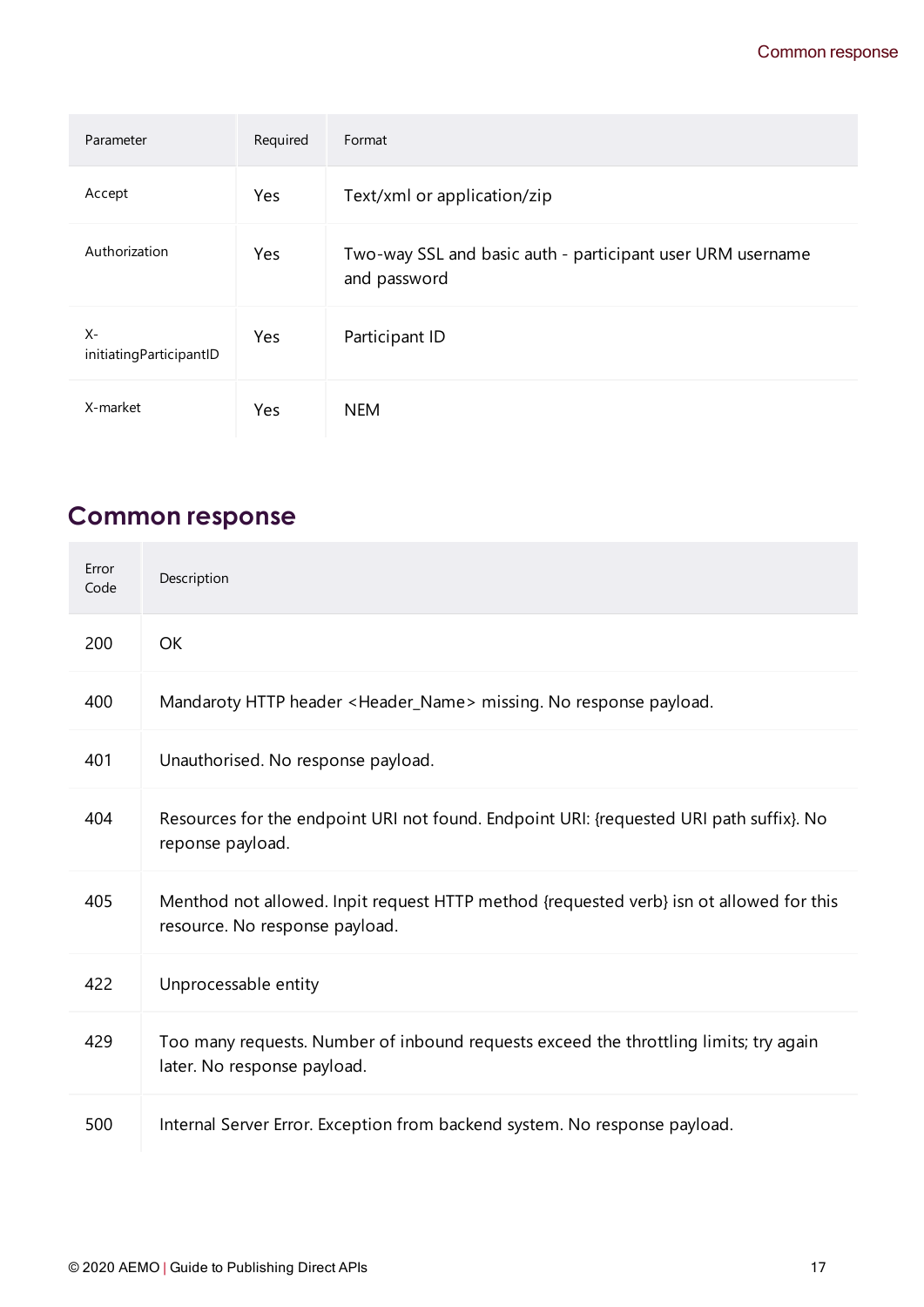# <span id="page-17-0"></span>**Chapter 2 Publishing Direct APIs**

This chapter describes the method, URL, request and response content body, and request and response examples for the Publishing Direct APIs.

# <span id="page-17-1"></span>**getContacts**

The getContacts API retrieves a list of all contacts for a Registered Participant.

| <b>API</b>             | getContacts                                                                                                                                                                                                            |
|------------------------|------------------------------------------------------------------------------------------------------------------------------------------------------------------------------------------------------------------------|
| Method                 | <b>GET</b>                                                                                                                                                                                                             |
| URL                    | /NEMWholesale/PublishingDirect/getContacts                                                                                                                                                                             |
| Authorisation          | Participant specific                                                                                                                                                                                                   |
| Header                 | Standard request header attributes to include:<br>• Authorization: Basic<br>• Content-Encoding: Should be one of [gzip, deflate, compress]<br>• Accept-Encoding: Should be one or more of [gzip, deflate,<br>compress] |
| <b>Request Content</b> | NA.                                                                                                                                                                                                                    |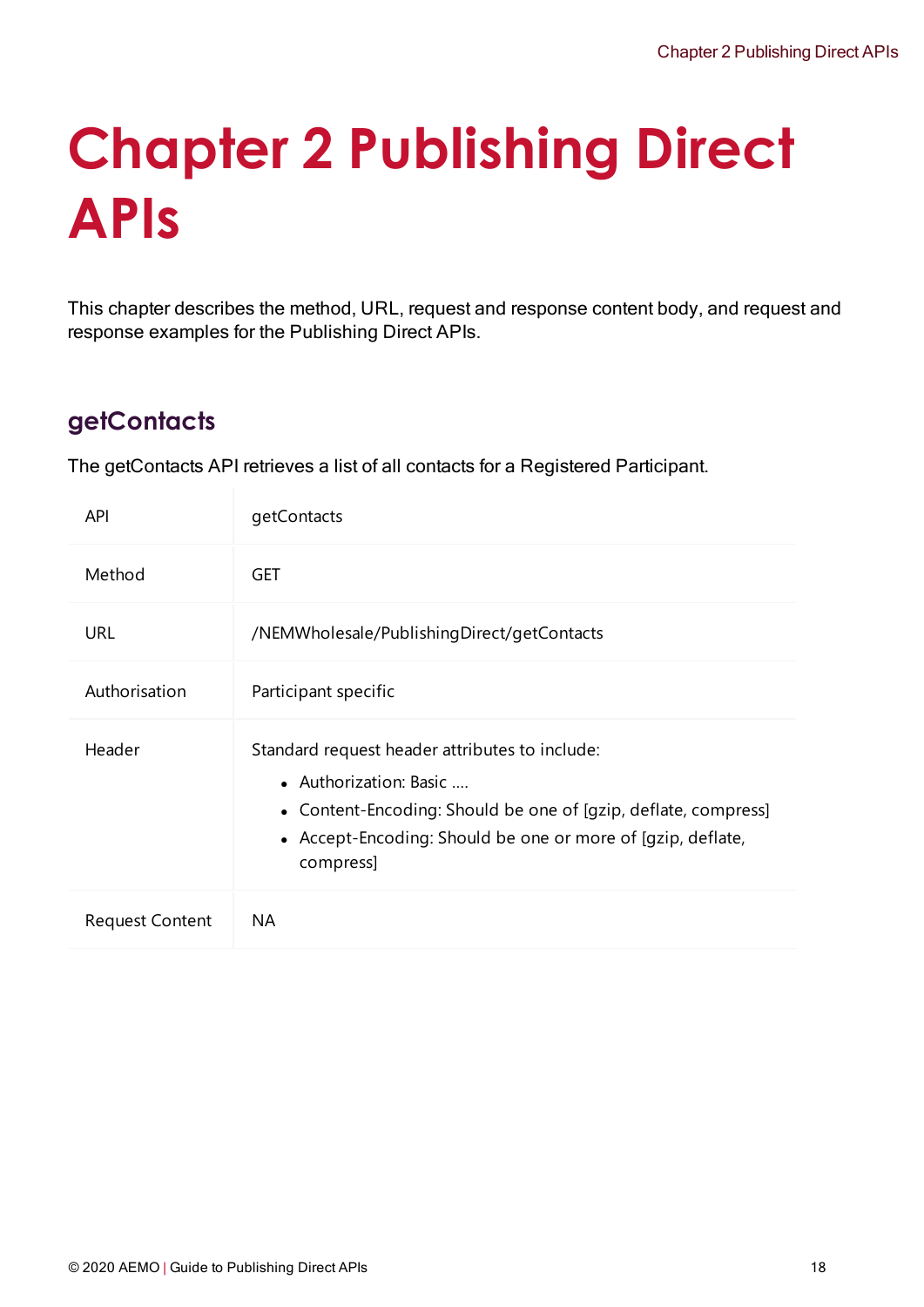

GET /NEMWholesale/PublishingDirect/v1/getContacts Content-Type: application/json Accept: application/json Accept-Encoding: gzip Content-Length: nnn Content-Encoding: gzip Authorisation: Basic dGVzdG1hbnVhbSpOZK1tY28wMw== X-market: NEM X-initiatingParticipantID: <PARTICIPANTID>

#### **Example response**

HTTP/1.1 200 OK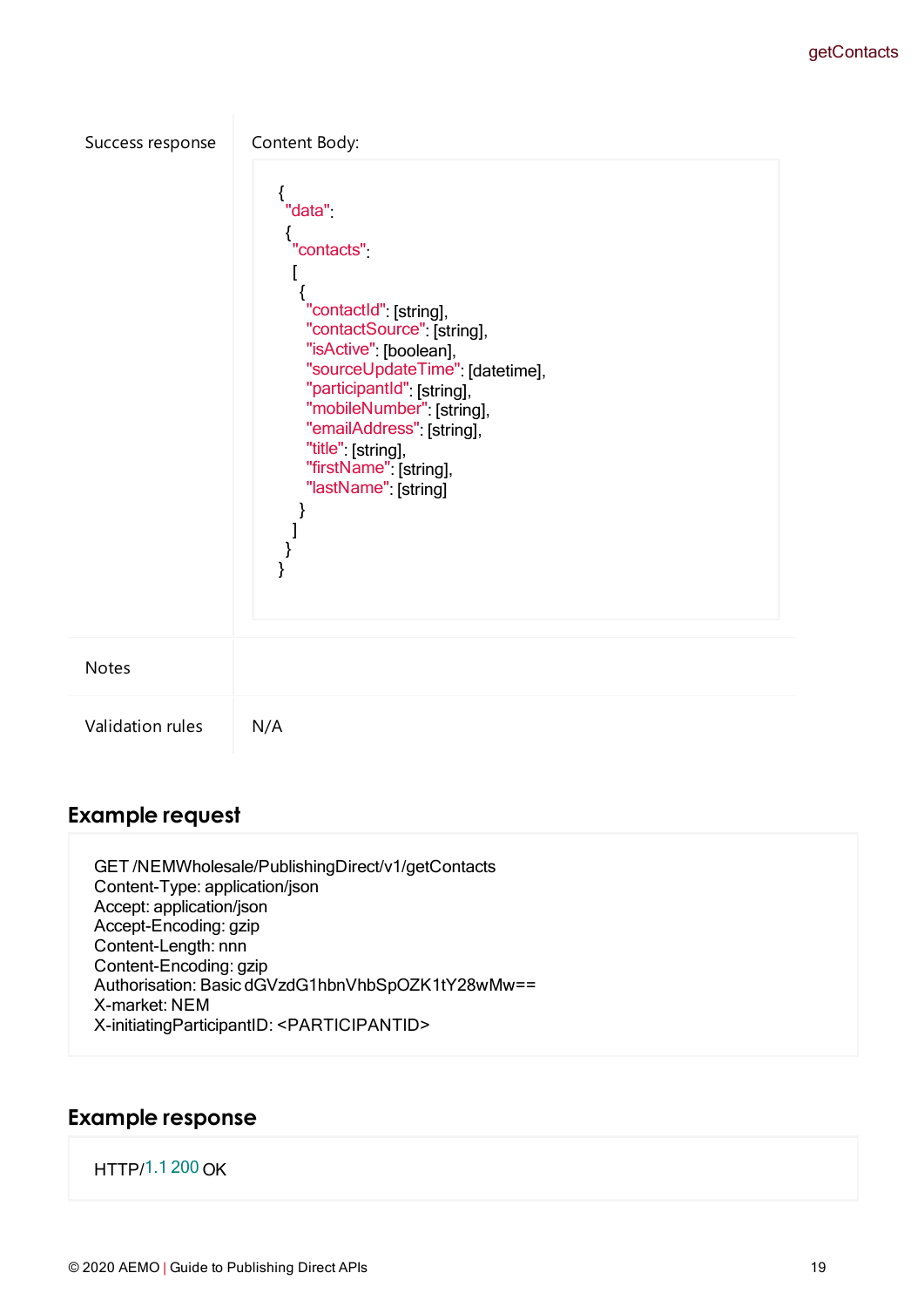```
Content-Type: application/json 
Content-Length: nnn 
Content-Encoding: gzip 
{
 "transactionId": "6e000fde-ddf0-0000-a0d0-b0bd0000d00",
 "data": {
  " contacts" [
   {
    "contactId": "1000",
   "contactSource": "MSATSCONTACT",
   "isActive": "Y",
   "sourceUpdateTime": "2016-10-21T11:29:23",
    "participantId": "PARTICIPANTID1",
   "mobileNumber": "MOBILE_NUMBER",
   "emailAddress": "EMAIL_ADDRESS1",
   "title" "TITLE",
   "firstName": "FIRST_NAME",
   "lastName" "LAST_NAME"
        },
   {
    "contactId": "500",
   "contactSource": "MSATSCONTACT",
   "isActive": "Y",
    "sourceUpdateTime": "2011-04-06T09:56:46",
   "participantId": "PARTICIPANTID2",
   "mobileNumber" null
    "emailAddress": "EMAIL_ADDRESS2",
    "title": ".",
   "firstName": "FIRST_NAME"
   "lastName" "LAST_NAME"
        } 
     ]
   },
 "errors": []
}
```
# <span id="page-19-0"></span>**getCalendars**

The getCalendars API retrieves the list of calendars for the business process name which is Settlements Direct in this case.

| <b>API</b> | getCalendars |
|------------|--------------|
| Method     | <b>GET</b>   |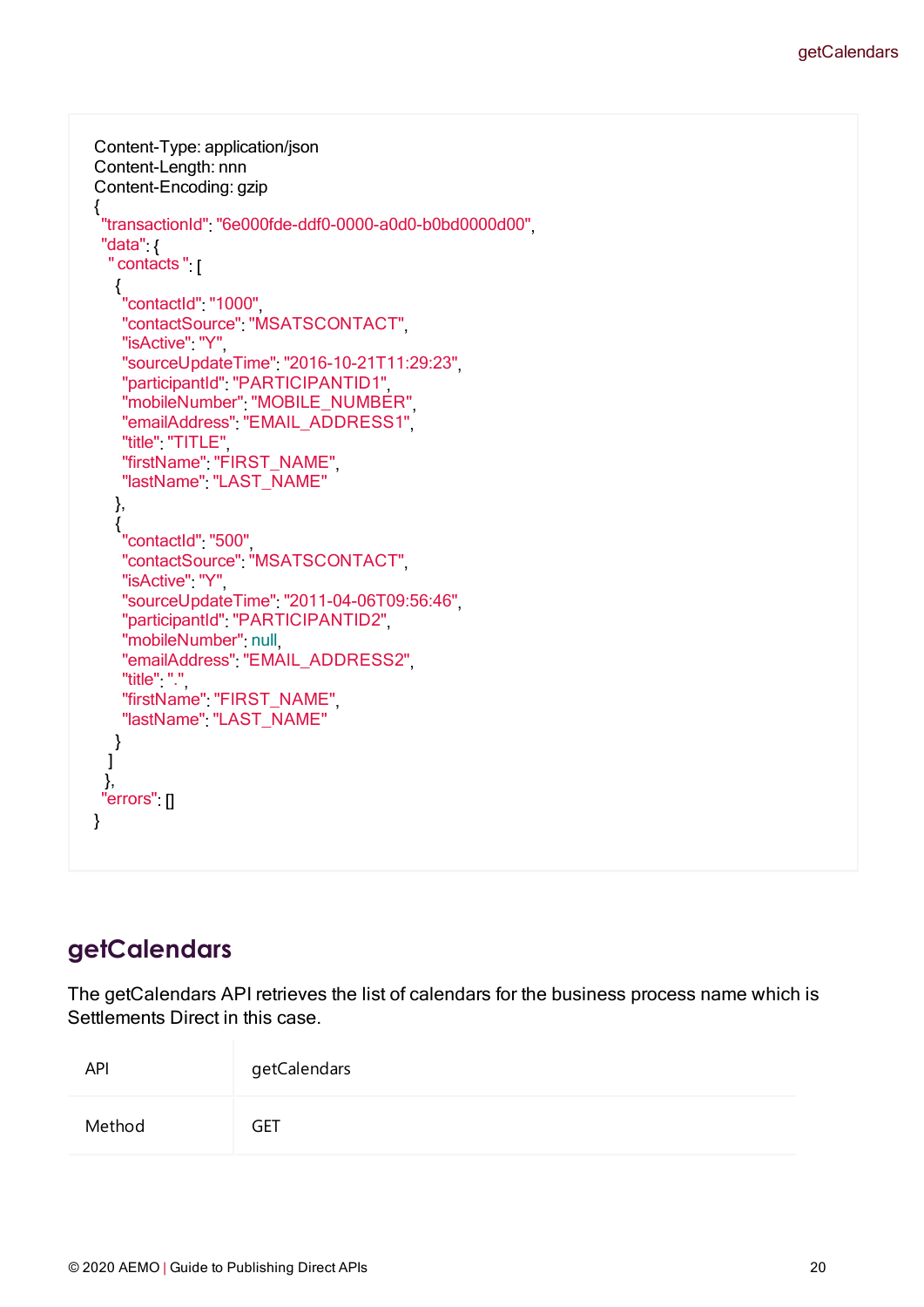| <b>URL</b>             | /NEMWholesale/PublishingDirect/getCalendars                                                                                                                                                                            |
|------------------------|------------------------------------------------------------------------------------------------------------------------------------------------------------------------------------------------------------------------|
| Authorisation          | None                                                                                                                                                                                                                   |
| Header                 | Standard request header attributes to include:<br>• Authorization: Basic<br>• Content-Encoding: Should be one of [gzip, deflate, compress]<br>• Accept-Encoding: Should be one or more of [gzip, deflate,<br>compress] |
| <b>Request Content</b> | Query Parameters:<br>• publishing BusinessId                                                                                                                                                                           |
| Success response       | Content Body:<br>"data"<br>"calendars"<br>[<br>"url": [string],<br>"description": [string]                                                                                                                             |
| Notes                  |                                                                                                                                                                                                                        |
| Validation rules       |                                                                                                                                                                                                                        |

GET /NEMWholesale/PublishingDirect/v1/getCalendars?publishingBusinessId=NEM\_ **SETTLEMENTS** Content-Type: application/json Accept: application/json Accept-Encoding: gzip Content-Length: nnn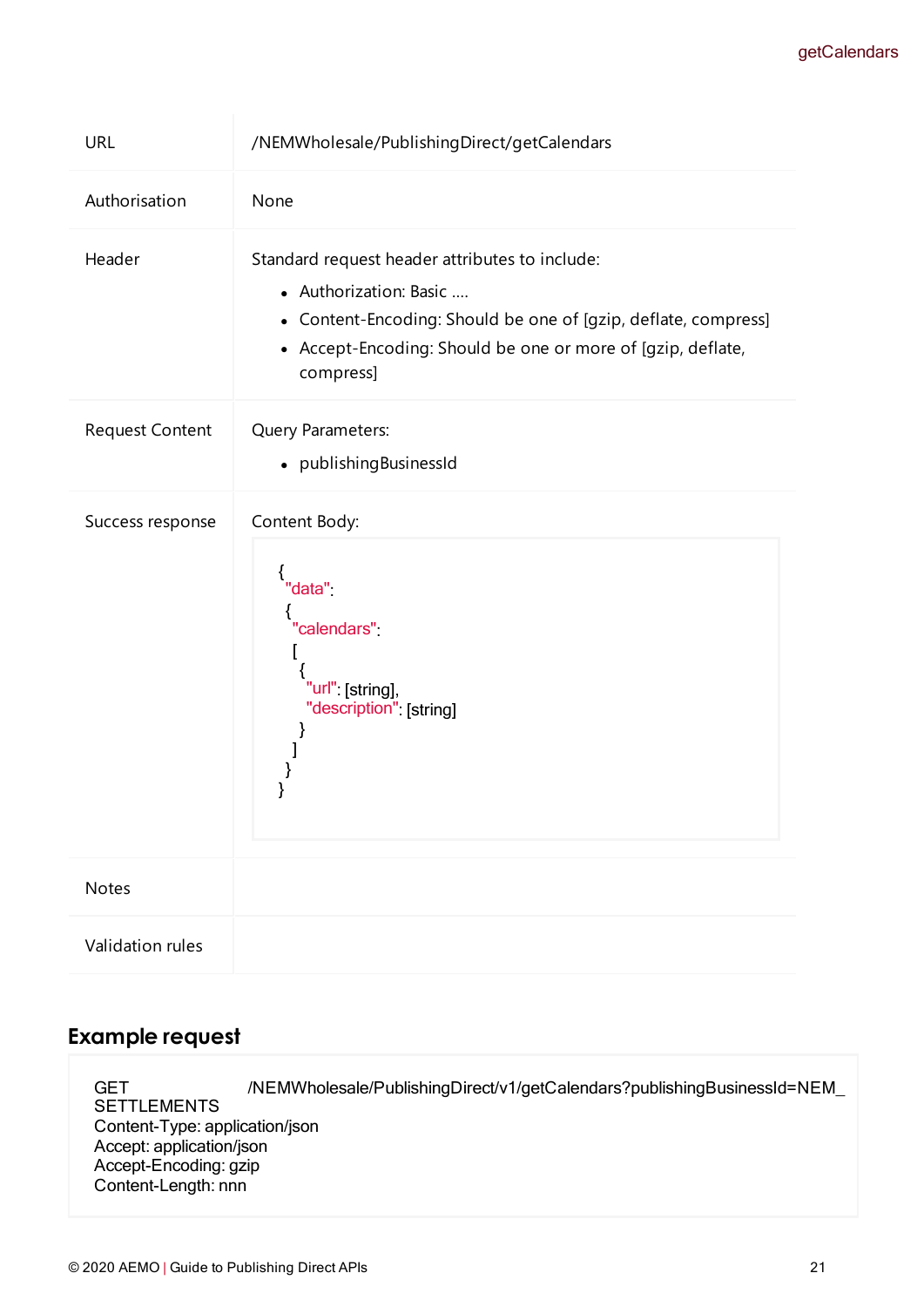Content-Encoding: gzip Authorisation: Basic dGVzdG1hbnVhbSpOZK1tY28wMw== X-market: NEM X-initiatingParticipantID: <PARTICIPANTID>

#### **Example response**

```
HTTP/1.1 200 OK 
Content-Type: application/json 
Content-Length: nnn 
Content-Encoding: gzip 
{
 "transactionId": "4f00000a-0000-0c2d-0c70-1efcca00000a",
"data" {
  "calendars": [
  {
     "url" : "https://www.aemo.com.au/energy- systems/electricity/national- electricity- market-
nem/market-operations/settlements-and-payments/prudentials-and-payments/settlement-calendars",
   "description" "Settlement Calendars"
        },
  {
     "url" : "https://www.aemo.com.au/energy- systems/electricity/national- electricity- market-
nem/market- operations/settlements- and- payments/prudentials- and- payments/settlement-
calendars/intervention-settlement-timetables",
   "description": "Intervention Settlements Timetable"
        }
     ]
  },
 "errors": []
}
```
## <span id="page-21-0"></span>**getDeliveryChannels**

The getDeliveryChannels API retrieves a list of supported notification channels.

| <b>API</b> | getDeliveryChannels |
|------------|---------------------|
| Method     | <b>GET</b>          |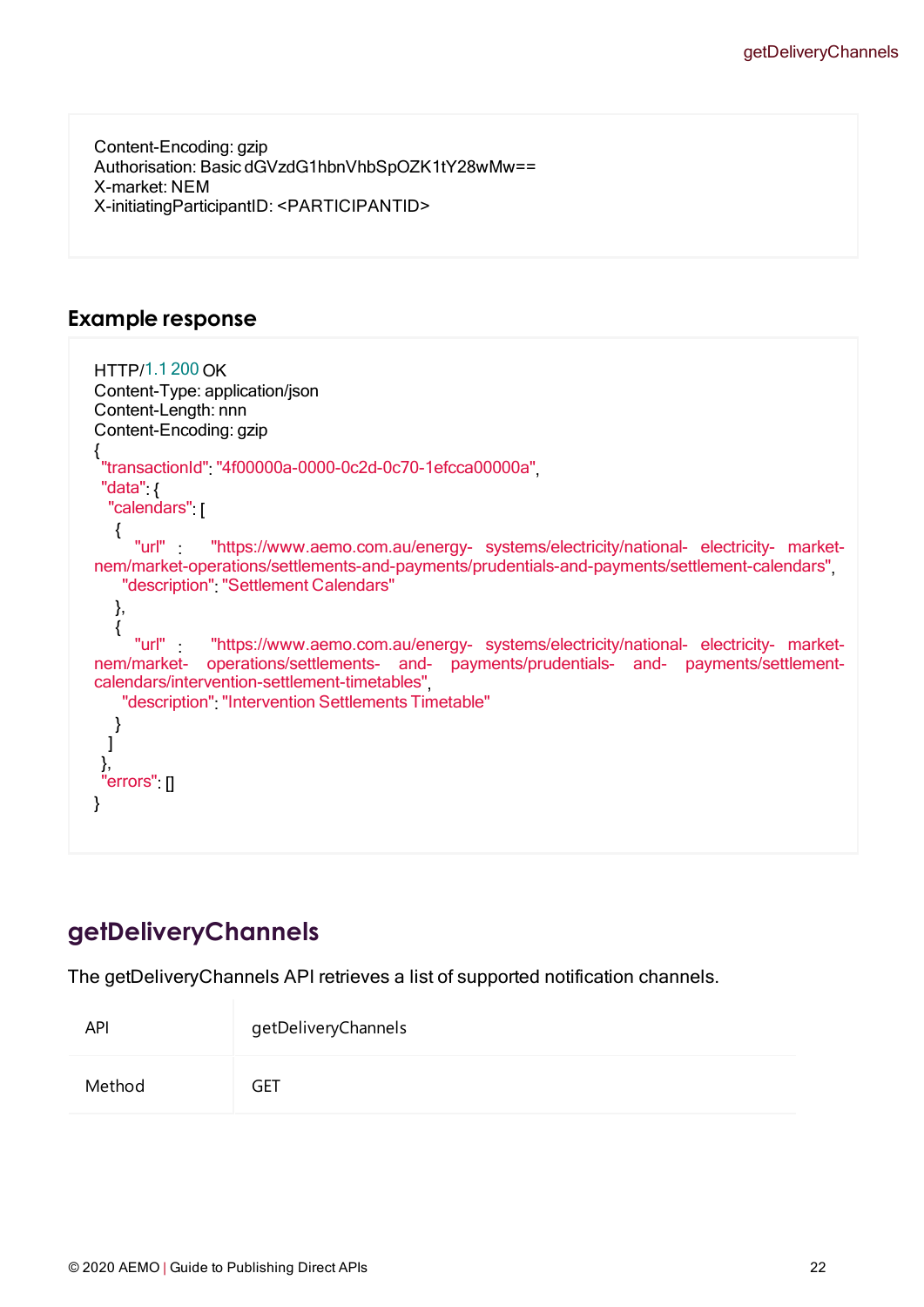| <b>URL</b>             | /NEMWholesale/PublishingDirect/getDeliveryChannels                                                                                                                                                                     |
|------------------------|------------------------------------------------------------------------------------------------------------------------------------------------------------------------------------------------------------------------|
| Authorisation          | None                                                                                                                                                                                                                   |
| Header                 | Standard request header attributes to include:<br>• Authorization: Basic<br>• Content-Encoding: Should be one of [gzip, deflate, compress]<br>• Accept-Encoding: Should be one or more of [gzip, deflate,<br>compress] |
| <b>Request Content</b> | <b>NA</b>                                                                                                                                                                                                              |
| Success response       | Content Body:<br><sup>1</sup><br>"data"<br>"channelList"<br>"deliveryChannelId": [string],<br>"description": [string],<br>"displayPriority" [integer]                                                                  |
| Notes                  |                                                                                                                                                                                                                        |
| Validation rules       |                                                                                                                                                                                                                        |

GET /NEMWholesale/PublishingDirect/v1/getDeliveryChannels Content-Type: application/json Accept: application/json Accept-Encoding: gzip Content-Length: nnn Content-Encoding: gzip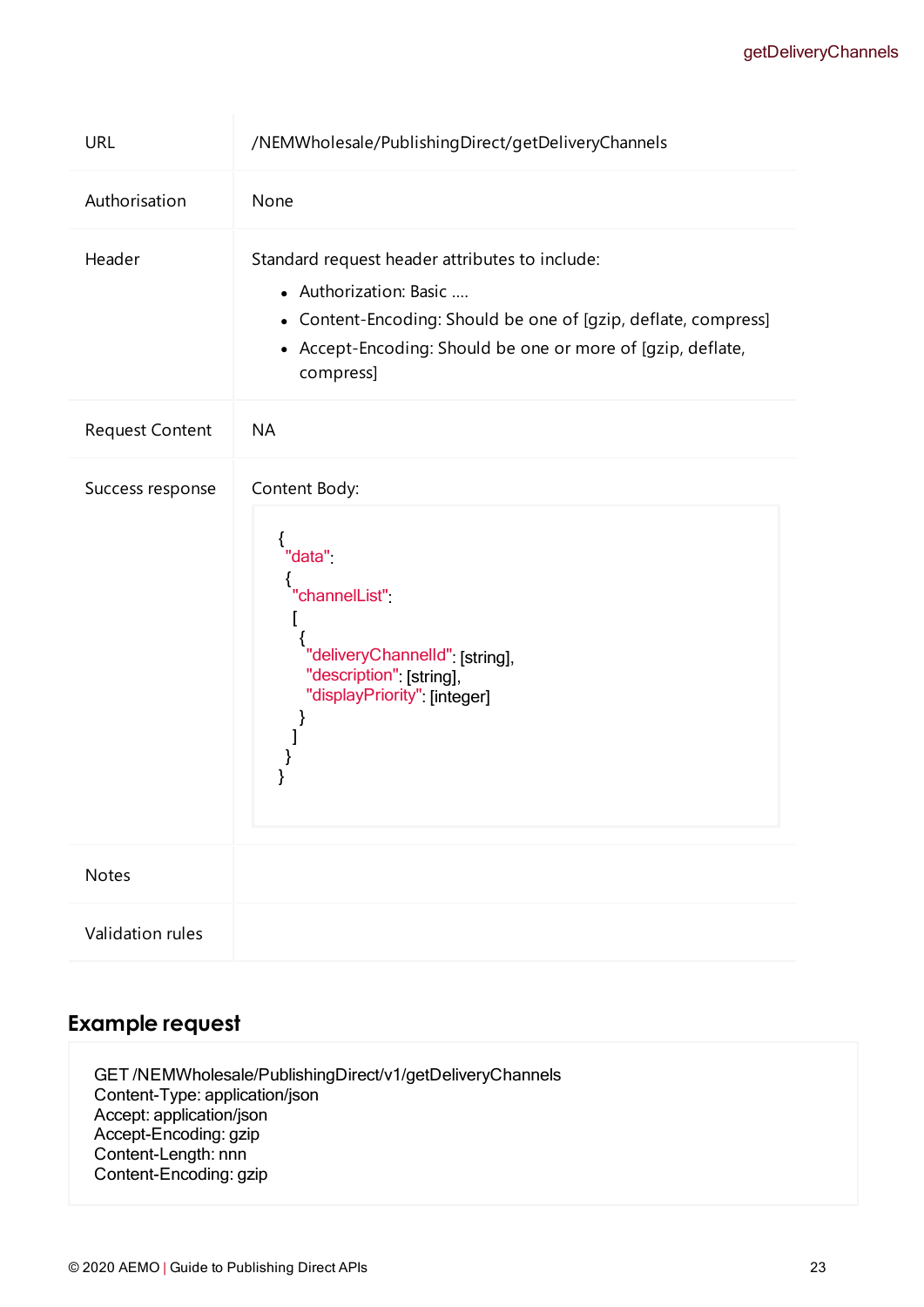Authorisation: Basic dGVzdG1hbnVhbSpOZK1tY28wMw== X-market: NEM X-initiatingParticipantID: <PARTICIPANTID>

#### **Example response**

```
HTTP/1.1 200 OK 
Content-Type: application/json 
Content-Length: nnn 
Content-Encoding: gzip 
{
 "transactionId": "800c6000-70b0-4df0-b0fa-a0dd400000c0",
 "data" {
  "channelList":
   {
    "channelId": "EMAIL",
    "description" "E-mail"
    "displayPriority" 1
         },
   {
    "channelId": "EMAIL_NOTIFICATION",
   "description" "Notify by E-mail",
    "displayPriority" 3
         }
     ]
   },
 "errors": []
}
```
# <span id="page-23-0"></span>**getPublishingCategories**

The getPublishingCategories API retrieves a list of supported publishing categories.

| <b>API</b> | getPublishingCategories                                |
|------------|--------------------------------------------------------|
| Method     | GET                                                    |
| URL        | /NEMWholesale/PublishingDirect/getPublishingCategories |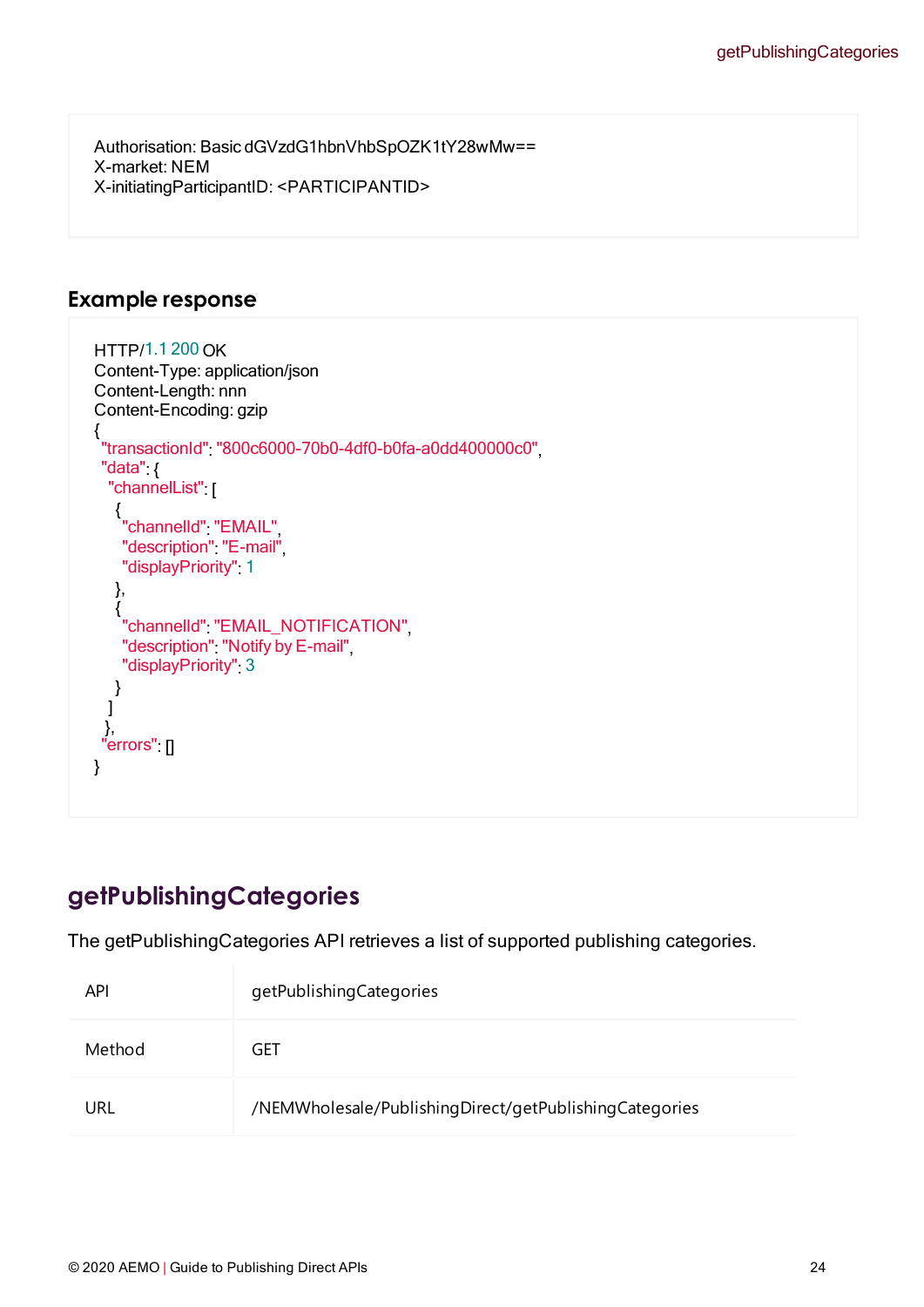| Authorisation          | None                                                                                                                                                                                                                   |
|------------------------|------------------------------------------------------------------------------------------------------------------------------------------------------------------------------------------------------------------------|
| Header                 | Standard request header attributes to include:<br>• Authorization: Basic<br>• Content-Encoding: Should be one of [gzip, deflate, compress]<br>• Accept-Encoding: Should be one or more of [gzip, deflate,<br>compress] |
| <b>Request Content</b> | Query Parameters:<br>• publishing BusinessId                                                                                                                                                                           |
| Success response       | Content Body<br>"data"<br>"categories"<br>I<br>"publishingCategoryId": [string],<br>"description": [string],<br>"displayPriority" [integer],<br>},                                                                     |
| <b>Notes</b>           |                                                                                                                                                                                                                        |
| Validation rules       | publishing BusinessId must be a valid publishing business identifier.                                                                                                                                                  |

GET /NEMWholesale/PublishingDirect/v1/getPublishingCategories?publishingBusinessId=NEM\_ **SETTLEMENTS** Content-Type: application/json Accept: application/json Accept-Encoding: gzip Content-Length: nnn Content-Encoding: gzip Authorisation: Basic dGVzdG1hbnVhbSpOZK1tY28wMw==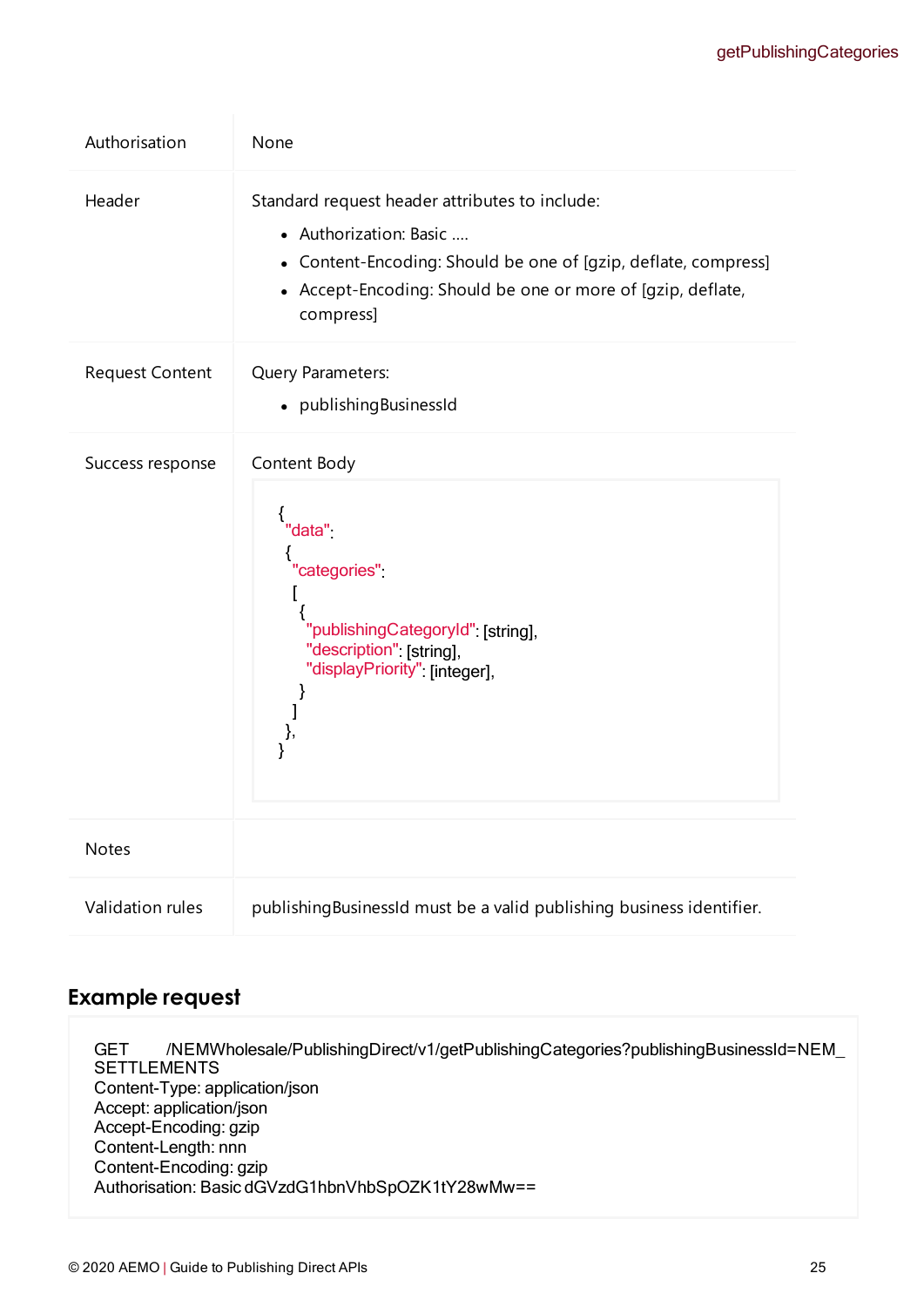X-market: NEM X-initiatingParticipantID: <PARTICIPANTID>

#### **Example response**

```
HTTP/1.1 200 OK 
Content-Type: application/json 
Content-Length: nnn 
Content-Encoding: gzip 
{
 "transactionId": "579b7a6a-d205-4e9a-8275-ef9ca10f173d",
 "data" {
  "categories" |
   {
    "publishingCategoryId": "(All)",
   "description": "(All categories)",
    "displayPriority" -1
         },
   {
    "publishingCategoryId": "NEM_STATEMENTS",
   "description" "NEM Statements"
    "displayPriority" 1
     ]
  },
 "errors": []
}
```
# <span id="page-25-0"></span>**getDeliveryLogEntries**

The getDeliveryLogEntries API retrieves a log of delivered files and notifications.

| <b>API</b> | getDeliveryLogEntries                                |
|------------|------------------------------------------------------|
| Method     | GET                                                  |
| URL        | /NEMWholesale/PublishingDirect/getDeliveryLogEntries |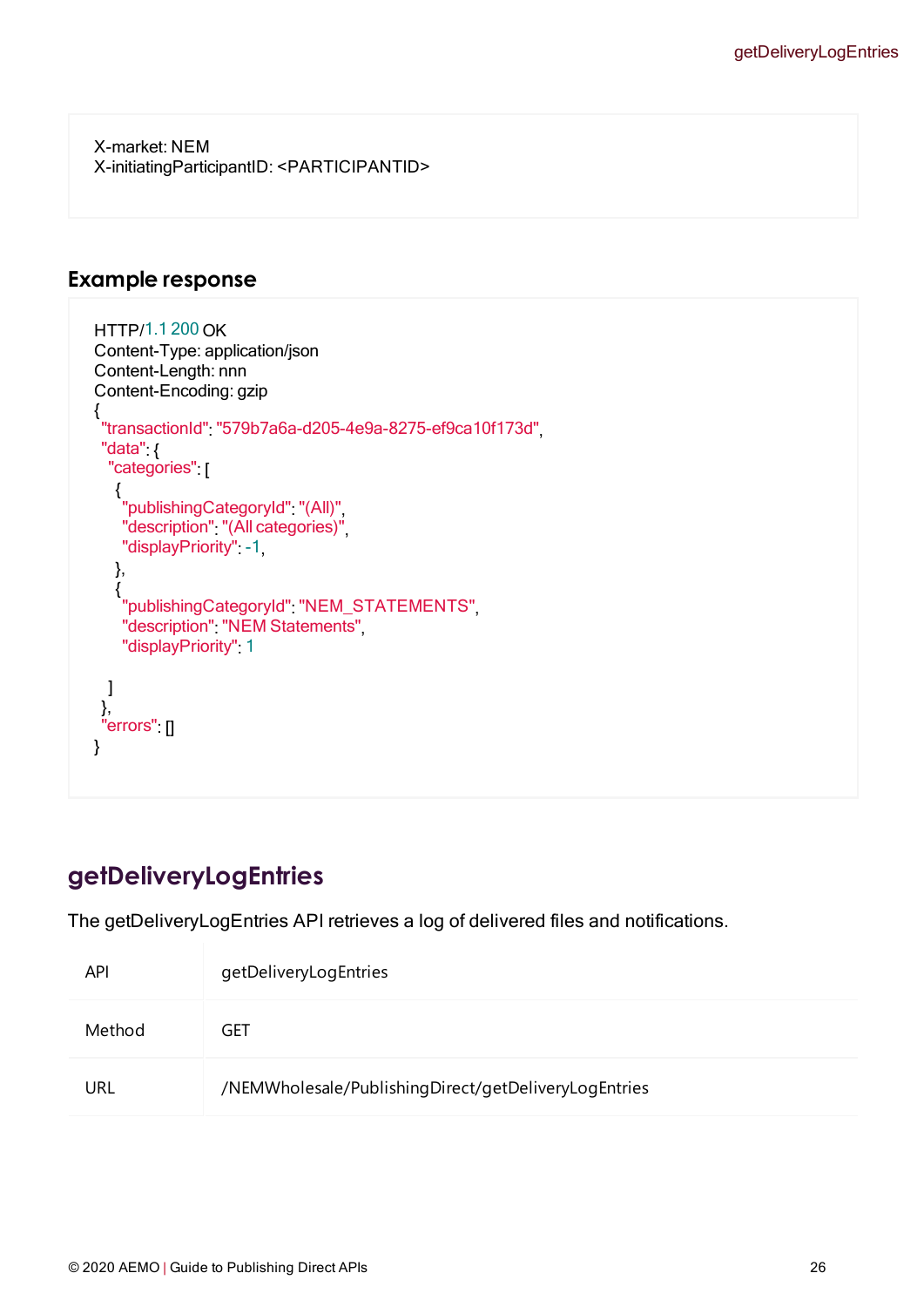| Authorisation      | Participant specific                                                                                                                                                                                                                                                                                                                                                                                                                                                                                                                                                                                                                                                                                      |
|--------------------|-----------------------------------------------------------------------------------------------------------------------------------------------------------------------------------------------------------------------------------------------------------------------------------------------------------------------------------------------------------------------------------------------------------------------------------------------------------------------------------------------------------------------------------------------------------------------------------------------------------------------------------------------------------------------------------------------------------|
| Header             | Standard request header attributes to include:<br>• Authorization: Basic<br>• Content-Encoding: Should be one of [gzip, deflate, compress]<br>• Accept-Encoding: Should be one or more of [gzip, deflate, compress]                                                                                                                                                                                                                                                                                                                                                                                                                                                                                       |
| Request<br>Content | Query Parameters:<br>• publishing BusinessId (Mandatory)<br>• publishingCategoryId (Optional)<br>• publishing Typeld (Optional)<br>publishingPeriodClassId (Semi-mandatory)<br>• publishing Period Instanceld From (Semi-mandatory)<br>publishing Period Instance Id To (Semi-mandatory)<br>• contactId (Optional)<br>• deliveryChannelld (Optional)<br>• deliveryTimeFrom (Semi-mandatory)<br>• deliveryTimeTo (Semi-mandatory)<br>The semi-mandatory indicate that even if you do not select publishing CategoryId<br>and publishing Typeld, either the delivery Time From and delivery Time To or the<br>publishingPeriodInstanceIdFrom and publishingPeriodInstanceIdTo fields shouId<br>be included. |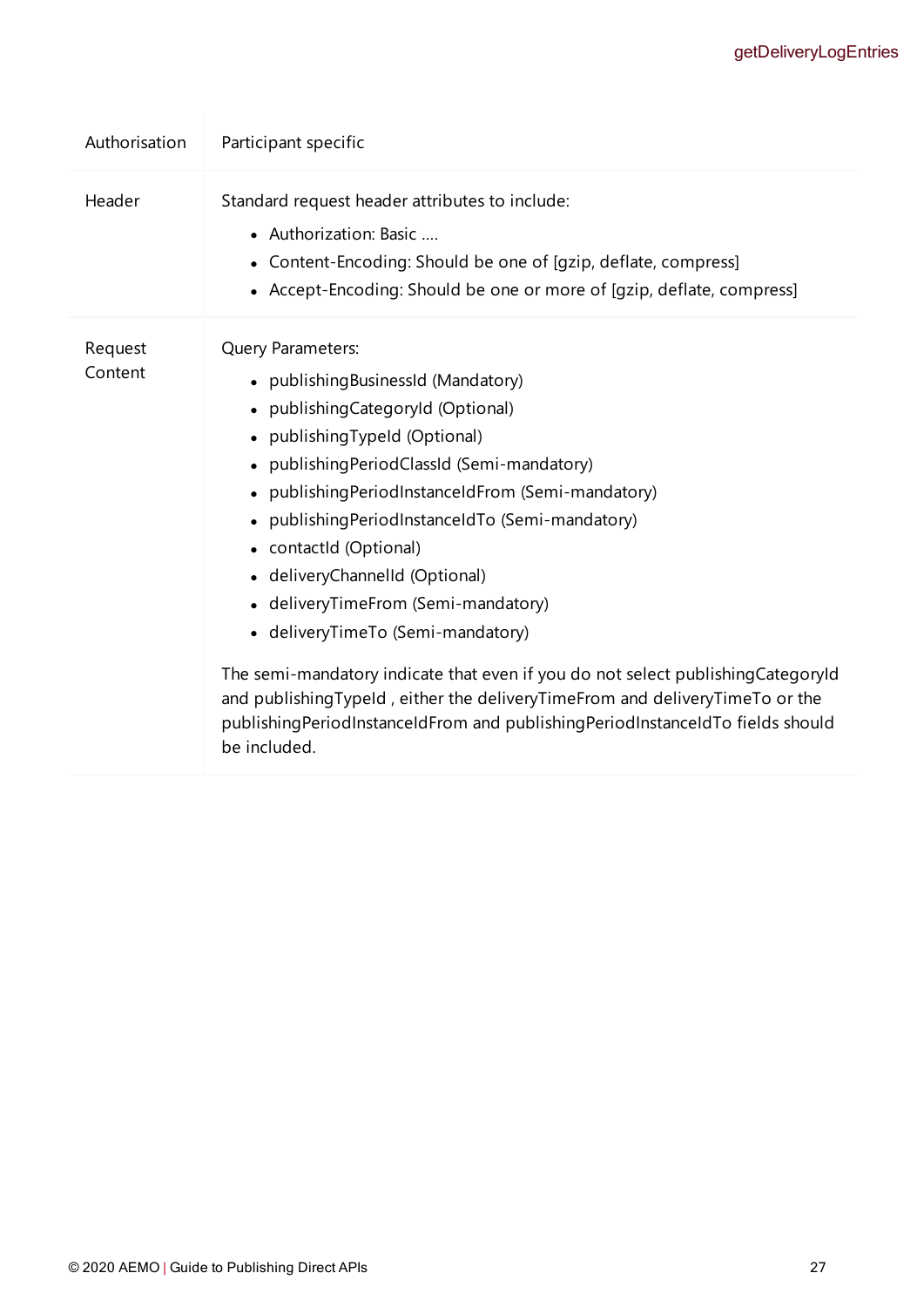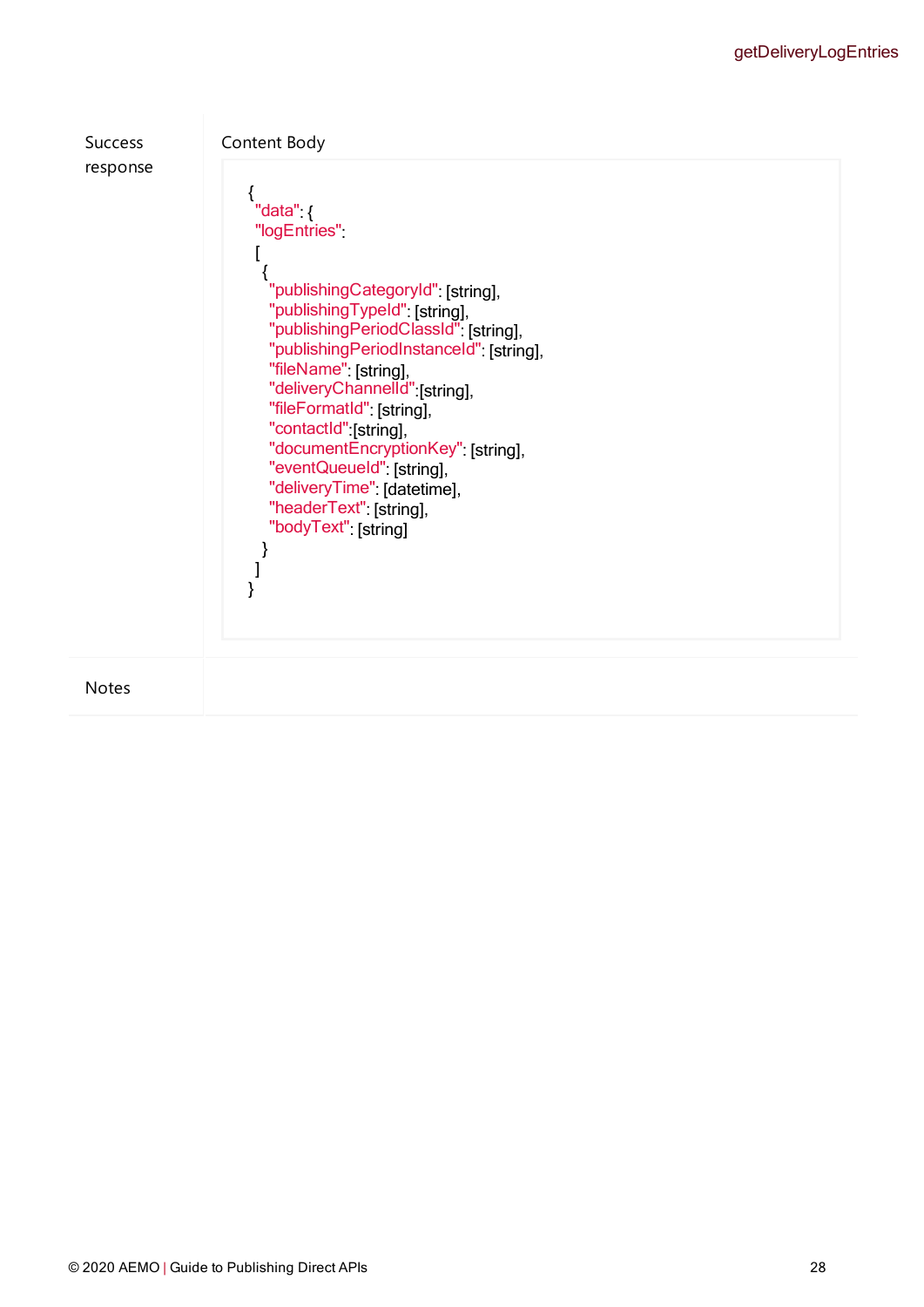| Validation<br>rules | • publishing BusinessId must be a query parameter and must be a valid<br>publishing business identifier<br>• publishing Categoryld must be a valid publishing category for the provided<br>publishing business identifier                                                                                                                                       |
|---------------------|-----------------------------------------------------------------------------------------------------------------------------------------------------------------------------------------------------------------------------------------------------------------------------------------------------------------------------------------------------------------|
|                     | • publishing Typeld must be a valid publishing type for the provided<br>publishing business identifier                                                                                                                                                                                                                                                          |
|                     | • publishing Period Classid must be a valid publishing period class                                                                                                                                                                                                                                                                                             |
|                     | • deliveryChannelld must be a valid delivery channel identifier                                                                                                                                                                                                                                                                                                 |
|                     | • If delivery Time From is specified, then delivery Time To must also be<br>specified, and vice versa                                                                                                                                                                                                                                                           |
|                     | • If publishing Period Instanceld From is specified, then                                                                                                                                                                                                                                                                                                       |
|                     | publishing Period Instanceld To must also be specified, and vice versa                                                                                                                                                                                                                                                                                          |
|                     | • Either deliveryTimeFrom/deliveryTimeTo, or                                                                                                                                                                                                                                                                                                                    |
|                     | publishingPeriodInstanceIdFrom/publishingPeriodInstanceIdTo must be<br>specified                                                                                                                                                                                                                                                                                |
|                     | • If delivery Time From/delivery Time To are specified, the maximum allowable<br>timespan between the two values is 1 year                                                                                                                                                                                                                                      |
|                     | • If publishing PeriodInstanceIdFrom/publishing PeriodInstanceIdTo are<br>specified, the maximum allowable timespan between the two values is 1<br>year, or where the period instances do not align to day boundaries, as close<br>to 1 year as can be reasonably determined, for example, 2018Wk44 to<br>2019Wk44 is allowed, but 2018Wk44 to 2018Wk55 is not. |
|                     |                                                                                                                                                                                                                                                                                                                                                                 |

GET /NEMWholesale/PublishingDirect/v1/getDeliveryLogEntries?publishingBusinessId=NEM\_ **SETTLEMENTS** Content-Type: application/json Accept: application/json Accept-Encoding: gzip Content-Length: nnn Content-Encoding: gzip Authorisation: Basic dGVzdG1hbnVhbSpOZK1tY28wMw== X-market: NEM X-initiatingParticipantID: <PARTICIPANTID>

#### **Example response**

HTTP/1.1 200 OK Content-Type: application/json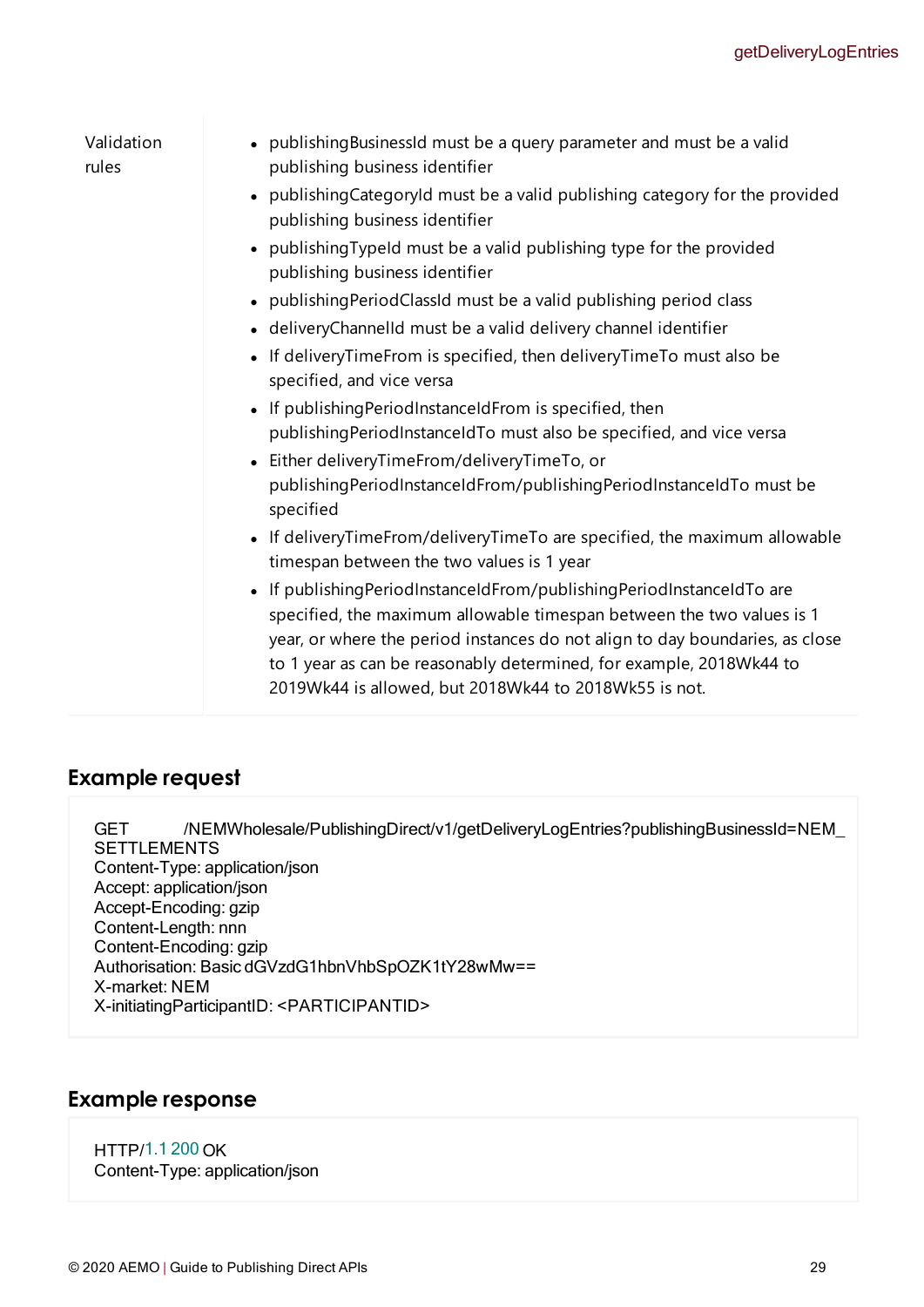

# <span id="page-29-0"></span>**getAvailableFiles**

The getAvailableFiles retrieves a list of files available for publishing.

| <b>API</b>    | getAvailableFiles                                |
|---------------|--------------------------------------------------|
| Method        | GET                                              |
| URL           | /NEMWholesale/PublishingDirect/getAvailableFiles |
| Authorisation | Participant specific                             |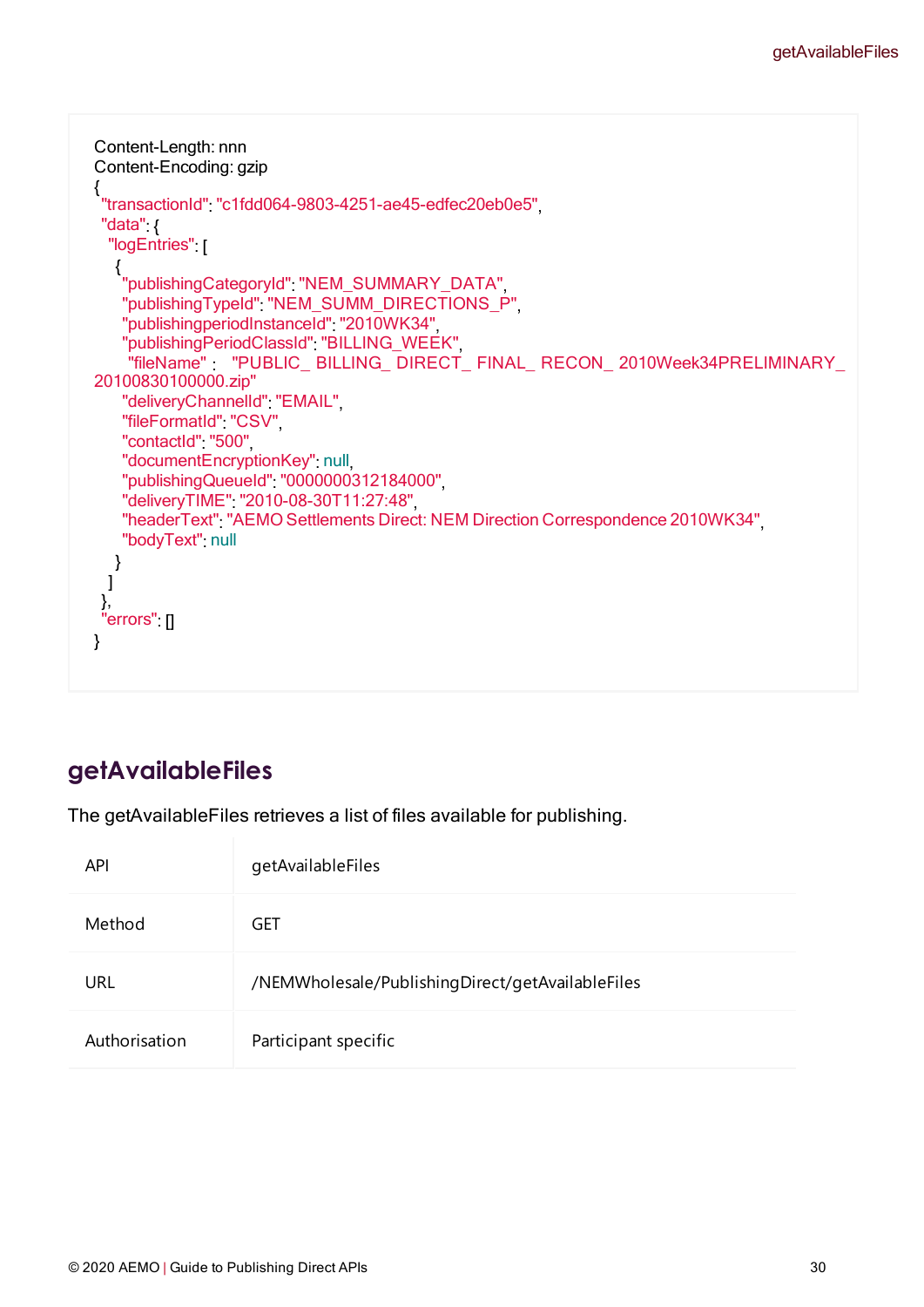| Header                 | Standard request header attributes to include:<br>• Authorization: Basic<br>• Content-Encoding: Should be one of [gzip, deflate, compress]<br>• Accept-Encoding: Should be one or more of [gzip, deflate,<br>compress]                                                                                                                                                                                             |
|------------------------|--------------------------------------------------------------------------------------------------------------------------------------------------------------------------------------------------------------------------------------------------------------------------------------------------------------------------------------------------------------------------------------------------------------------|
| <b>Request Content</b> | Query Parameters:<br>• publishing BusinessId (Mandatory)<br>• publishingCategoryId (Optional)<br>• publishing Typeld (Optional)<br>publishing Period ClassId (Optional)<br>publishing Period Instanceld From (Optional)<br>• publishing Period Instanceld To (Optional)<br>• deliveryTimeFrom (Optional)<br>• deliveryTimeTo (Optional)                                                                            |
| Success response       | Content Body<br>'data": {<br>"files"<br>"publishingCategoryId" [string],<br>"publishingTypeId": [string],<br>"publishingPeriodClassId" [string],<br>"publishingPeriodInstanceId": [string],<br>publishingQueueld": [string],<br>"fileName": [string],<br>"fileFormatId": [string],<br>"documentEncryptionKey": [string],<br>"deliveryTime" [datetime],<br>"iLinkDescription": [string],<br>"iLinkAddress" [string] |
| <b>Notes</b>           |                                                                                                                                                                                                                                                                                                                                                                                                                    |
| Validation rules       |                                                                                                                                                                                                                                                                                                                                                                                                                    |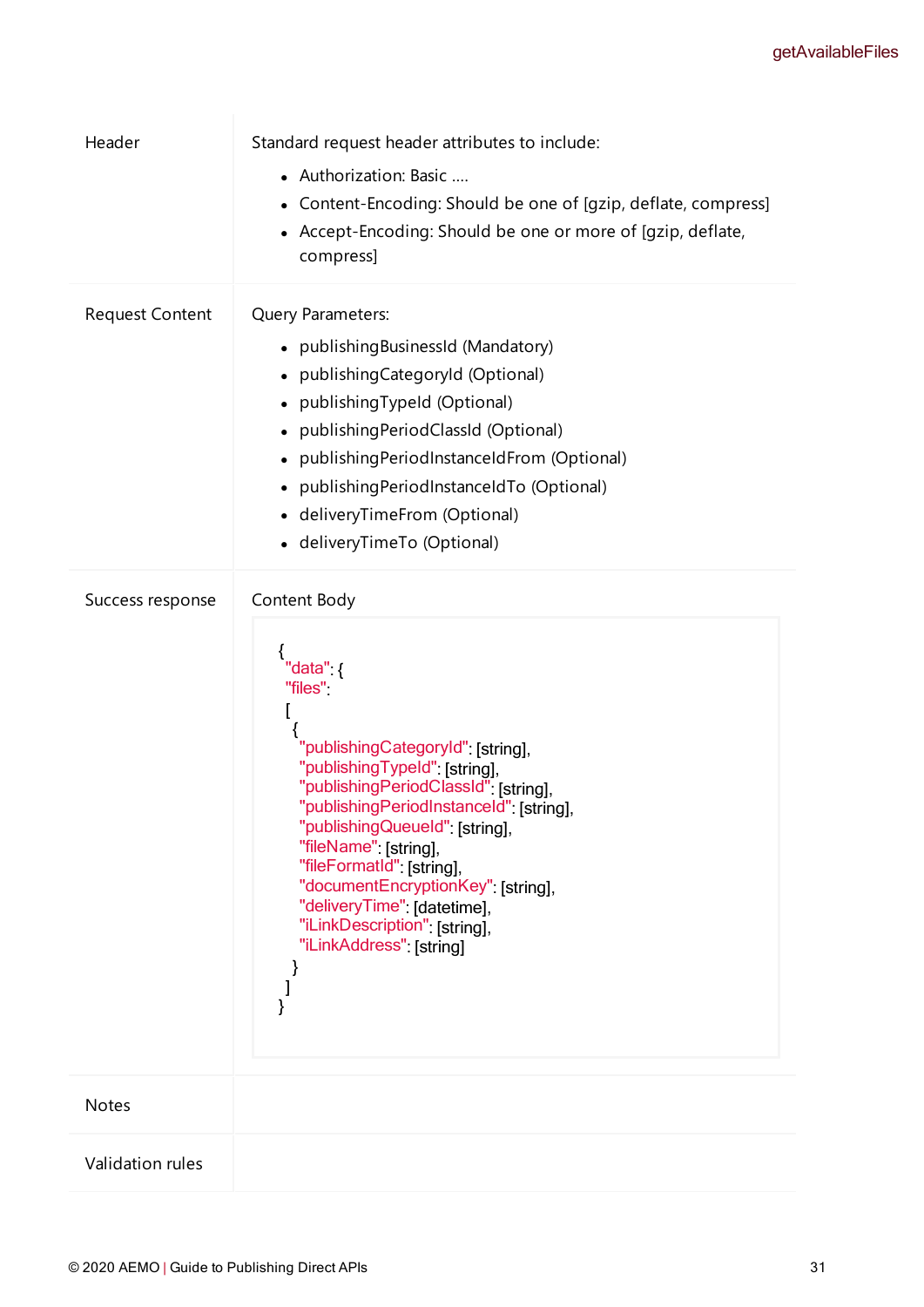GET /NEMWholesale/PublishingDirect/v1/getAvailableFiles?publishingBusinessId=NEM **SETTLEMENTS** Content-Type: application/json Accept: application/json Accept-Encoding: gzip Content-Length: nnn Content-Encoding: gzip Authorisation: Basic dGVzdG1hbnVhbSpOZK1tY28wMw== X-market: NEM X-initiatingParticipantID: <PARTICIPANTID>

#### **Example response**

```
HTTP/1.1 200 OK 
Content-Type: application/json 
Content-Length: nnn 
Content-Encoding: gzip 
{
 "transactionId": "c1fdd064-9803-4251-ae45-edfec20eb0e5",
 "data": {
 "files" |
   {
    "publishingCategoryId": "NEM_SUMMARY_DATA",
   "publishingTypeId": "NEM_SUMM_DIRECTIONS_P",
   "publishingperiodInstanceId": "2019WK34"
   "publishingPeriodClassId" "BILLING WEEK"
   "publishingQueueId": "0000000312184277",
                    "PUBLIC BILLING DIRECT FINAL RECON 2019Week34PRELIM
20190830112624.zip"
   "fileFormatId" "CSV"
   "documentEncryptionKey" null
   "deliveryTime": "2019-08-30T11:27:48",
   "iLinkDescription" "Settlement Statements and Invoices in PDF format"
   "iLinkAddress": "http://aemo.com.au/-/media/Files/PDF/0500-0009-pdf.pdf"
        }      
     ]
   },
 "errors": []
}
```
# <span id="page-31-0"></span>**getPublishingPeriodClasses**

The getPublishingPeriodClasses API retrieves a list of supported publishing period classes.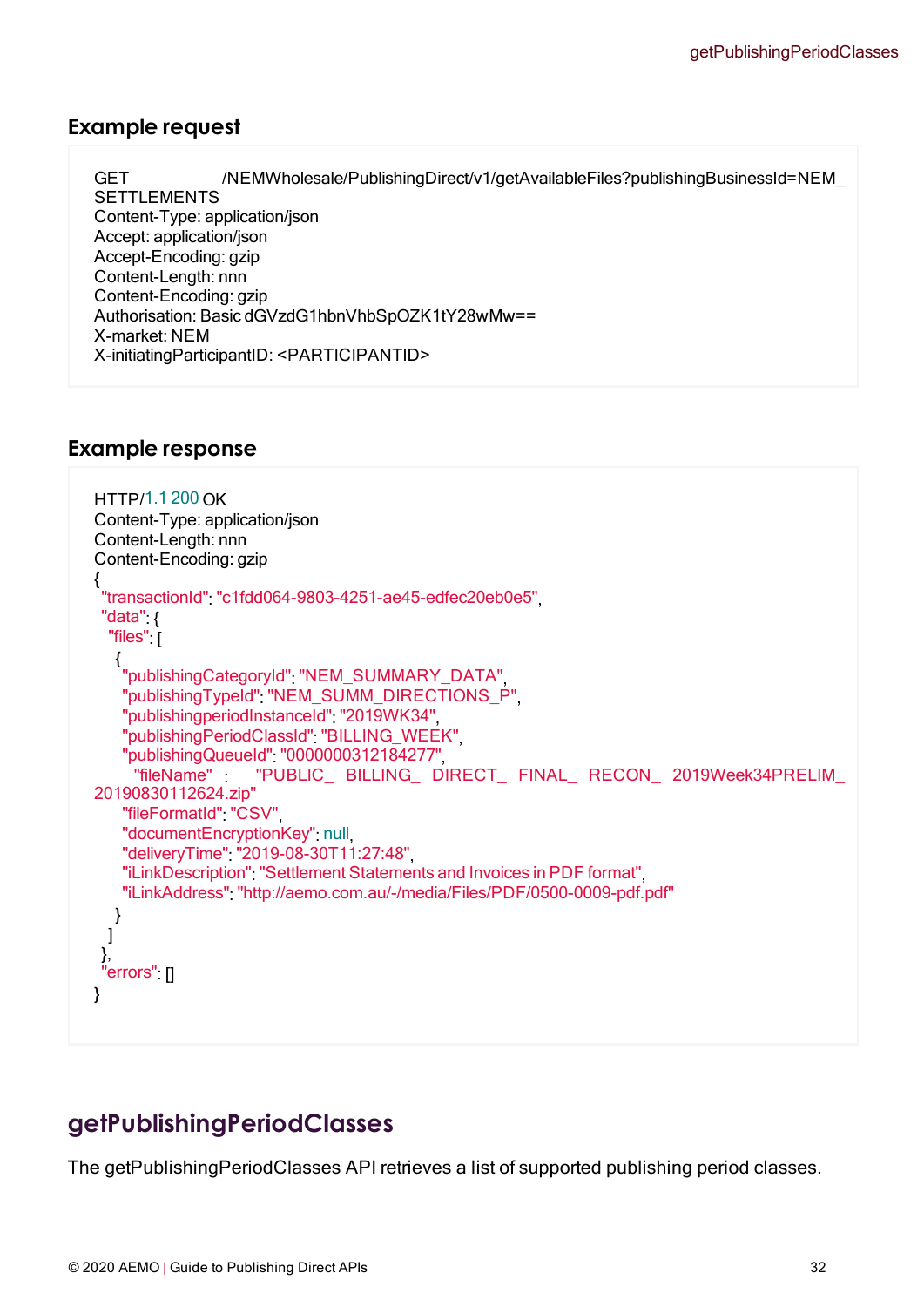| <b>API</b>             | getPublishingPeriodClasses                                                                                                                                                                                          |
|------------------------|---------------------------------------------------------------------------------------------------------------------------------------------------------------------------------------------------------------------|
| Method                 | <b>GET</b>                                                                                                                                                                                                          |
| <b>URL</b>             | /NEMWholesale/PublishingDirect/getPublishingPeriodClasses                                                                                                                                                           |
| Authorisation          | None                                                                                                                                                                                                                |
| Header                 | Standard request header attributes to include:<br>• Authorization: Basic<br>• Content-Encoding: Should be one of [gzip, deflate, compress]<br>• Accept-Encoding: Should be one or more of [gzip, deflate, compress] |
| <b>Request Content</b> | Query Parameters:<br>• publishingBusinessId<br>publishingTypeId<br>$\bullet$                                                                                                                                        |
| Success response       | Content Body<br>'data": $\{$<br>"periodClasses"<br>L<br>"publishingPeriodClassId": [string]<br>}                                                                                                                    |
| <b>Notes</b>           |                                                                                                                                                                                                                     |
| Validation rules       | publishing BusinessId must be a valid publishing business identifier<br>$\bullet$<br>publishing TypeId must be a valid publishing type<br>$\bullet$                                                                 |

GET /NEMWholesale/PublishingDirect/v1/getPublishingPeriodClass?publishingBusinessId=NEM\_ SETTLEMENTS&publishingTypeId=NEM\_REPORT\_REGION\_SUMMARY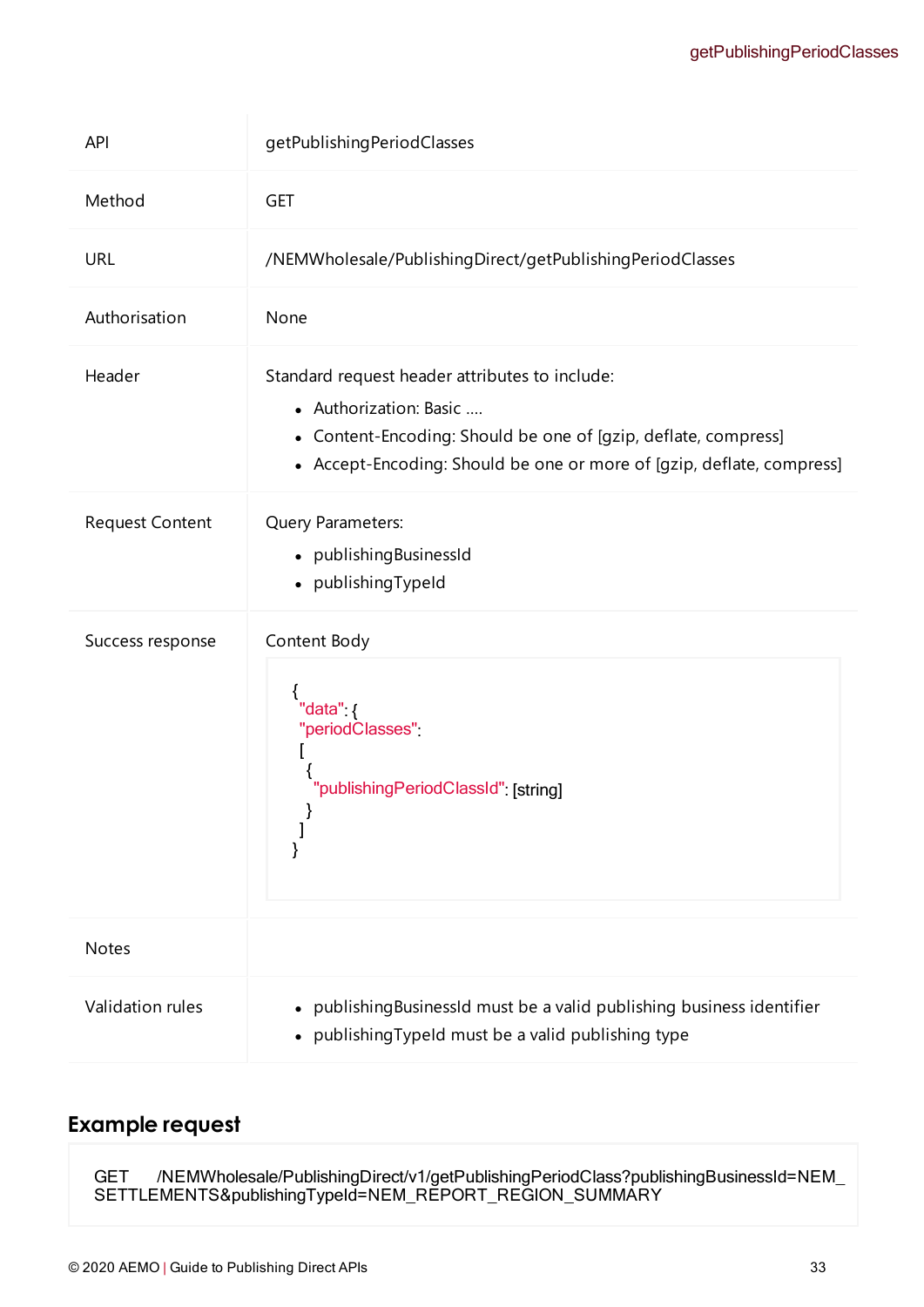Content-Type: application/json Accept: application/json Accept-Encoding: gzip Content-Length: nnn Content-Encoding: gzip Authorisation: Basic dGVzdG1hbnVhbSpOZK1tY28wMw== X-market: NEM X-initiatingParticipantID: <PARTICIPANTID>

#### **Example response**

```
HTTP/1.1 200 OK 
Content-Type: application/json 
Content-Length: nnn 
Content-Encoding: gzip 
{
 "transactionId": "c1fdd000-0000-0000-ae00-edfec00eb0e0",
 "data": {
  "periodClasses": [
   {
    "publishingPeriodClassId": "BILLING_WEEK",       
      }      
     ]
  },
 "errors": []
}
```
# <span id="page-33-0"></span>**getPublishingPeriodInstances**

The getPublishingPeriodInstances API retrieves a list of period instances for the supplied publishing type and period class.

| <b>API</b>    | getPublishingPeriodInstances                                |
|---------------|-------------------------------------------------------------|
| Method        | <b>GET</b>                                                  |
| <b>URL</b>    | /NEMWholesale/PublishingDirect/getPublishingPeriodInstances |
| Authorisation | <b>None</b>                                                 |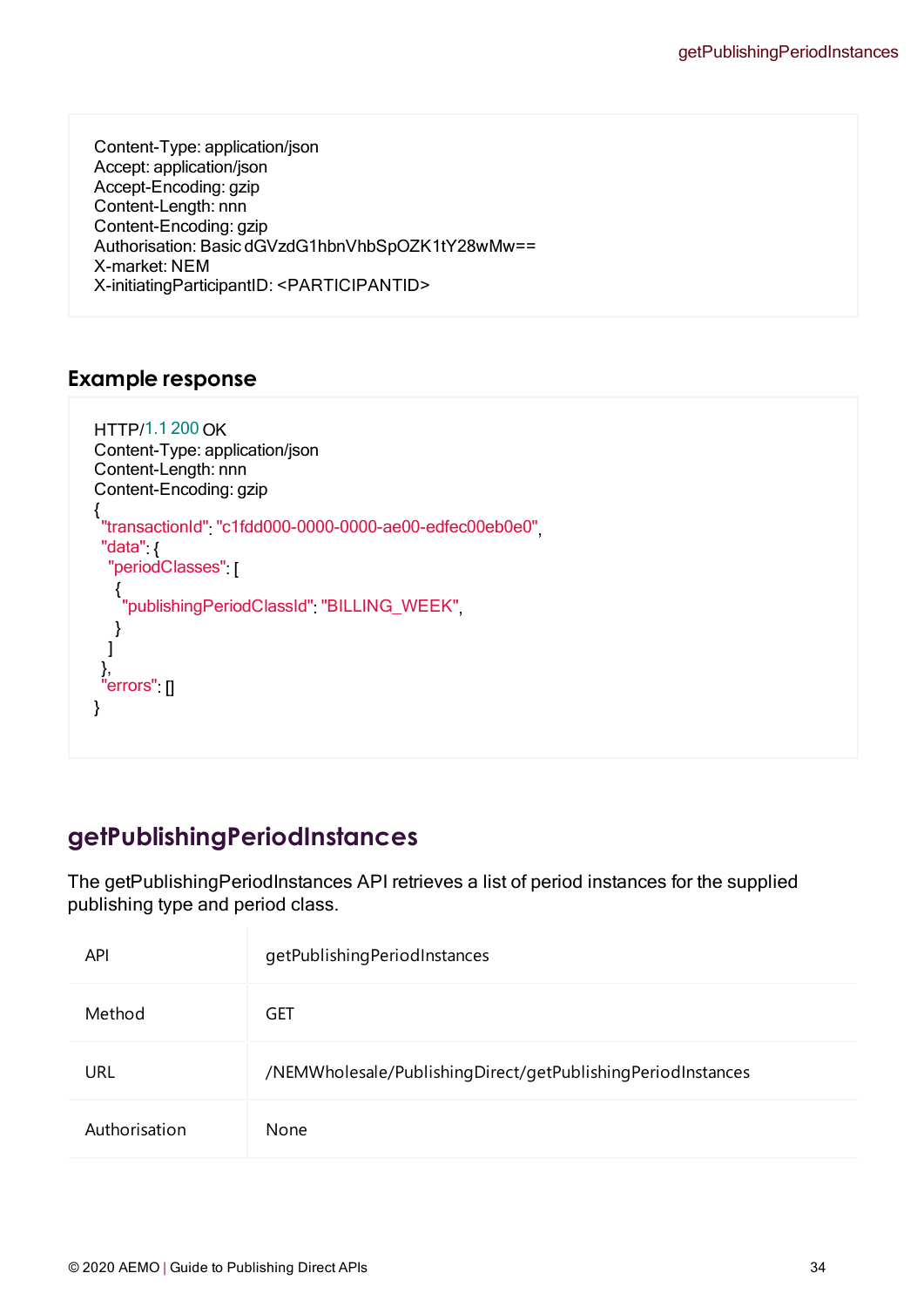| Header                 | Standard request header attributes to include:<br>• Authorization: Basic<br>Content-Encoding: Should be one of [gzip, deflate, compress]<br>$\bullet$<br>• Accept-Encoding: Should be one or more of [gzip, deflate, compress]      |
|------------------------|-------------------------------------------------------------------------------------------------------------------------------------------------------------------------------------------------------------------------------------|
| <b>Request Content</b> | Query Parameters:<br>· publishingBusinessId<br>• publishingTypeId<br>· publishingPeriodClassId                                                                                                                                      |
| Success response       | Content Body<br>"data": {<br>"periodInstances"<br>L<br>"publishingPeriodInstanceId": [string]                                                                                                                                       |
| <b>Notes</b>           |                                                                                                                                                                                                                                     |
| Validation rules       | publishing BusinessId must be a valid publishing business identifier<br>$\bullet$<br>publishing Typeld must be a valid publishing type<br>$\bullet$<br>publishingPeriodClassId must be a valid publishing period class<br>$\bullet$ |

GET /NEMWholesale/PublishingDirect/v1/getPublishingPeriodInstances?publishingBusinessId=NEM\_<br>SETTLEMENTS&publishingTypeId=NEM REPORT REGION SUMMARY SETTLEMENTS&publishingTypeId=NEM\_ FREPORT\_ REGION\_ &publishingPeriodClassId=BILLING\_WEEK Content-Type: application/json Accept: application/json Accept-Encoding: gzip Content-Length: nnn Content-Encoding: gzip Authorisation: Basic dGVzdG1hbnVhbSpOZK1tY28wMw==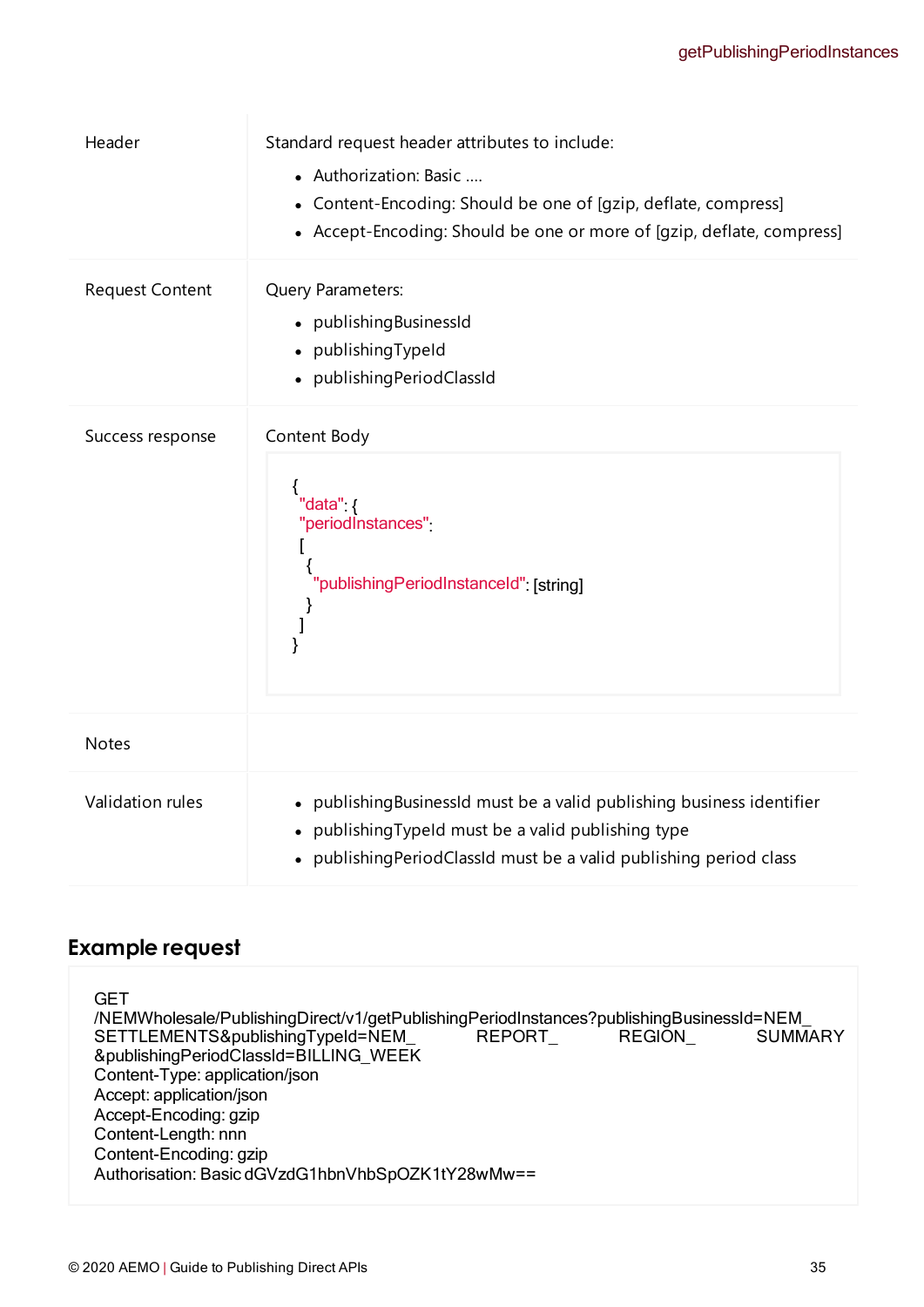X-market: NEM X-initiatingParticipantID: <PARTICIPANTID>

#### **Example response**

```
HTTP/1.1 200 OK 
Content-Type: application/json 
Content-Length: nnn 
Content-Encoding: gzip 
{
  "transactionId": "072f0ef5-57f7-426e-ad78-a0661f88e4ad",
  "data": {
    "periodInstances" [
      {
        "publishingPeriodInstanceId": "2009WK47"
                  },
      {
        "publishingPeriodInstanceId": "2009WK48"
                  },
      {
         "publishingPeriodInstanceId" "2009WK49"
                  }
                   ]
    },
  "errors": [],
  "warnings": []
}
```
### <span id="page-35-0"></span>**getUserSubscriptions**

The getUserSubscriptions API retrieves a list of current user subscriptions.

| <b>API</b>    | getUserSubscriptions                                |
|---------------|-----------------------------------------------------|
| Method        | GET                                                 |
| <b>URL</b>    | /NEMWholesale/PublishingDirect/getUserSubscriptions |
| Authorisation | Participant specific                                |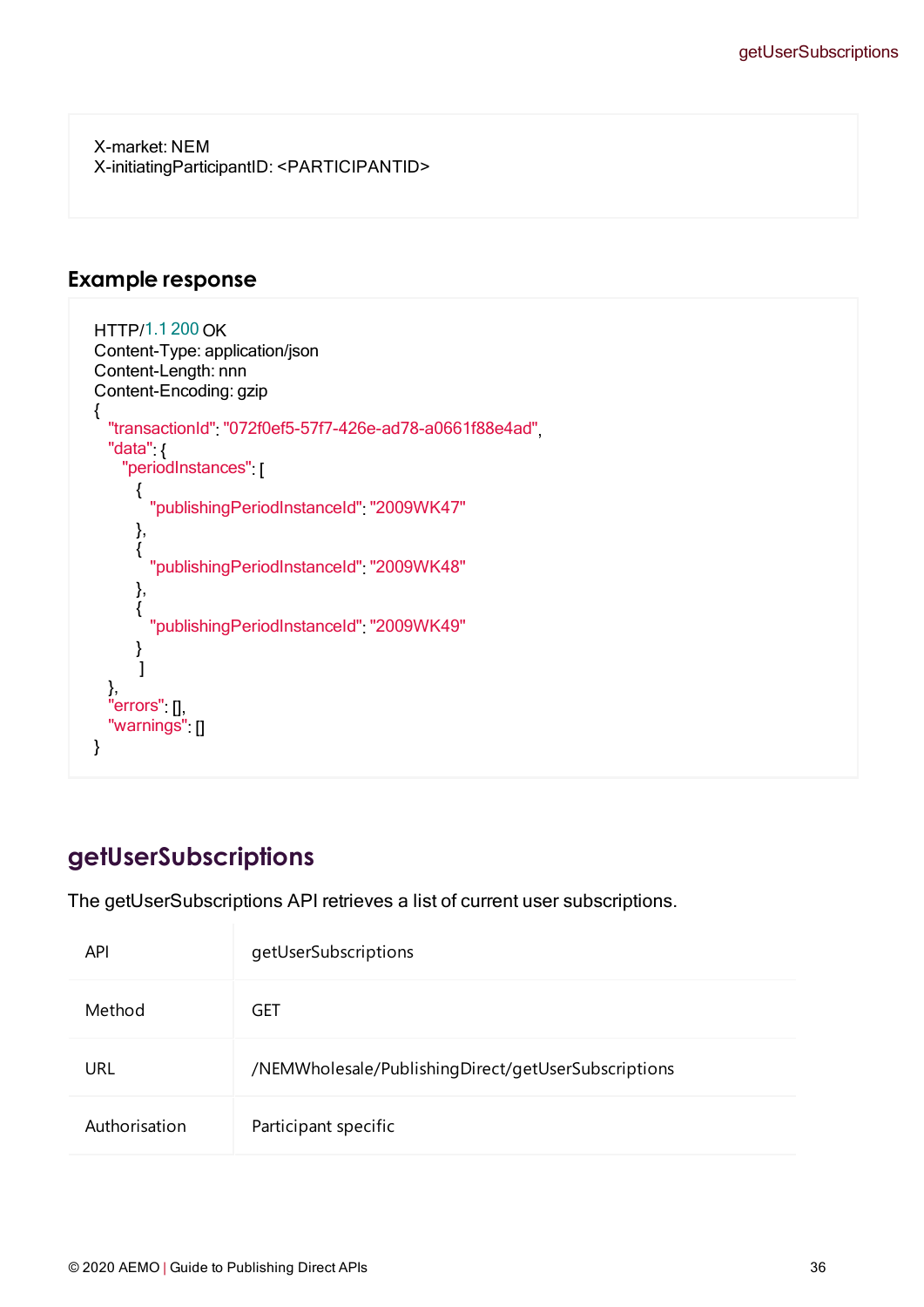| Header                 | Standard request header attributes to include:<br>• Authorization: Basic<br>• Content-Encoding: Should be one of [gzip, deflate, compress]<br>• Accept-Encoding: Should be one or more of [gzip, deflate,<br>compress]                                                                          |
|------------------------|-------------------------------------------------------------------------------------------------------------------------------------------------------------------------------------------------------------------------------------------------------------------------------------------------|
| <b>Request Content</b> | Query Parameters:<br>• publishing BusinessId                                                                                                                                                                                                                                                    |
| Success response       | Content Body<br>"data"<br>"subscriptions"<br>t<br>"publishingCategoryId" [string],<br>"publishingTypeId": [string],<br>"isPlainTextRequested": [boolean],<br>"contacts":<br>[<br>"contactId" "string"<br>"deliveryChannels"<br>"deliveryChannelId": [string],<br>"isSubscribed": [boolean]<br>} |
| <b>Notes</b>           |                                                                                                                                                                                                                                                                                                 |
| Validation rules       | publishing BusinessId must be a valid publishing business identifier                                                                                                                                                                                                                            |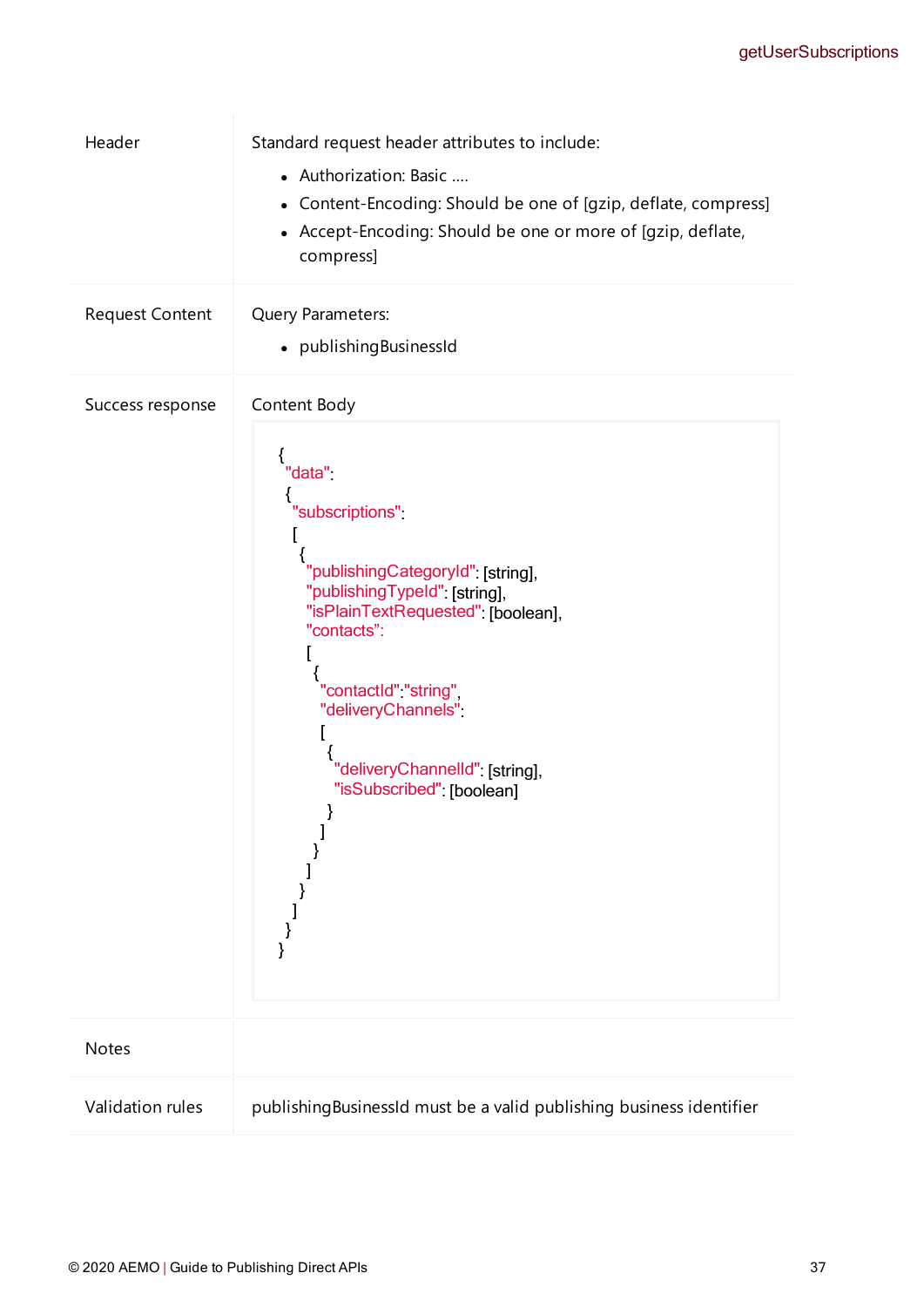GET /NEMWholesale/PublishingDirect/v1/getUserSubscriptions?publishingBusinessId=NEM SETTLEMENTS Content-Type: application/json Accept: application/json Accept-Encoding: gzip Content-Length: nnn Content-Encoding: gzip Authorisation: Basic dGVzdG1hbnVhbSpOZK1tY28wMw== X-market: NEM X-initiatingParticipantID: <PARTICIPANTID>

### **Example response**

```
HTTP/1.1 200 OK 
Content-Type: application/json 
Content-Length: nnn 
Content-Encoding: gzip 
{
 "transactionId": "10000d00-0000-000d-00f0-0aa00f00c0cf",
 "data": {
  "subscriptions":
   {
    "publishingCategoryId": "NEM_SUMMARY_DATA",
    "publishingTypeId" "NEM_SUMM_DIRECTIONS_P",
    "isPlainTextRequested": "N"
      "contacts" |
       {
        "contactId": "500",
        "deliveryChannels" |
         {
           "channelId": "EMAIL",
          "channelDescription" "E-mail"
          "isSelected": false
          "isReadOnly": false
                           }
                        ]
                     }
                  ]        
       },
   "errors": []
 }
```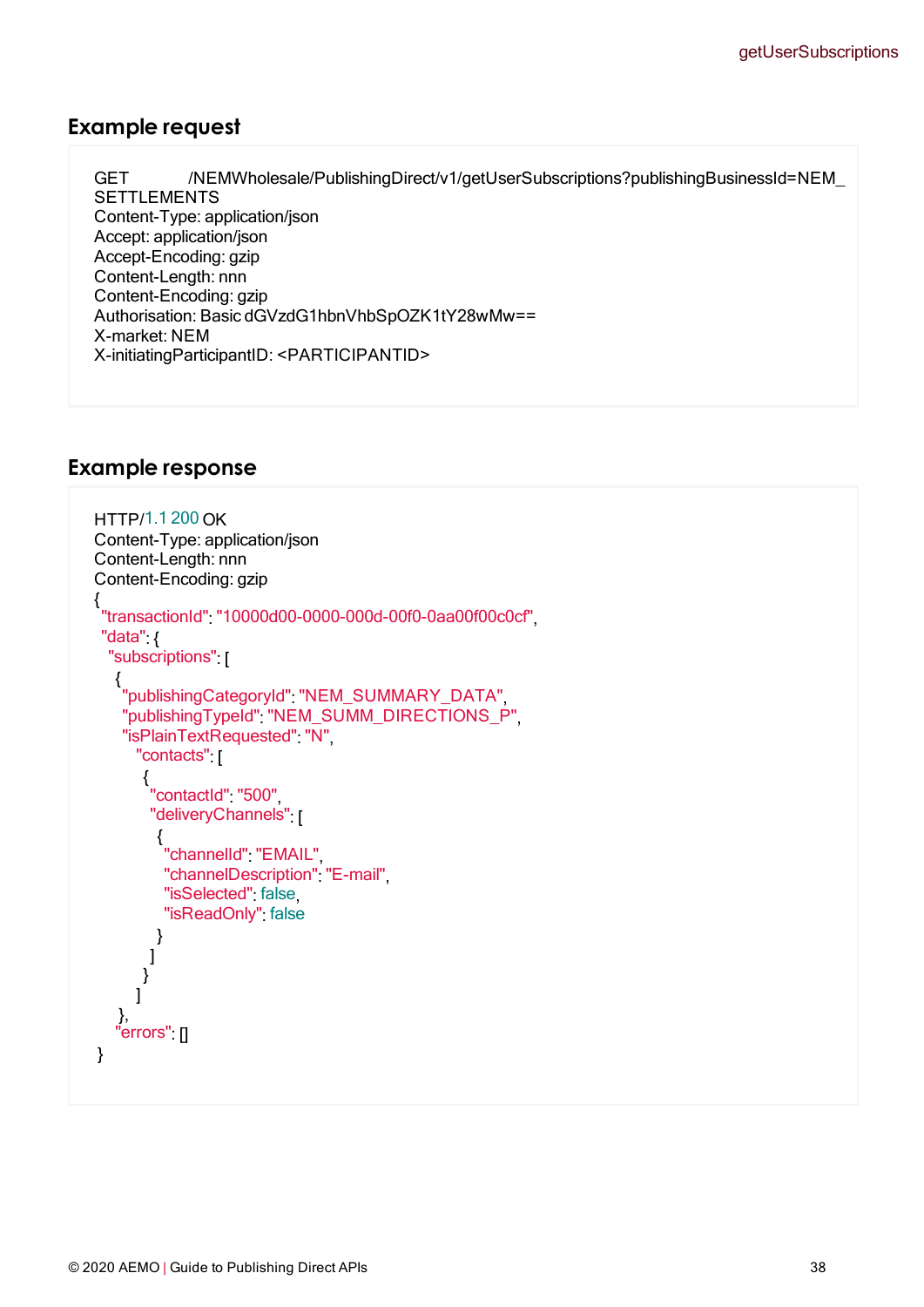## **getPublishingTypes**

The getPublishingTypes API retrieves a list of supported publishing types.

| <b>API</b>             | getPublishingTypes                                                                                                                                                                                                     |  |  |
|------------------------|------------------------------------------------------------------------------------------------------------------------------------------------------------------------------------------------------------------------|--|--|
| Method                 | <b>GET</b>                                                                                                                                                                                                             |  |  |
| <b>URL</b>             | /NEMWholesale/PublishingDirect/getPublishingTypes                                                                                                                                                                      |  |  |
| Authorisation          | None                                                                                                                                                                                                                   |  |  |
| Header                 | Standard request header attributes to include:<br>• Authorization: Basic<br>• Content-Encoding: Should be one of [gzip, deflate, compress]<br>• Accept-Encoding: Should be one or more of [gzip, deflate,<br>compress] |  |  |
| <b>Request Content</b> | Query Parameters:<br>• publishing BusinessId<br>• publishingCategoryId                                                                                                                                                 |  |  |
| Success response       | Content Body<br>"data"<br>"publishingTypes"<br>"publishingTypeId": [string],<br>"displayPriority" [integer],<br>"description": [string],                                                                               |  |  |
| Notes                  |                                                                                                                                                                                                                        |  |  |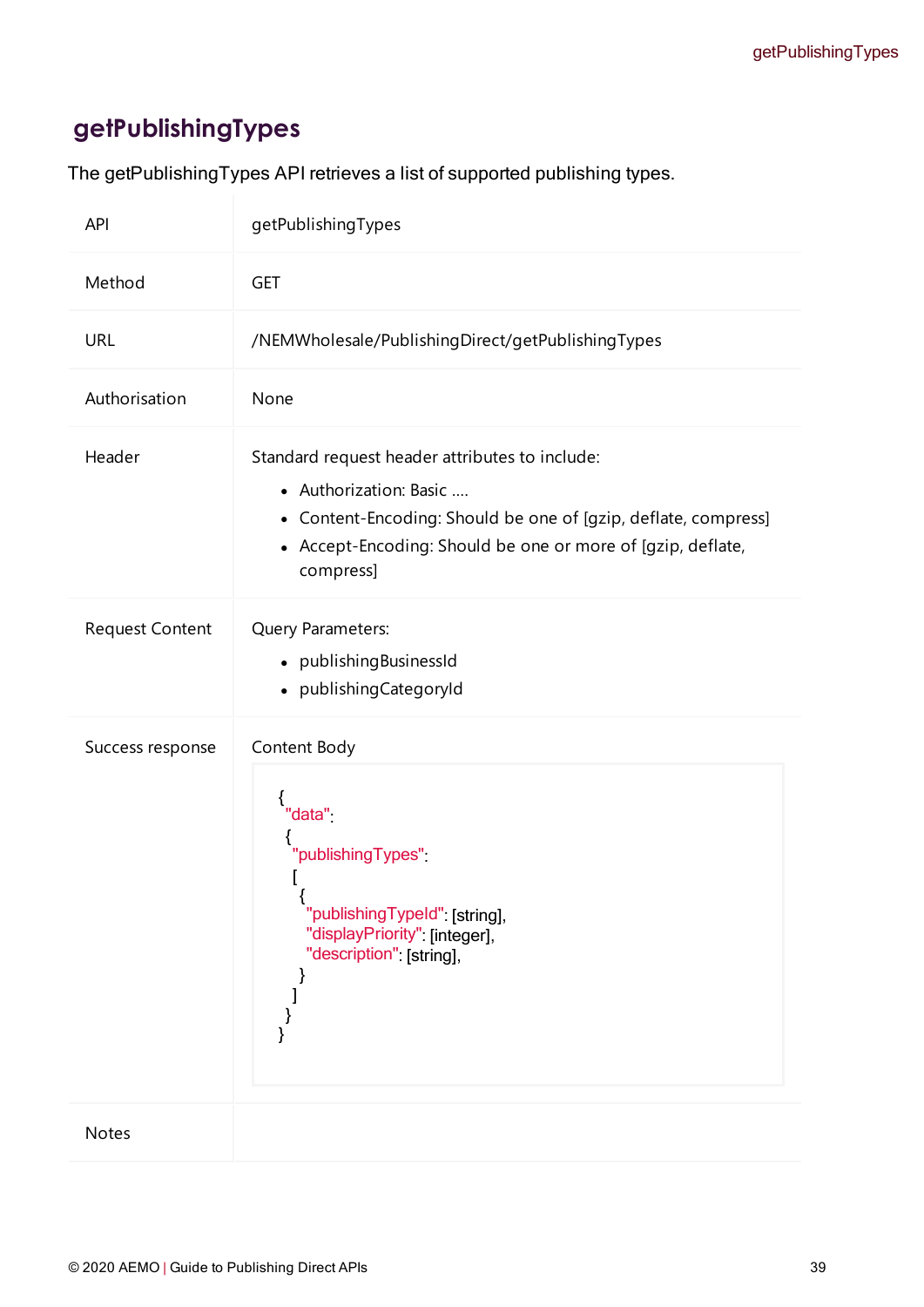Validation rules values valid publishingBusinessId must be a valid publishing business identifier • publishingTypeId must be a valid publishing type • publishingPeriodClassId must be a valid publishing period class

### **Example request**

GET /NEMWholesale/PublishingDirect/v1/getPublishingTypes?publishingBusinessId=NEM SETTLEMENTS&publishingCategoryId=NEM\_SUMMARY\_DATA Content-Type: application/json Accept: application/json Accept-Encoding: gzip Content-Length: nnn Content-Encoding: gzip Authorisation: Basic dGVzdG1hbnVhbSpOZK1tY28wMw== X-market: NEM X-initiatingParticipantID: <PARTICIPANTID>

### **Example response**

```
HTTP/1.1 200 OK 
Content-Type: application/json 
Content-Length: nnn 
Content-Encoding: gzip 
{
 "transactionId": "30e00e00-00f8-009d-b000-fe0000e00000",
 "data": {
  "publishingTypes" |
   {
    "publishingTypeId": "NEM_SUMM_DIRECTIONS_P",
    "displayPriority" 20
    "description": "NEM Directions Recovery Reconciliation
        }
     ]
  },
 "errors": []
}
```
### **downloadFiles**

The downloadFiles API directly downloads a set of requested files.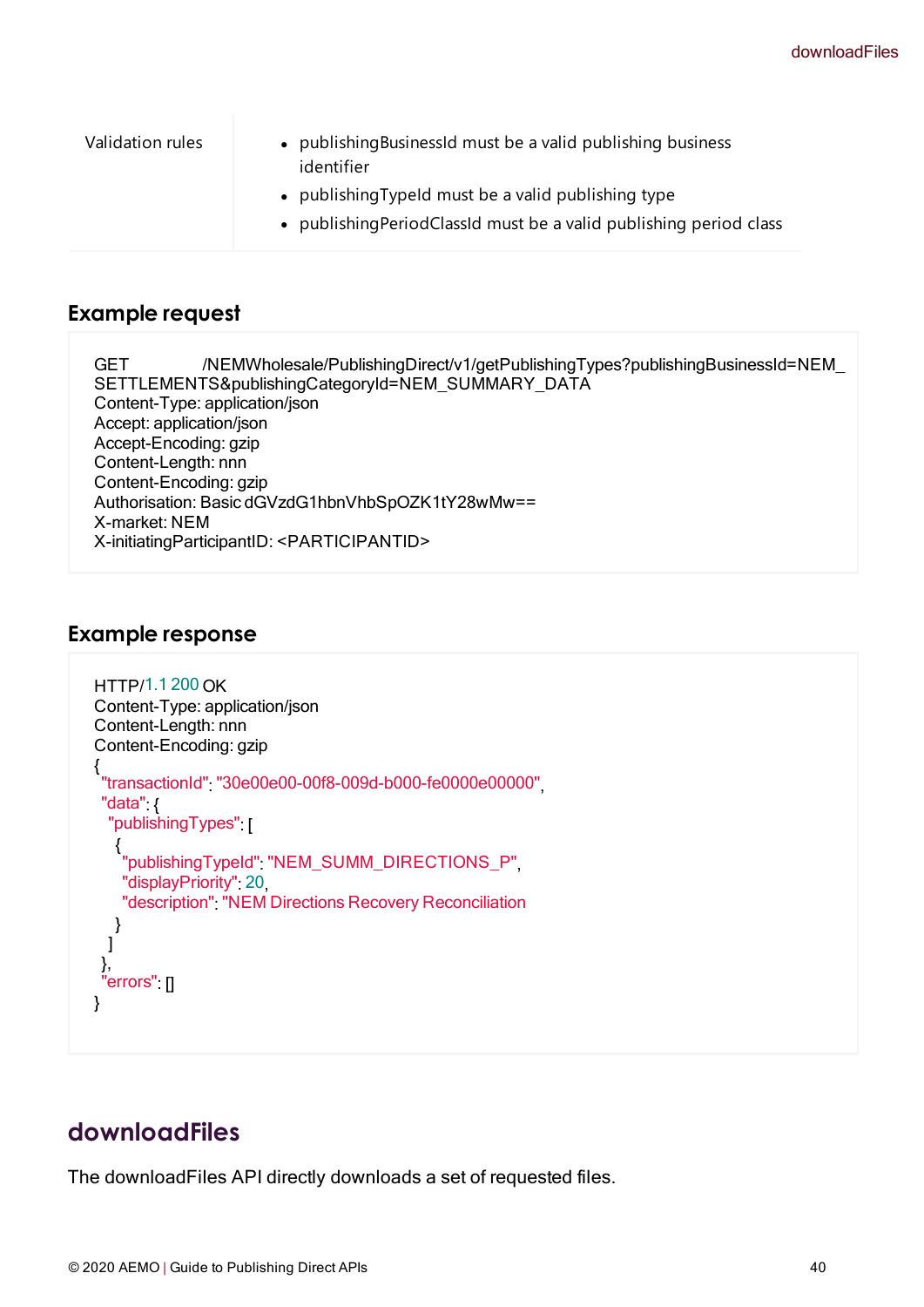| <b>API</b>                 | downloadFiles                                                                                                                                                                                                                                                                                                                       |
|----------------------------|-------------------------------------------------------------------------------------------------------------------------------------------------------------------------------------------------------------------------------------------------------------------------------------------------------------------------------------|
| Method                     | <b>POST</b>                                                                                                                                                                                                                                                                                                                         |
| <b>URL</b>                 | /NEMWholesale/PublishingDirect/downloadFiles                                                                                                                                                                                                                                                                                        |
| Authorisation              | Participant specific                                                                                                                                                                                                                                                                                                                |
| Header                     | Standard request header attributes to include:<br>• Authorization: Basic<br>• Content-Encoding: Should be one of [gzip, deflate, compress]<br>• Accept-Encoding: Should be one or more of [qzip, deflate, compress]                                                                                                                 |
| Request<br>Content         | Content Body<br>"files"<br>[string],<br>[string],<br>[string]                                                                                                                                                                                                                                                                       |
| <b>Success</b><br>response | A zip file containing requested files                                                                                                                                                                                                                                                                                               |
| <b>Notes</b>               | 'files' is an array of strings containing a set of publishing Queueld values retrieved<br>through the getAvailableFiles API.<br>A maximum of 10 files can be requested in a single API call.                                                                                                                                        |
| Validation<br>rules        | The publishing queue ID's in the 'files' array must be:<br>• Valid publishing event queue ID's that have not been archived<br>• Associated with the requesting participant, either directly or through a data<br>sharing arrangement<br>A validation failure for any element in the array causes the request as a whole to<br>fail. |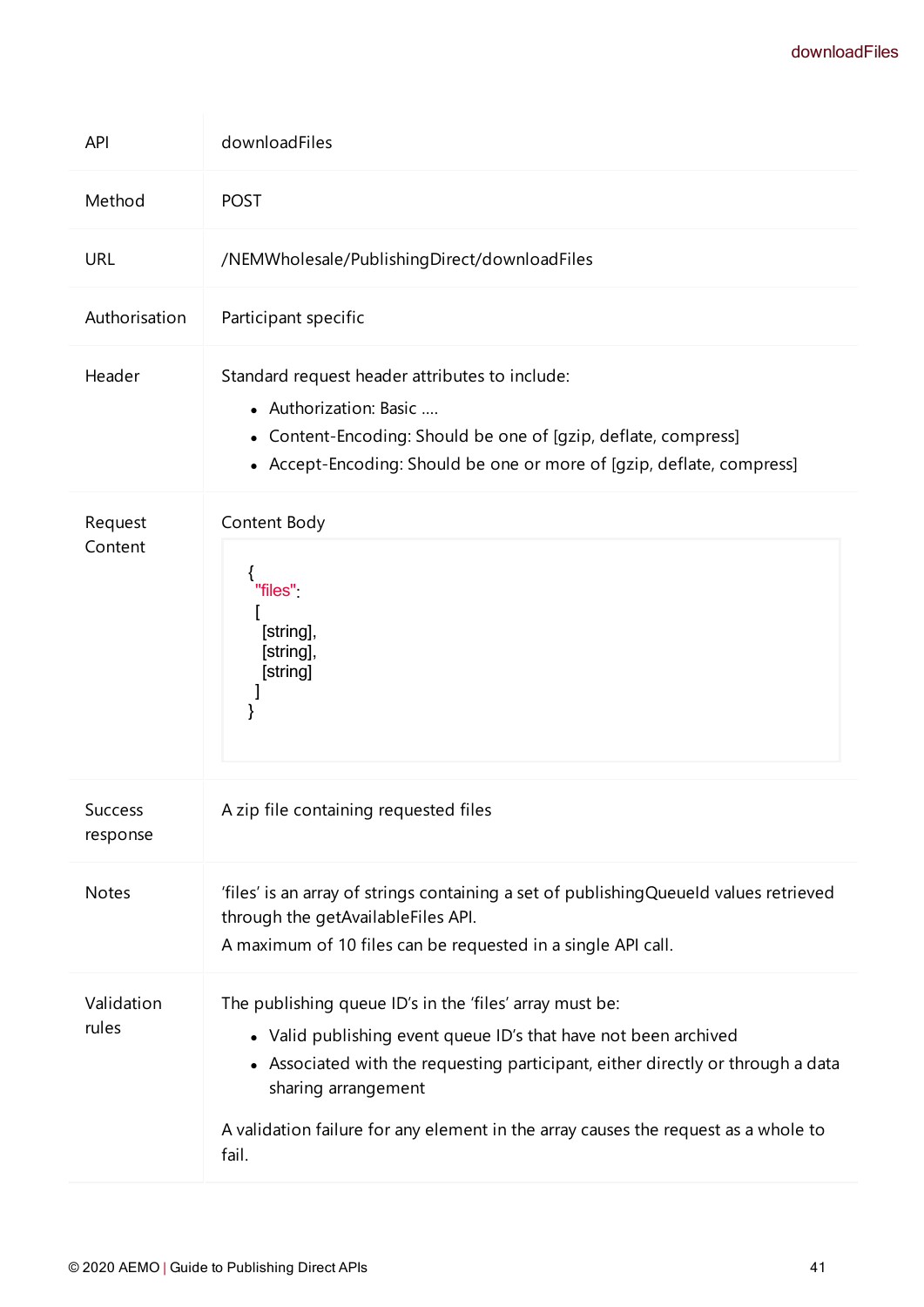POST /NEMWholesale/PublishingDirect/v1/downloadFiles Content-Type: application/json Accept: application/json Accept-Encoding: gzip Content-Length: nnn Content-Encoding: gzip Authorisation: Basic dGVzdG1hbnVhbSpOZK1tY28wMw== X-market: NEM X-initiatingParticipantID: <PARTICIPANTID> { "files": [ "0000000312184277", "0000000312184278" ] "optionalEncryptionKey":"test" }

### **Example response**

HTTP/1.1 200 OK Content-Type: application/Octet-stream Content-Length: nnn Content-Encoding: gzip {}

Following the success response, a zip of the downloaded files is available in the participant file share.

### **publishFiles**

The publishFiles API publishes a set of requested files using the chosen publication method.

| <b>API</b> | publishFiles |
|------------|--------------|
| Method     | <b>POST</b>  |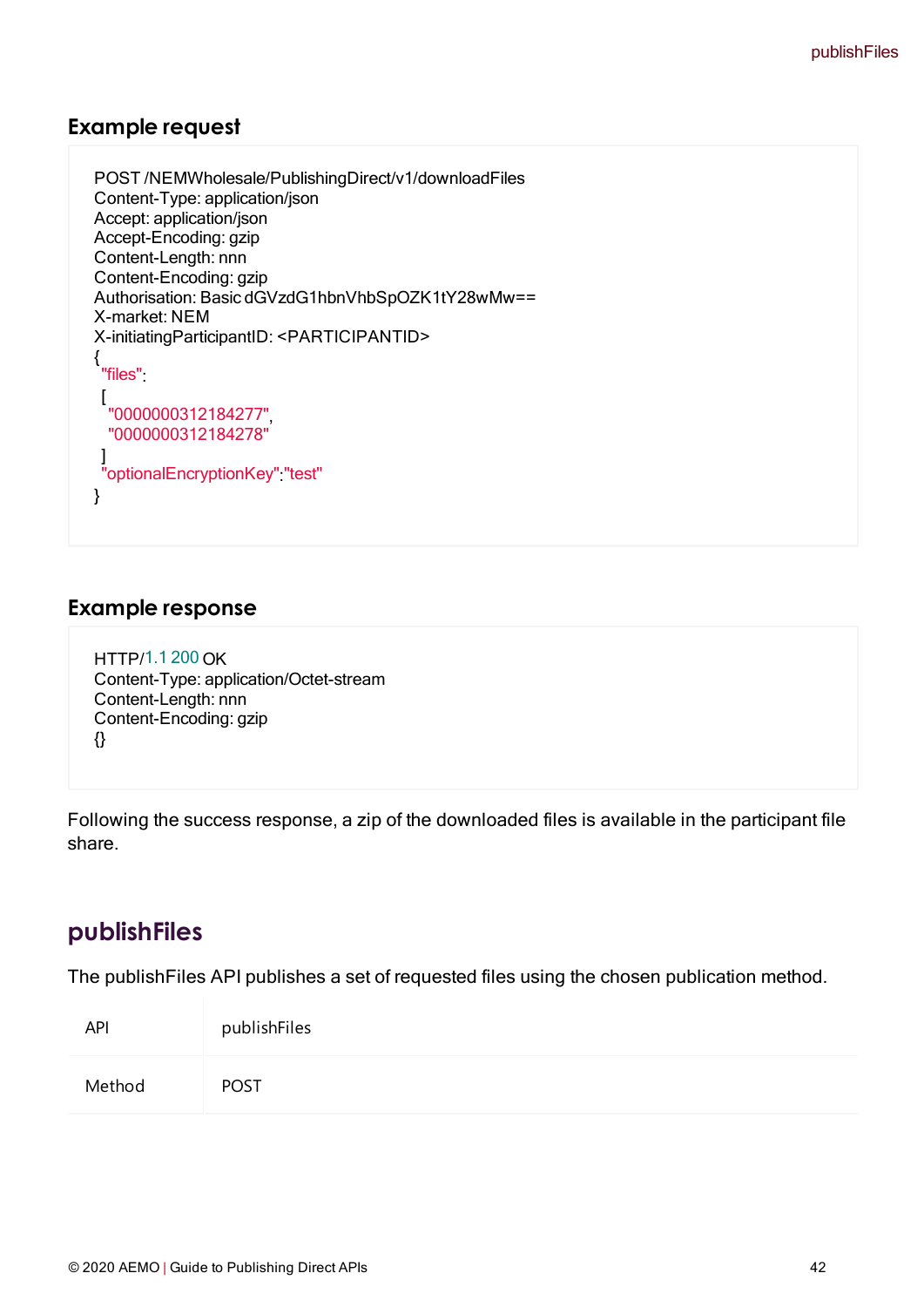| <b>URL</b>                 | /NEMWholesale/PublishingDirect/publishFiles                                                                                                                                                                                                                                                                                                                                                                                                           |  |  |
|----------------------------|-------------------------------------------------------------------------------------------------------------------------------------------------------------------------------------------------------------------------------------------------------------------------------------------------------------------------------------------------------------------------------------------------------------------------------------------------------|--|--|
| Authorisation              | Participant specific                                                                                                                                                                                                                                                                                                                                                                                                                                  |  |  |
| Header                     | Standard request header attributes to include:<br>• Authorization: Basic<br>• Content-Encoding: Should be one of [gzip, deflate, compress]<br>• Accept-Encoding: Should be one or more of [gzip, deflate, compress]                                                                                                                                                                                                                                   |  |  |
| Request<br>Content         | Content Body<br>{<br>publicationMethod: [string],<br>"files"<br>[string],<br>[string],<br>[string]                                                                                                                                                                                                                                                                                                                                                    |  |  |
| <b>Success</b><br>response | Content Body<br>"data"<br>ί<br>ſ                                                                                                                                                                                                                                                                                                                                                                                                                      |  |  |
| <b>Notes</b>               | publicationMethod can be one of the following values:<br>• EMAIL_TO_ME: Send the files to the email address associated with the<br>logged-in user<br>• RESEND_PUBLISHING: Re-send the files through the Settlements Direct<br>delivery system<br>• RESEND_FILESERVER: Re-post the files to the participant file share<br>'files' is an array of strings containing a set of publishing Queueld values retrieved<br>through the getAvailableFiles API. |  |  |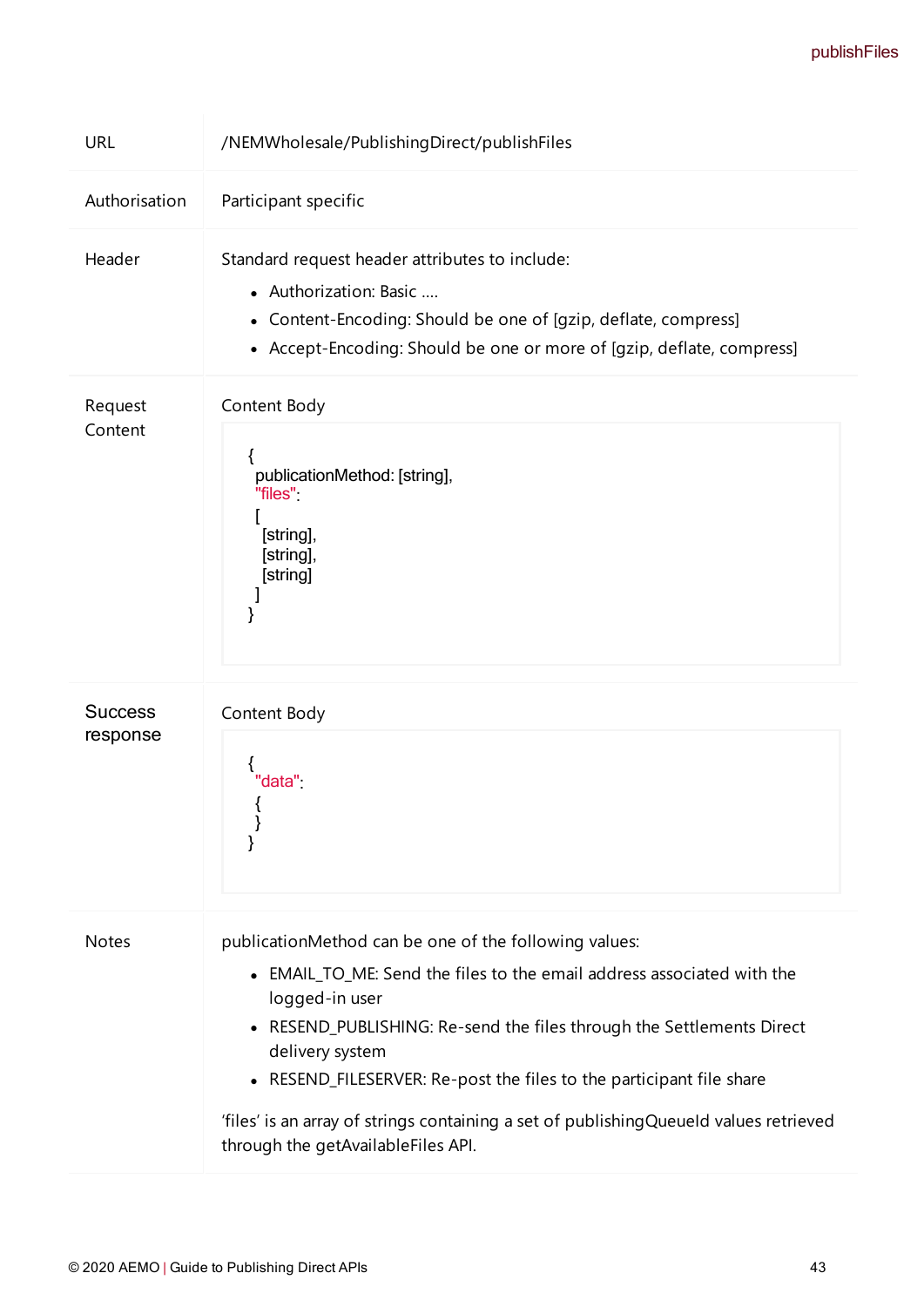|                     | A maximum of 10 files can be requested in a single API call.                                                                                                                                                                         |
|---------------------|--------------------------------------------------------------------------------------------------------------------------------------------------------------------------------------------------------------------------------------|
| Validation<br>rules | The publishing queue ID's in the 'files' array must be:<br>• Valid publishing event queue ID's that have not been archived<br>• Associated with the requesting participant, either directly or through a data<br>sharing arrangement |
|                     | A validation failure for any element in the array causes the request as a whole to<br>fail.                                                                                                                                          |

```
POST /NEMWholesale/PublishingDirect/v1/publishFiles
Content-Type: application/json 
Accept: application/json 
Accept-Encoding: gzip 
Content-Length: nnn 
Content-Encoding: gzip 
Authorisation: Basic dGVzdG1hbnVhbSpOZK1tY28wMw== 
X-market: NEM 
X-initiatingParticipantID: <PARTICIPANTID>
{
 "publicationMethod": "RESEND_FILESERVER"
 "files":
 [
     "0000000312184277",
     "0000000312184278"
  ]
}
```
### **Example response**

```
HTTP/1.1 200 OK
Content-Type: application/json
Content-Length: nnn
Content-Encoding: gzip
{
  "transactionId": "20110c6b-a048-4501-9016-a030b4bb1f59",
  "data": {},
  "errors" |
    ],
  "warnings": []
}
```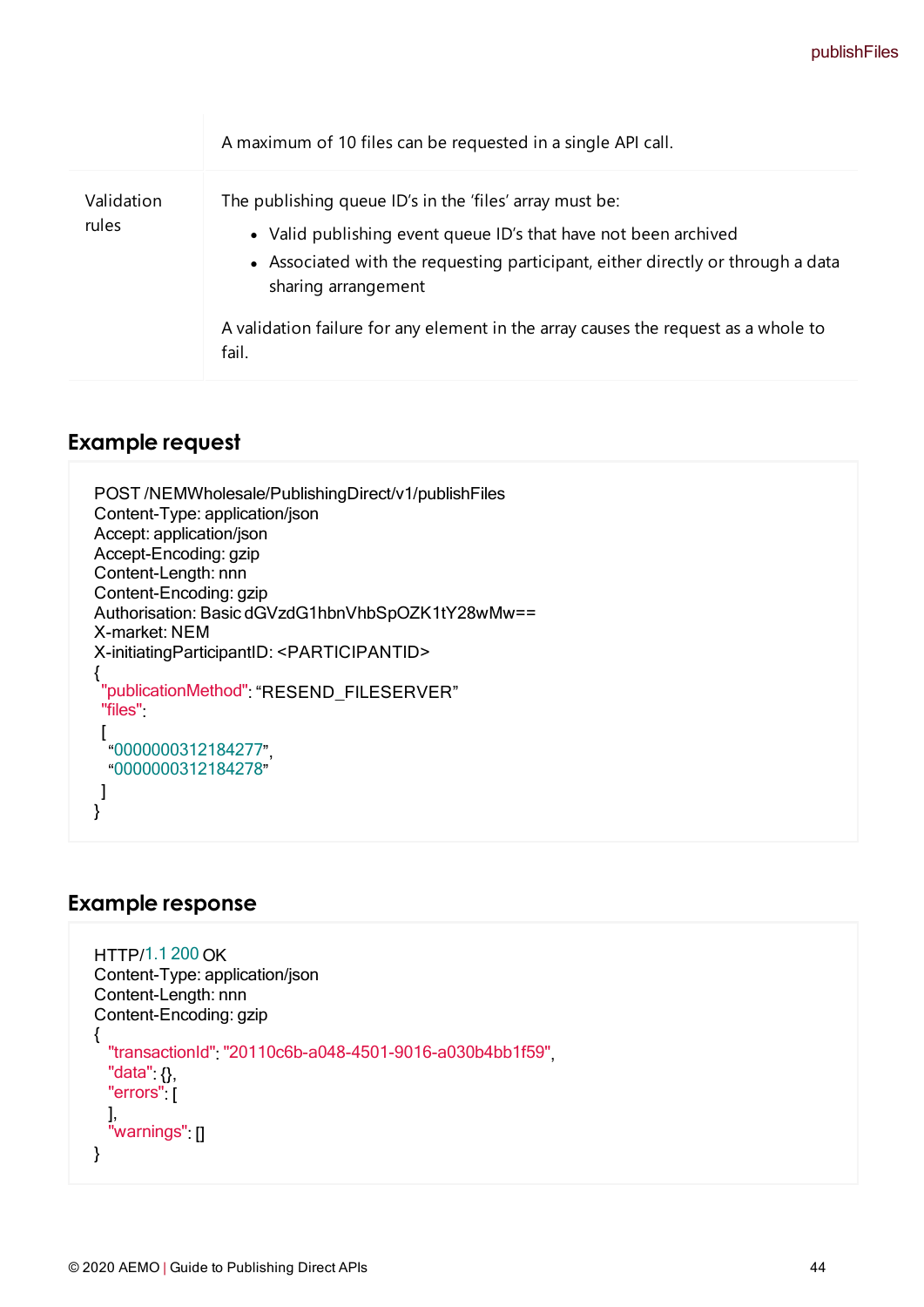Following the success response, a zip of the published files is available in the participant file share.

## **updateUserSubscriptions**

The updateUserSubscriptions API updates the subscriptions for one or more users.

| <b>API</b>         | publishFiles                                                                                                                                                                                                        |
|--------------------|---------------------------------------------------------------------------------------------------------------------------------------------------------------------------------------------------------------------|
| Method             | <b>POST</b>                                                                                                                                                                                                         |
| <b>URL</b>         | /NEMWholesale/PublishingDirect/updateUserSubscriptions                                                                                                                                                              |
| Authorisation      | Participant specific                                                                                                                                                                                                |
| Header             | Standard request header attributes to include:<br>• Authorization: Basic<br>• Content-Encoding: Should be one of [gzip, deflate, compress]<br>• Accept-Encoding: Should be one or more of [gzip, deflate, compress] |
| Request<br>Content | Content Body                                                                                                                                                                                                        |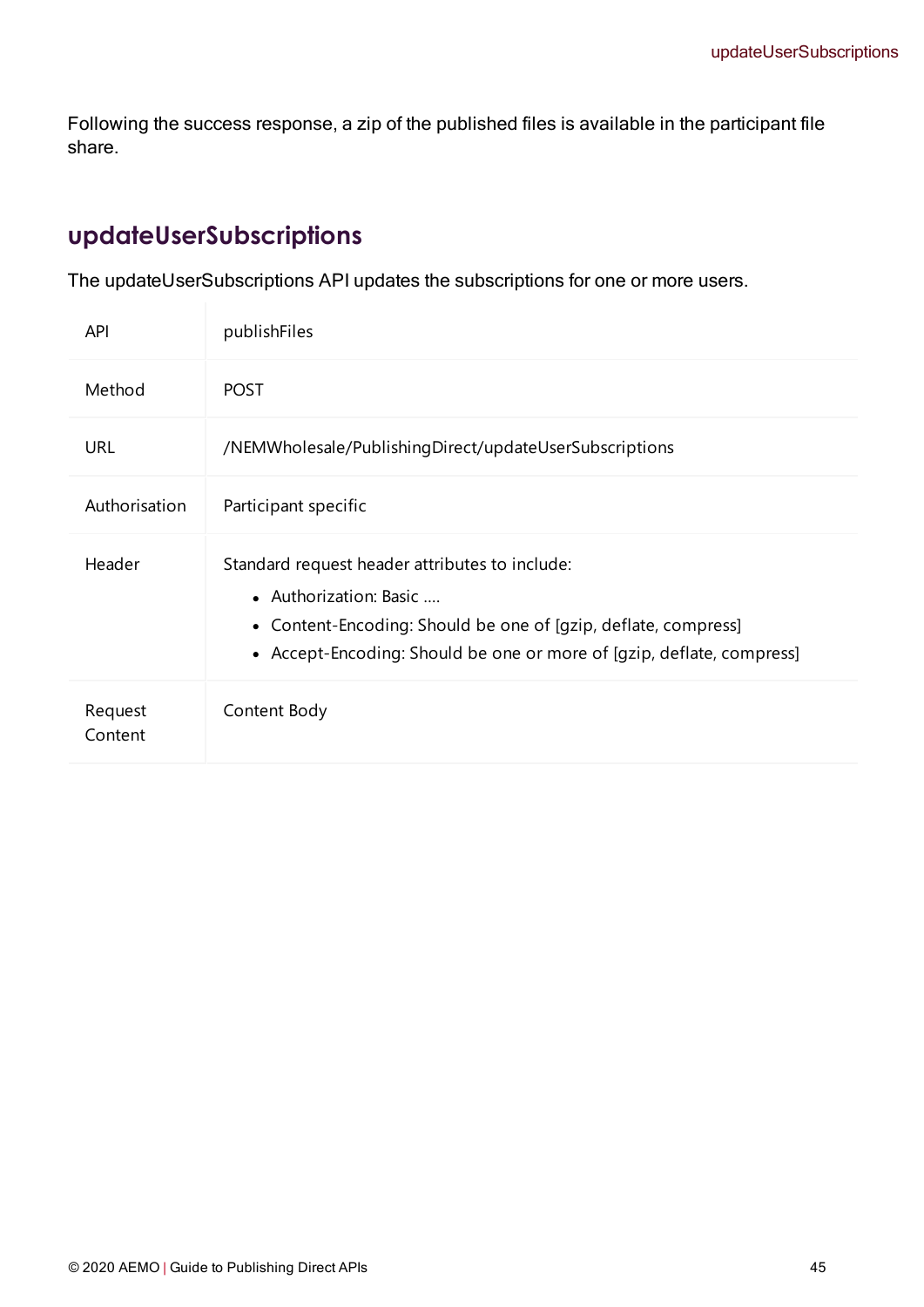

POST /NEMWholesale/PublishingDirect/v1/updateUserSubscriptions Content-Type: application/json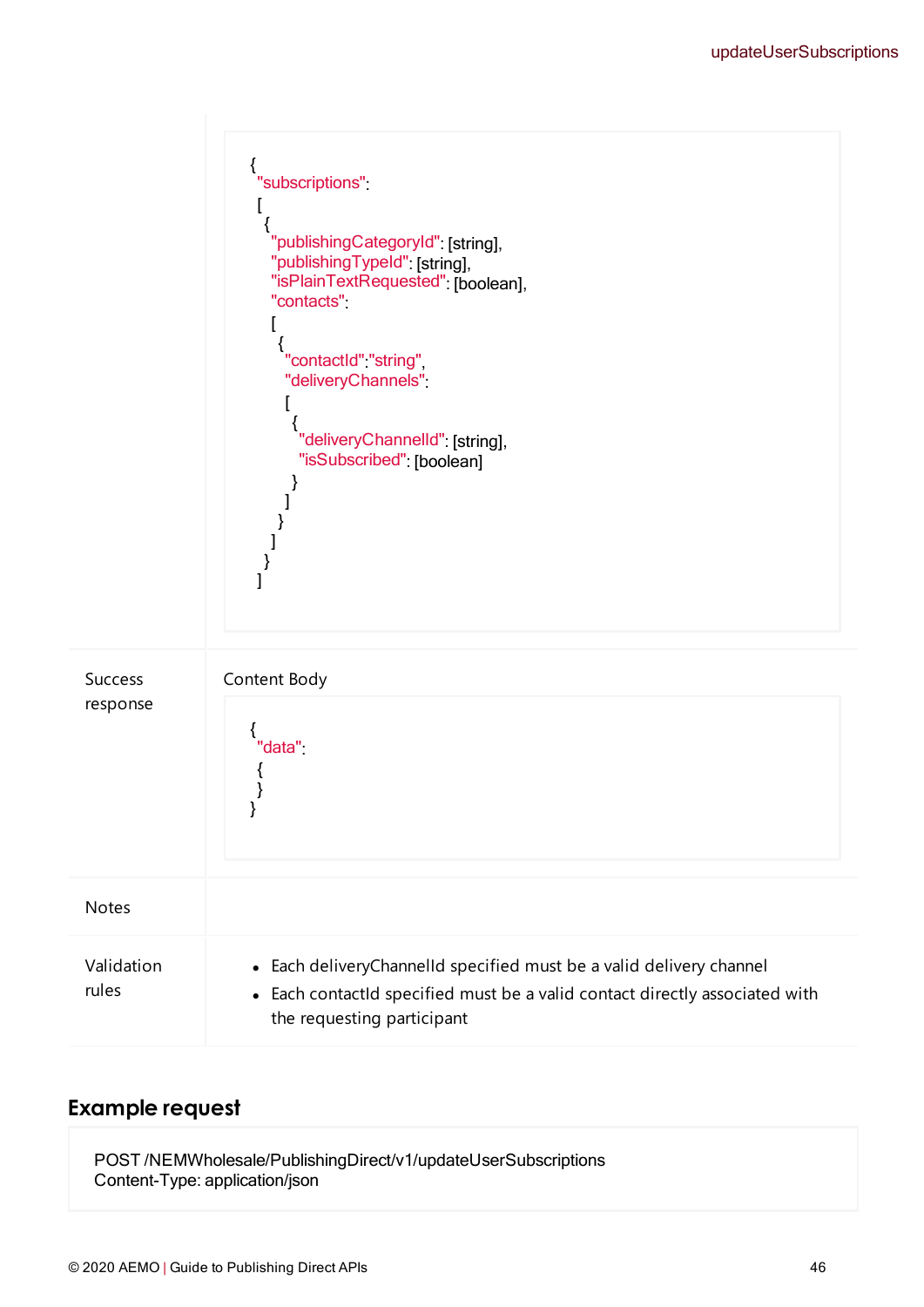```
Accept: application/json 
Accept-Encoding: gzip 
Content-Length: nnn 
Content-Encoding: gzip 
Authorisation: Basic dGVzdG1hbnVhbSpOZK1tY28wMw== 
X-market: NEM 
X-initiatingParticipantID: <PARTICIPANTID>
{
 "transactionId": "10915d48-5700-430d-95f8-7aa49f56c3cf",
 "data": {
  "subscriptions" |
   {
    "publishingCategoryId": "NEM_SUMMARY_DATA",
    "publishingTypeId" "NEM_SUMM_DIRECTIONS_P",
    "isPlainTextRequested" "N"
      "contacts" |
       {
        "contactId": "500",
        "deliveryChannels": [
         {
          "channelId": "EMAIL",
          "isSubscribed": false
                           }
                        ]
                     }
                  ]        
       },
   "errors": []
 }
```
### **Example response**

```
HTTP/1.1 200 OK
Content-Type: application/json
Content-Length: nnn
Content-Encoding: gzip
{
 "transactionId": "76f4db27-0de3-4d5b-9e4f-81059190614c",
 "data": {
  "successful" true or false
  },
 "errors": []
}
```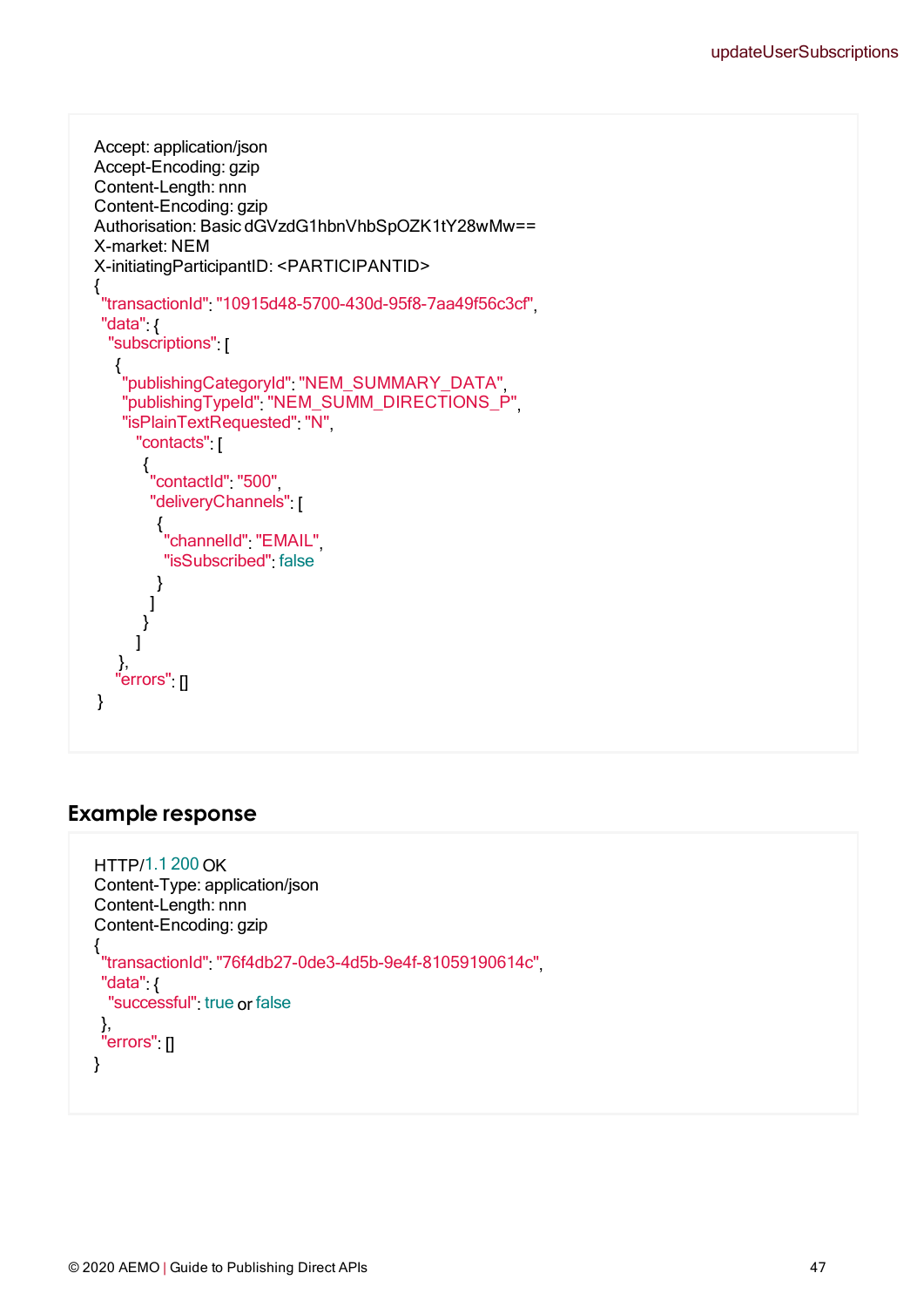# **Appendix: Publishing Direct APIs JSON Schema**

This section provides the JSON schema for the Publishing Direct APIs.

### **downloadFiles schema**

```
{
 "$schema": "http://json-schema.org/draft-07/schema",
 "type" "object"
 "description": "Schema of download file request",
 "additionalProperties" false
 "properties":
  "files": {
   "type" "array",
   "items":
    {
     "type" "string"
     "minLength" 1
     "maxLength" 30
            }
         ]
      },
   "optionalEncryptionKey": {
   "$id": "#/properties/optionalEncryptionKey"
   "type" "string"
   "description": "Optional Encryption Key of the request of the request"
      }
  },
 "required": [
  "files"
  ]
}
```
## **publishFiles schema**

{ "\$schema": "http://json-schema.org/draft-07/schema", "type" "object" "description": "Schema of publish file request", "additionalProperties" false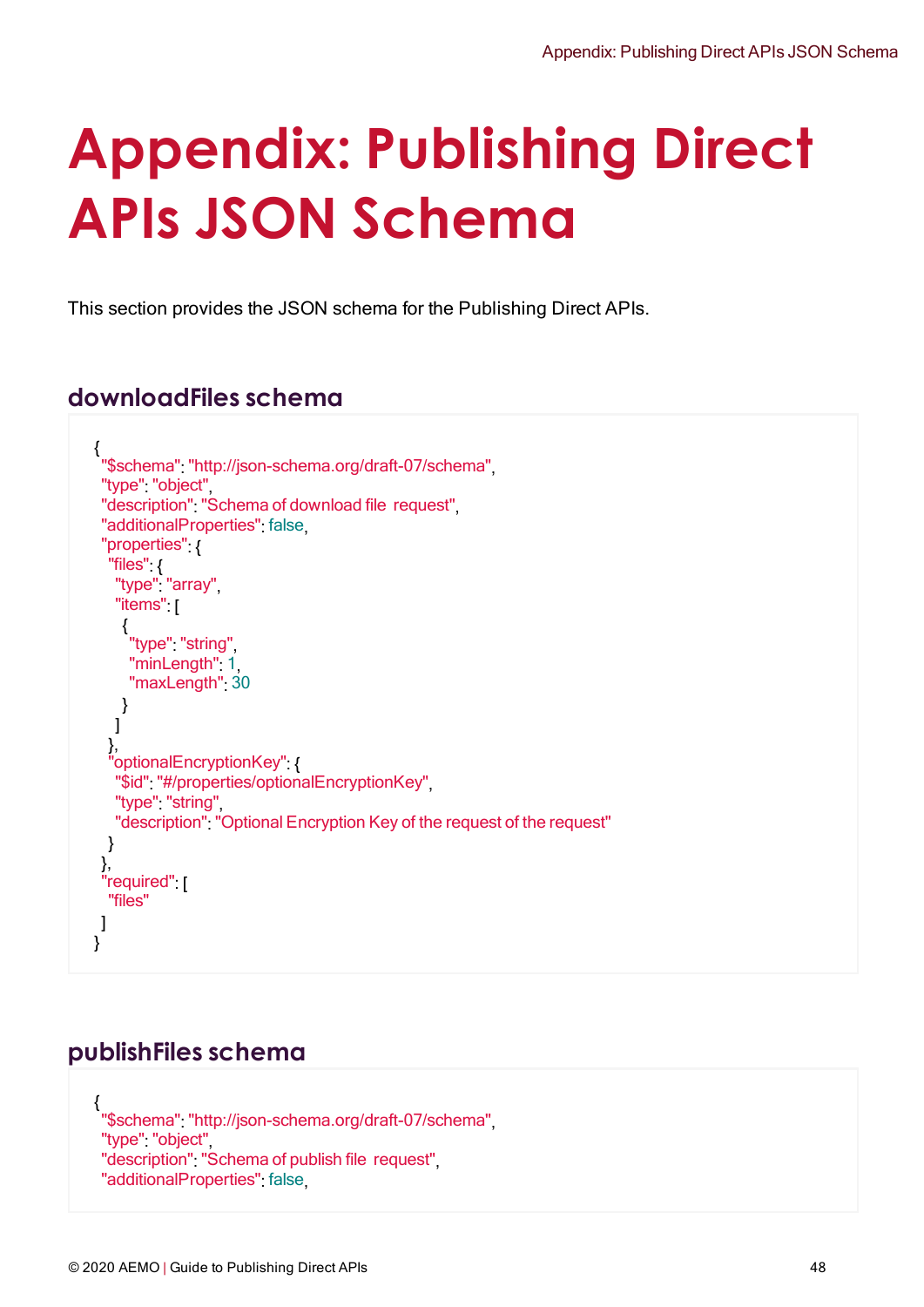```
"properties": {
  "files": {
   "type" "array",
   "items" |{
     "type" "string"
     "minLength" 1
     "maxLength": 30
           }
         ]
      },
   "optionalEncryptionKey": {
   "$id": "#/properties/optionalEncryptionKey",
   "type" "string"
   "description": "Optional Encryption Key of the request of the request"
    },
   "publicationMethod": {
   "type" "string"
   "enum": ["EMAIL_TO_ME", "RESEND_PUBLISHING", "RESEND_FILESERVER" ]
      }
  },
 "required": [
  "files",
  "publicationMethod"
  ]
}
```
## **updateUserSubscription schema**

```
{
"$schema" "http://json-schema.org/draft-07/schema"
"type" "object"
"title" "Schema validation for update subscriptions."
"description": "Schema validation for update subscriptions."
"additionalProperties" false
"required" |
 "subscriptions"
  ],
 "properties": {
 "subscriptions": {
  "$id": "#/properties/subscriptions",
  "type" "array",
  "title": "The Subscriptions Schema"
  "description" "Subscription List"
  "additionalItems" false
  "items":
   "$id": "#/properties/subscriptions/items"
   "type" "object"
   "title": "The Items Schema"
   "description": "An explanation about the purpose of this instance."
```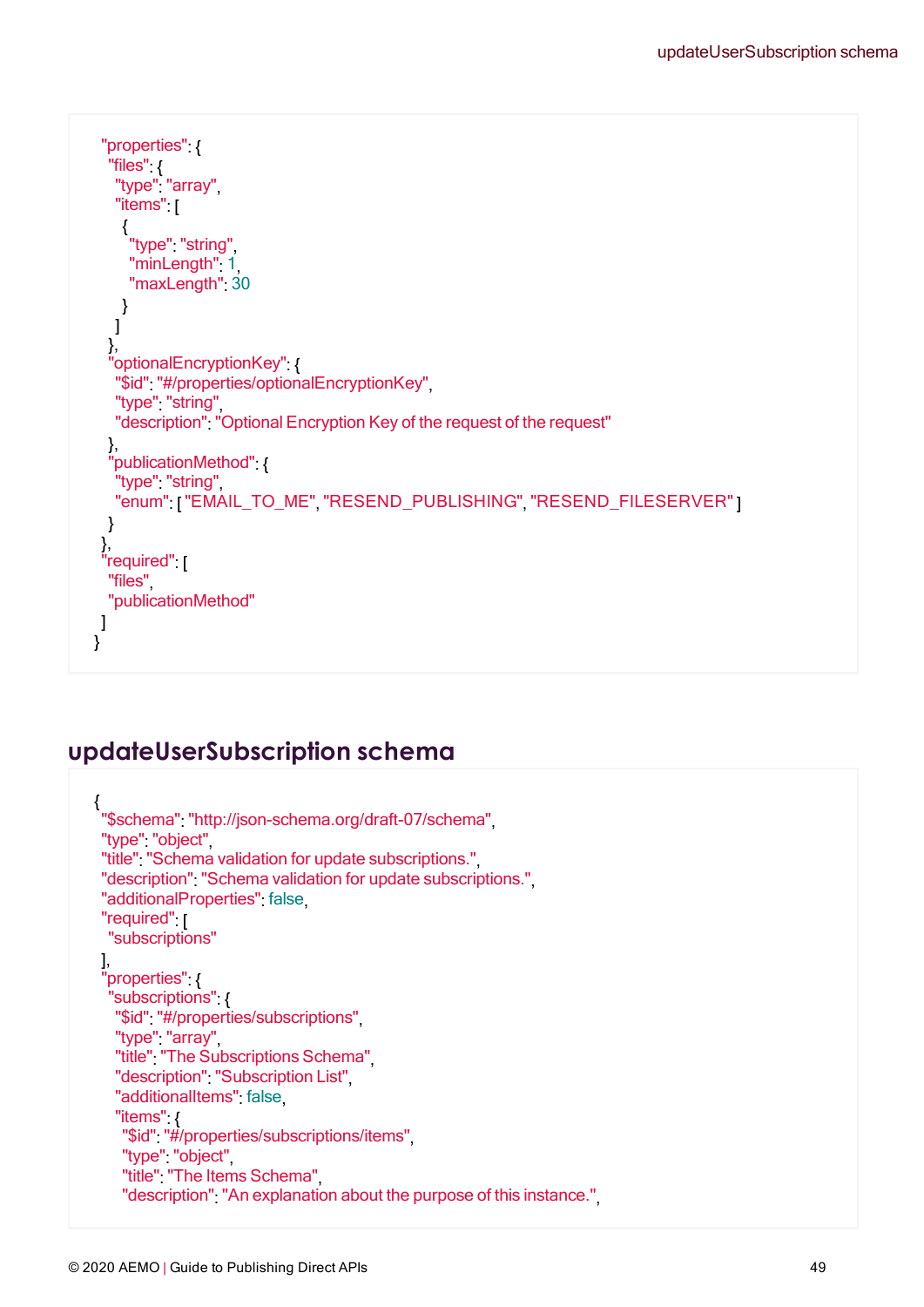```
"additionalProperties": false,
    "required" |
    "publishingCategoryId",
    "publishingTypeId",
    "isPlainTextRequested",
    "contacts"
           ],
    "properties": {
     "publishingCategoryId": {
     "$id": "#/properties/subscriptions/items/properties/publishingCategoryId",
     "type" "string"
     "title": "The Publishingcategoryid Schema"
     "description": "The publishing Category Id",
     "minLength" 1
     "maxLength" 30
              },
     "publishingTypeId": {
     "$id": "#/properties/subscriptions/items/properties/publishingTypeId"
     "type" "string"
     "title": "The Publishingtypeid Schema",
     "description": "The Publishingtypeid Schema"
     "minLength" 1
     "maxLength": 30
          },
     "isPlainTextRequested": {
     "$id": "#/properties/subscriptions/items/properties/isPlainTextRequested",
     "type" "boolean"
     "title": "The Isplaintextrequested Schema",
     "description" "The Isplaintextrequested Schema"
     "minLength" 1
     "maxLength" 30
              },
     'contacts" {
     "$id": "#/properties/subscriptions/items/properties/contacts"
     "type": "array",
     "title" "The Contacts Schema"
     "description": "The Contacts Schema"
     "additionalItems" false
     "items":
      "$id": "#/properties/subscriptions/items/properties/contacts/items"
      "type" "object"
      "title" "The Items Schema"
      "description": "An explanation about the purpose of this instance."
      "additionalProperties" false
      "required": [
       "contactId",
       "deliveryChannels"
                    ],
       "properties": {
        .<br>"contactId": {
        "$id": "#/properties/subscriptions/items/properties/contacts/items/properties/contactId",
        "type" "string"
        "title": "The Contactid Schema",
        "description" "The Contactid Schema"
```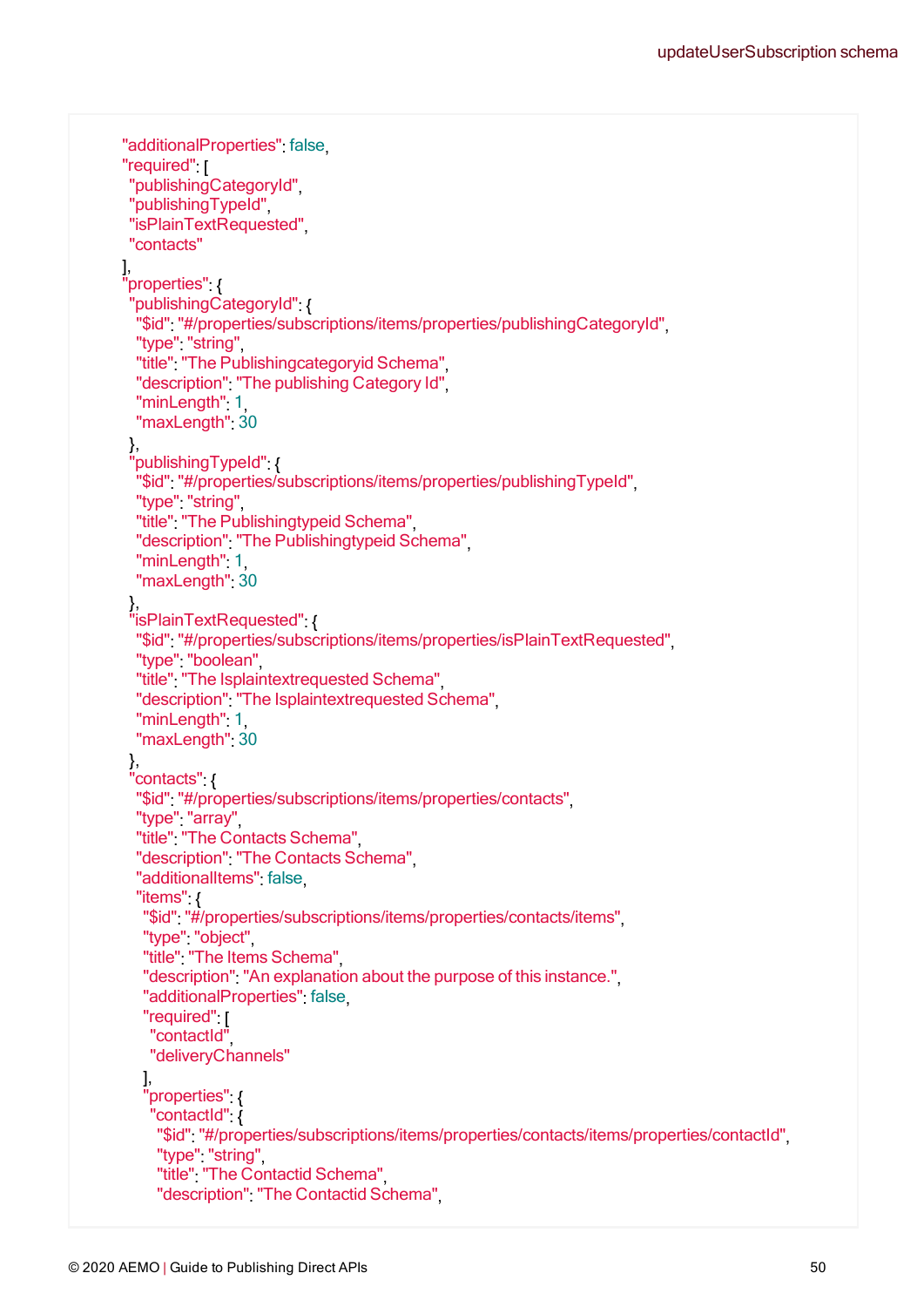```
"minLength" 1
        "maxLength" 30
                },
       "deliveryChannels": {
                                                   "$id" :
"#/properties/subscriptions/items/properties/contacts/items/properties/deliveryChannels",
        "type" "array"
        "title": "The Deliverychannels Schema",
        "description": "The Deliverychannels Schema",
        "additionalItems" false
        "items":
                                                    "$id" :
"#/properties/subscriptions/items/properties/contacts/items/properties/deliveryChannels/items",
         "type" "object"
         "title" "The Items Schema"
         "description" "An explanation about the purpose of this instance."
         "additionalProperties" false
         "required": [
          "deliveryChannelId",
          "isSubscribed"
                    ],
         "properties": {
          "deliveryChannelId": {
                                                     "$id" :
"#/properties/subscriptions/items/properties/contacts/items/properties/deliveryChannels/items/properti
es/deliveryChannelId",
           "type" "string"
           "title": "The Deliverychannelid Schema"
           "description": "The Deliverychannelid Schema",
           "minLength": 1,
           "maxLength": 30
                      },
          "isSubscribed": {
                                                     "$id" :
"#/properties/subscriptions/items/properties/contacts/items/properties/deliveryChannels/items/properti
es/isSubscribed",
           "type" "boolean"
           "title": "The Issubscribed Schema",
           "description": "The Issubscribed Schema"
                               }
                    }
                  }
                }
              }
            }
          }
        }
      }
    }
  }
}
```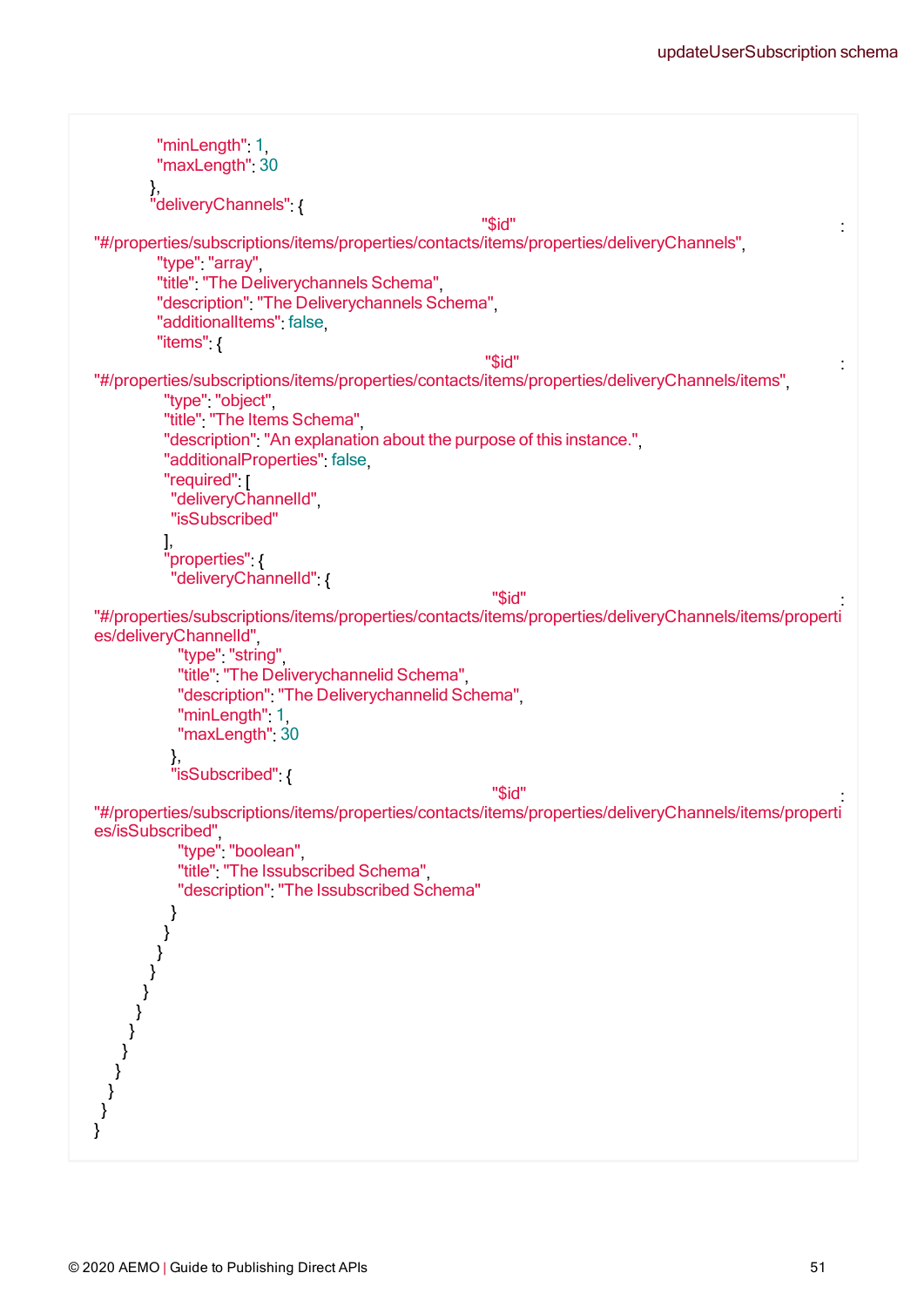# **Appendix: API Parameter Values**

This appendix lists all possible Category and Type IDs for the different publishing Business IDs with their description and display priorities.

## **Publishing Businesses**

| PUBLISHINGBUSINESSID | Description                 |
|----------------------|-----------------------------|
| NEM_SETTLEMENTS      | <b>NEM Settlements</b>      |
| <b>NEM</b>           | National Electricity Market |
| <b>GSH</b>           | Gas Supply Hub              |

## **Publishing Categories**

| PUBLISHINGCATEGORYID          | Description                          |
|-------------------------------|--------------------------------------|
| PUBLISHINGBUSINESSID: GSH     |                                      |
| GSH_SETTLEMENTS_AND_BILLING   | <b>GSH Settlements and Billing</b>   |
| GSH_REGISTRATION_AND_CONTACTS | <b>GSH Registration and Contacts</b> |
| GSH_PRUDENTIAL_MANAGEMENT     | <b>GSH Prudential Management</b>     |
| GSH_TRADING                   | <b>GSH Trading</b>                   |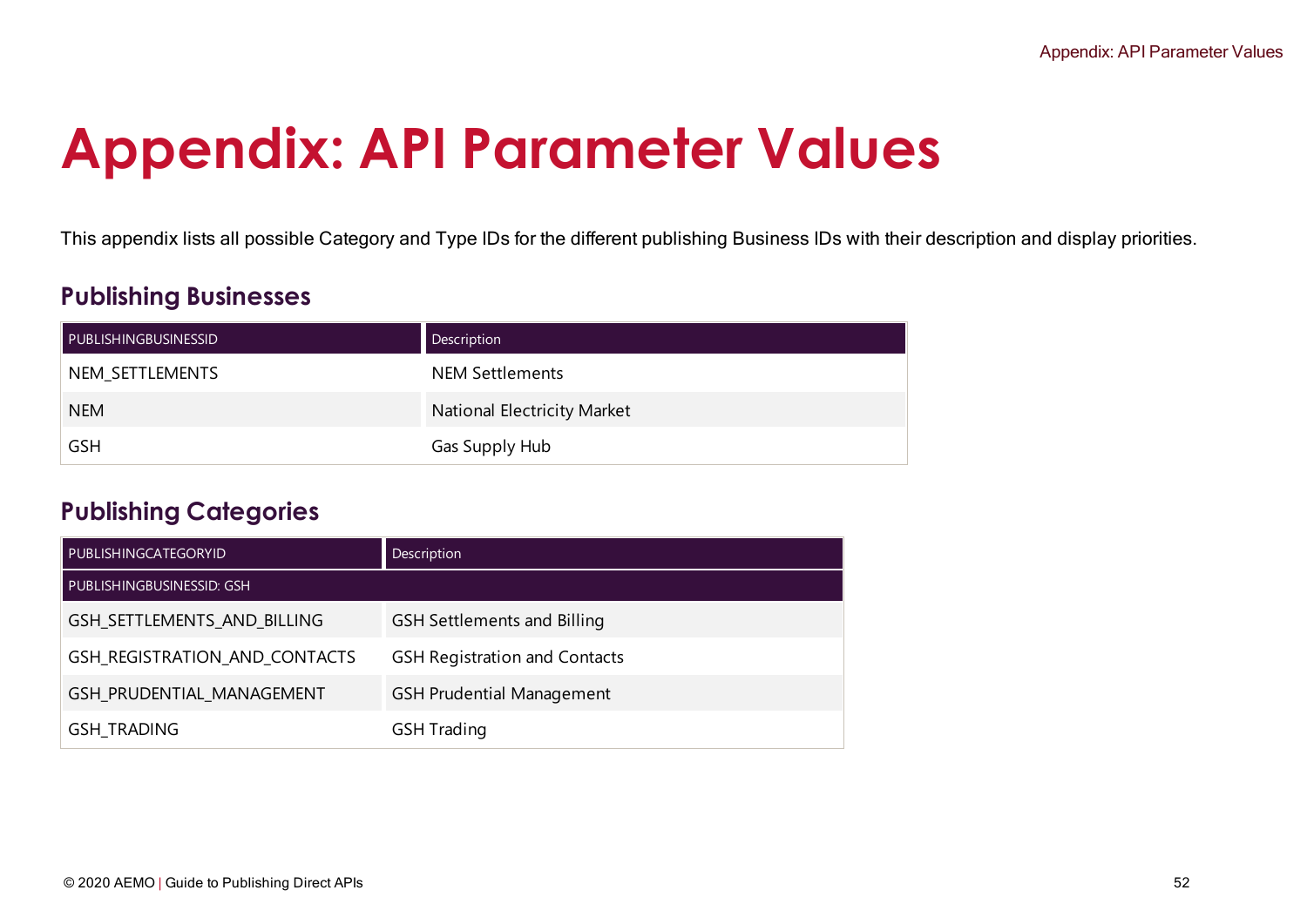| PUBLISHINGCATEGORYID                  | Description                  |
|---------------------------------------|------------------------------|
| GSH_CORRESPONDENCE                    | <b>GSH Correspondence</b>    |
| GSH_DAY_AHEAD_AUCTION                 | <b>GSH Day Ahead Auction</b> |
| GSH_CAPACITY_TRADING                  | <b>GSH Capacity Trading</b>  |
| PUBLISHINGBUSINESSID: NEM             |                              |
| NETWORK_OPERATIONS                    | <b>Network Operations</b>    |
| MARKET_NEM_ALERTS                     | Notifications and warnings   |
| PUBLISHINGBUSINESSID: NEM_SETTLEMENTS |                              |
| NEM_STATEMENTS                        | <b>NEM Statements</b>        |
| NEM_CORRESPONDENCE                    | <b>NEM Correspondence</b>    |
| NEM_SUMMARY_DATA                      | <b>NEM Summary Data</b>      |
| NEM_MMS_DATA                          | <b>NEM MMS Data</b>          |
| NEM_MARKET_REPORTS                    | <b>NEM Market Reports</b>    |
| NEM_THIRD_PARTY_DATA                  | NEM Third Party Data         |
| <b>MISCELLANEOUS</b>                  | Miscellaneous                |
| SRA_STATEMENTS                        | <b>SRA Statements</b>        |
| QLDGAS_STATEMENTS                     | <b>QldGas Statements</b>     |
| SRA_CORRESPONDENCE                    | <b>SRA Correspondence</b>    |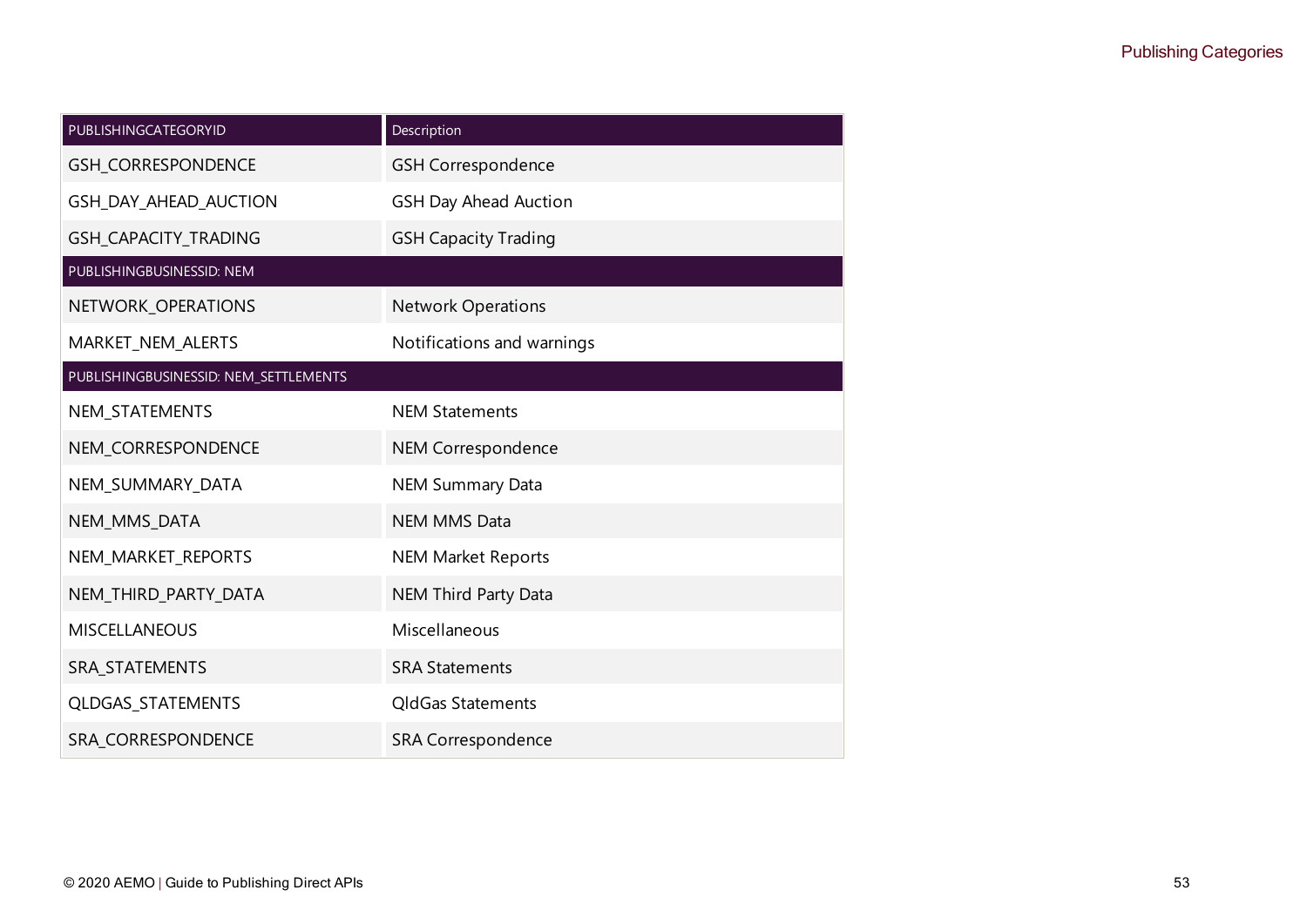| PUBLISHINGCATEGORYID  | Description                             |
|-----------------------|-----------------------------------------|
| NEM_EXT_ALERTS        | NEM Alerts, Reminders and Notifications |
| QLDGAS_CORRESPONDENCE | QldGas Correspondence                   |
| STTM_STATEMENTS       | <b>STTM Statements</b>                  |
| VICGAS_STATEMENTS     | <b>VicGas Statements</b>                |
| NEM_ALERTS            | <b>NEM Alerts</b>                       |
| STTM CORRESPONDENCE   | <b>STTM Correspondence</b>              |
| VICGAS_CORRESPONDENCE | VicGas Correspondence                   |
| AEMC_MARKET_DATA      | <b>AEMC Market Data Reports</b>         |
| ASX_REPORTS           | <b>ASX Reports</b>                      |
| PRICE_REPORTS         | <b>Price Reports</b>                    |

# **Publishing Types**

| l publishingtypeid                                                             | Description             | <b>PERIODCLASSID</b> |
|--------------------------------------------------------------------------------|-------------------------|----------------------|
| <b>PUBLISHINGBUSINESSID: GSH</b><br>PUBLISHINGCATEGORYID: GSH_CAPACITY_TRADING |                         |                      |
| GSH_CONTRACT_<br>DETAILS C                                                     | <b>Contract Details</b> | DAILY_YMD            |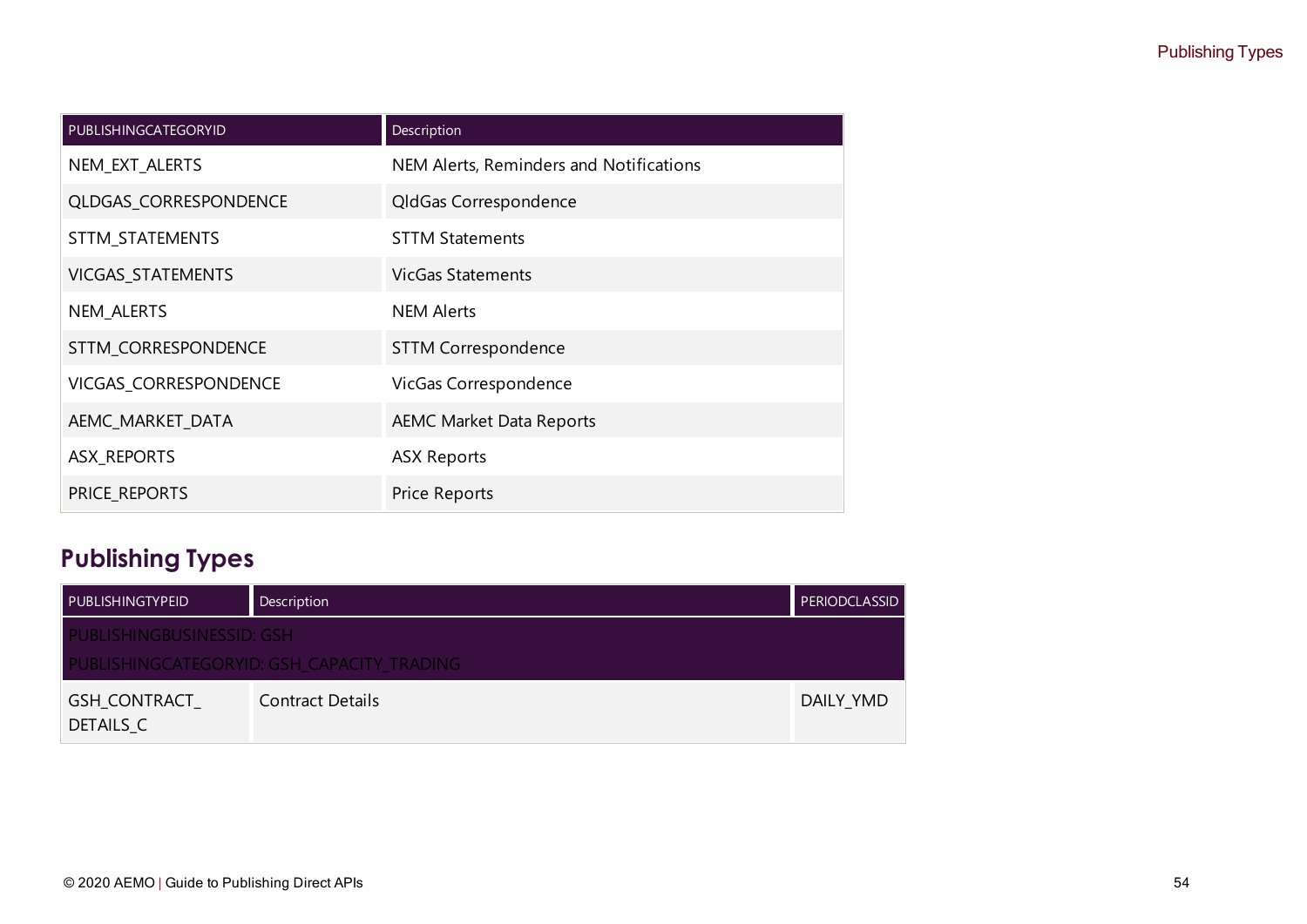| PUBLISHINGTYPEID                                                      | Description                                         | PERIODCLASSID |  |
|-----------------------------------------------------------------------|-----------------------------------------------------|---------------|--|
| GSH_RCPT_DELIV_<br>POINT_PREFS_PT                                     | CTP Receipt and Delivery Point Preferences          | DAILY_YMD     |  |
| <b>GSH CONTRACT</b><br><b>REFERENCES PT</b>                           | <b>Contract References</b>                          | DAILY_YMD     |  |
| GSH_SHIPPER_CAP_<br>XFR_NT_GRP_C                                      | <b>Shipper Capacity Transfer Notification Group</b> | DAILY_YMD     |  |
| <b>GSH CONTRACT</b><br>DETAILS_TRK_C                                  | <b>Contract Details</b>                             | DAILY_YMD     |  |
| GSH_SHIPPER_CAP_<br>XFR_NOTICE_C                                      | <b>Shipper Capacity Transfer Notification</b>       | DAILY_YMD     |  |
| GSH_ZONE_CURTAIL<br><b>INFORMATION P</b>                              | Zone Curtailment Information                        | DAILY_YMD     |  |
| <b>GSH CONTRACT</b><br>REFERENCES_C                                   | <b>Contract References</b>                          | DAILY_YMD     |  |
| GSH_CAPACITY_<br>TRANSFER_NOTICE_C                                    | <b>Capacity Transfer Notice</b>                     | DAILY_YMD     |  |
| GSH_RCPT_DELIV_<br>POINT_PREFS_C                                      | CTP Receipt and Delivery Point Preferences          | DAILY_YMD     |  |
| PUBLISHINGBUSINESSID: GSH<br>PUBLISHINGCATEGORYID: GSH_CORRESPONDENCE |                                                     |               |  |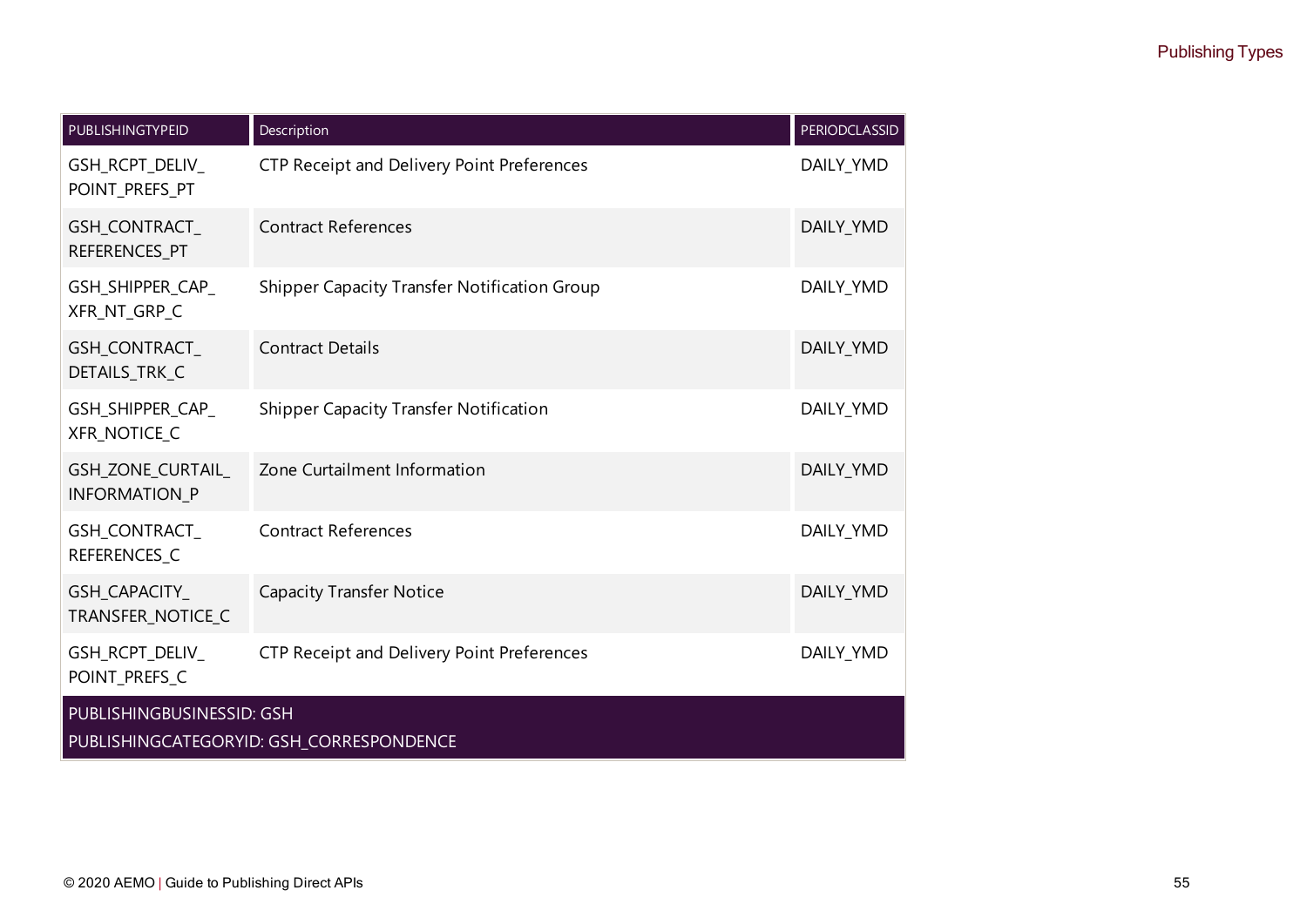| PUBLISHINGTYPEID                                                             | Description                                 | PERIODCLASSID    |  |
|------------------------------------------------------------------------------|---------------------------------------------|------------------|--|
| GSH_MARKET_<br><b>NOTICE P</b>                                               | <b>GSH Market Event Notice</b>              | CAL_MONTH        |  |
| GSH_CAPACITY_XFR_<br>AUCTION_NT_P                                            | <b>Capacity Transfer and Auction Notice</b> | DAILY_YMD        |  |
| PUBLISHINGBUSINESSID: GSH                                                    |                                             |                  |  |
|                                                                              | PUBLISHINGCATEGORYID: GSH_DAY_AHEAD_AUCTION |                  |  |
| GSH_AUCTION_<br><b>QUANTITIES P</b>                                          | <b>Auction Quantities</b>                   | DAILY_YMD        |  |
| GSH_AUCTION_PRICE_<br><b>VOLUME P</b>                                        | <b>Auction Product Price and Volume</b>     | <b>DAILY YMD</b> |  |
| GSH_AUCTION_BID_<br><b>CONFIRMATION C</b>                                    | <b>Auction Bid Confirmation</b>             | DAILY_YMD        |  |
| GSH_AUCTION_<br>RESULTS C                                                    | <b>Auction Results</b>                      | <b>DAILY YMD</b> |  |
| GSH_REVISED_AUCT_<br><b>QUANTITIES P</b>                                     | <b>Revised Auction Quantities</b>           | DAILY_YMD        |  |
| GSH_AUCTION_<br><b>CURTAIL_NOTICE</b>                                        | <b>GASBB Auction Curtailment Notice</b>     | DAILY_YMD        |  |
| PUBLISHINGBUSINESSID: GSH<br>PUBLISHINGCATEGORYID: GSH_PRUDENTIAL_MANAGEMENT |                                             |                  |  |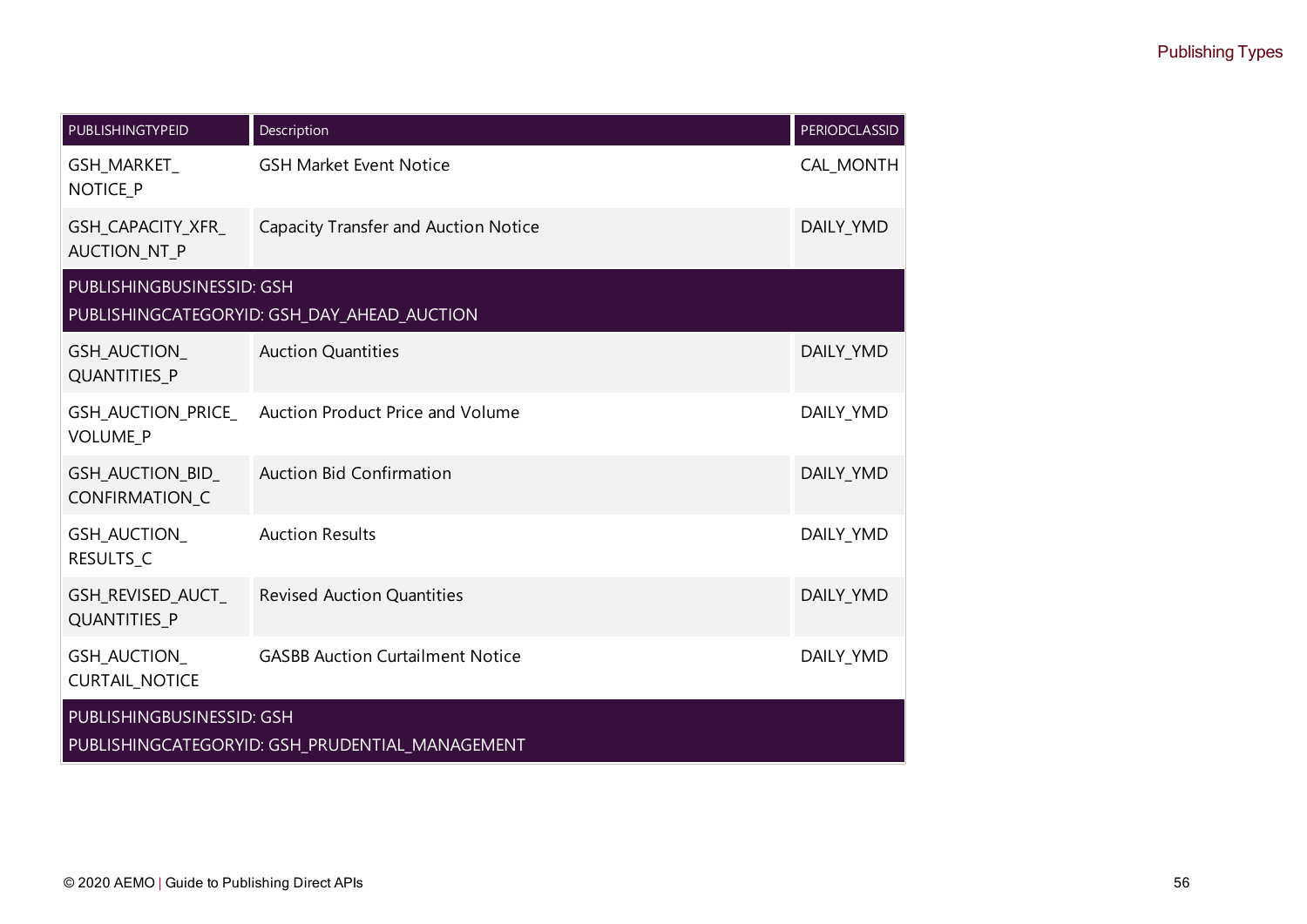| PUBLISHINGTYPEID                                   | Description                                         | PERIODCLASSID |  |
|----------------------------------------------------|-----------------------------------------------------|---------------|--|
| <b>GSH_REALLOCATION</b>                            | <b>Reallocation Confirmation</b>                    | DAILY_YMD     |  |
| GSH_PRUDENTIAL<br><b>EXPOSURE</b>                  | <b>Prudential Exposure</b>                          | DAILY_YMD     |  |
| PUBLISHINGBUSINESSID: GSH                          |                                                     |               |  |
|                                                    | PUBLISHINGCATEGORYID: GSH_REGISTRATION_AND_CONTACTS |               |  |
| GSH_CONTACTS_<br><b>DETAILS</b>                    | <b>Contacts Details</b>                             | DAILY_YMD     |  |
| GSH_REGISTERED_<br><b>PARTICIPANTS</b>             | <b>Registered Participants</b>                      | DAILY YMD     |  |
| GSH_TRADING_<br>DELIVERY_CONTACTS                  | Trading and Delivery Contact Details                | DAILY_YMD     |  |
| GSH_REGISTERED_<br>FACILITIES_P                    | <b>Transportation Facility Register</b>             | DAILY_YMD     |  |
| GSH_REGISTERED_<br>SERVICE_PT_P                    | <b>Transportation Service Point Register</b>        | DAILY_YMD     |  |
| PUBLISHINGBUSINESSID: GSH                          |                                                     |               |  |
| PUBLISHINGCATEGORYID: GSH_ SETTLEMENTS_AND_BILLING |                                                     |               |  |
| GSH_SETT_<br>SUPPORTING_DATA                       | Settlements Supporting Data                         | DAILY_YMD     |  |
| PUBLISHINGBUSINESSID: GSH                          |                                                     |               |  |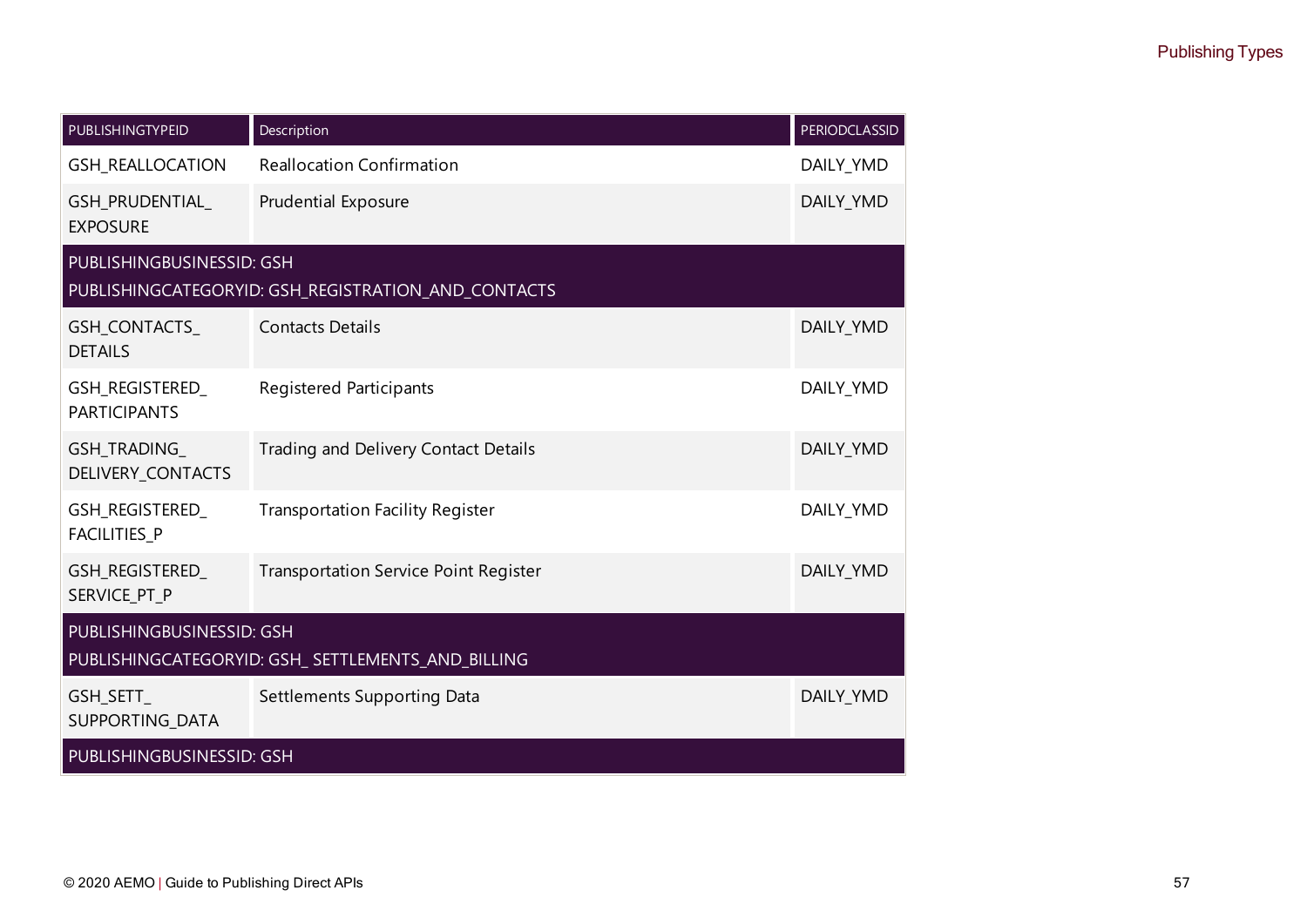| PUBLISHINGTYPEID                                                     | Description                           | PERIODCLASSID |  |
|----------------------------------------------------------------------|---------------------------------------|---------------|--|
| PUBLISHINGCATEGORYID: GSH_TRADING                                    |                                       |               |  |
| GSH_DELIVERY_NETT_<br><b>PREFS</b>                                   | <b>Delivery Netting Preferences</b>   | DAILY_YMD     |  |
| GSH_ORDER_<br><b>CONFIRMATION</b>                                    | <b>Order Confirmation</b>             | DAILY_YMD     |  |
| GSH_DELIVERY_<br><b>OBLIGATIONS</b>                                  | <b>Delivery Obligations</b>           | DAILY_YMD     |  |
| GSH_TRADE_<br><b>EXECUTION</b>                                       | <b>Trade Execution</b>                | DAILY_YMD     |  |
| GSH_HISTORICAL_<br>TRANS_SUMMARY                                     | <b>Historical Transaction Summary</b> | DAILY_YMD     |  |
| GSH_DAILY_TRANS_<br><b>SUMMARY</b>                                   | Daily Transaction Summary             | DAILY_YMD     |  |
| GSH_DELIVERED_<br><b>QUANTITY</b>                                    | Delivered Quantity                    | DAILY_YMD     |  |
| GSH_BENCHMARK_<br><b>PRICE</b>                                       | <b>GSH Benchmark Price</b>            | DAILY_YMD     |  |
| PUBLISHINGBUSINESSID: NEM<br>PUBLISHINGCATEGORYID: MARKET_NEM_ALERTS |                                       |               |  |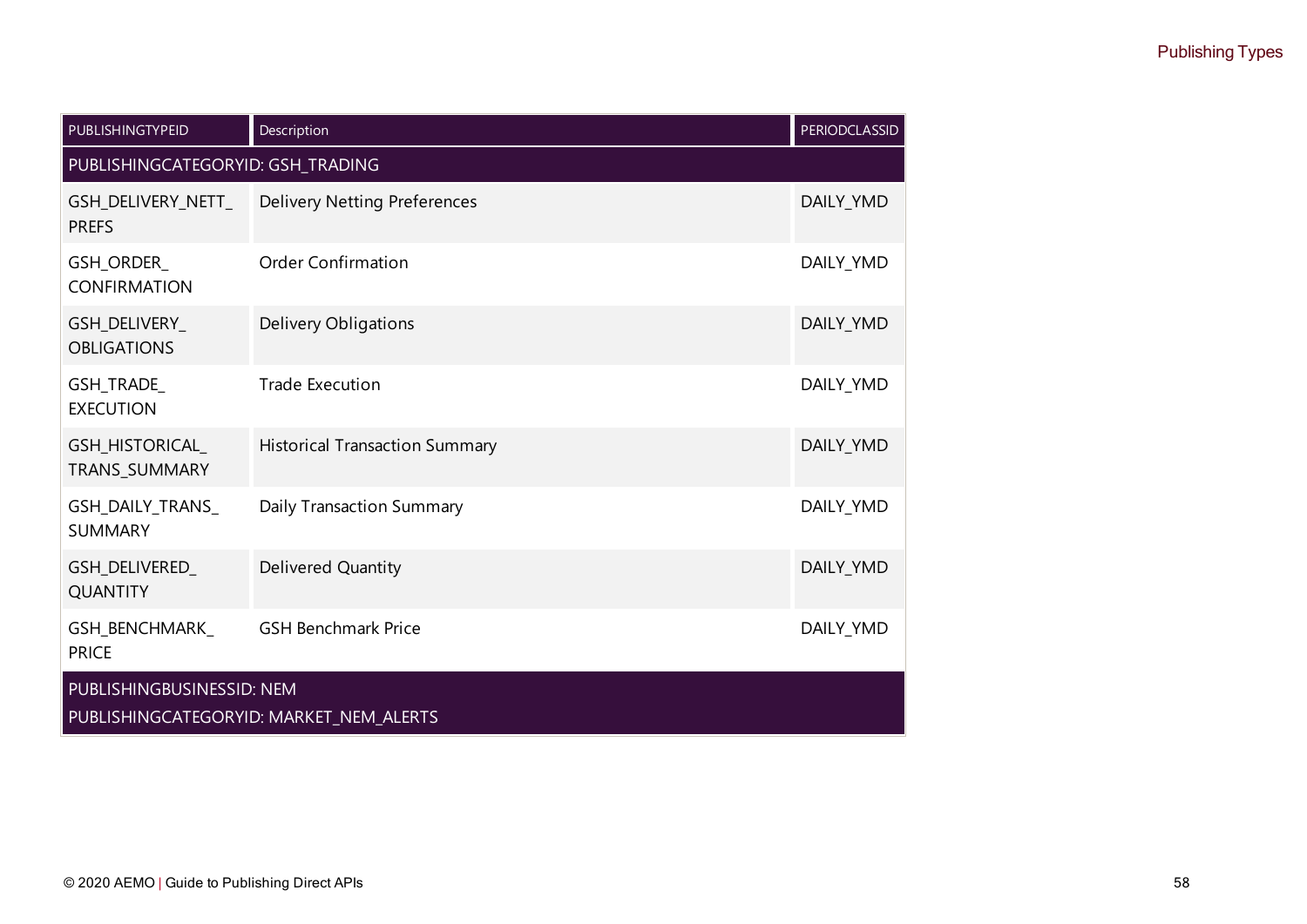| PUBLISHINGTYPEID                                                                | Description                                                                      | PERIODCLASSID    |
|---------------------------------------------------------------------------------|----------------------------------------------------------------------------------|------------------|
| NEM_SD_CAPS_C                                                                   | Semi-dispatch Cap Applied                                                        | DAILY_YMD        |
| VPP_INTERNAL_<br><b>NOTIFICATION</b>                                            | VPP Internal notifications                                                       | DAILY_YMD        |
| VPP_MAX_AGG_CAP_<br><b>NOTIFICATION</b>                                         | VPP Notification for when aggregated capacity falls below<br>registered capacity | DAILY_YMD        |
| PUBLISHINGBUSINESSID: NEM                                                       | PUBLISHINGCATEGORYID: NETWORK_OPERATIONS                                         |                  |
| <b>NOS</b>                                                                      | Network Outage Schedule (NOS)                                                    | DAILY_YMD        |
| PUBLISHINGBUSINESSID: NEM_SETTLEMENTS<br>PUBLISHINGCATEGORYID: AEMC_MARKET_DATA |                                                                                  |                  |
| AEMC_GAS_INT330_<br><b>TOTALMIRNS C</b>                                         | Gas Total Number of MIRNs (INT330)                                               | CAL_MONTH        |
| AEMC_GAS_INT331_<br>MONTHLYCHURN C                                              | Gas Monthly Churn Activity (INT331)                                              | <b>CAL MONTH</b> |
| AEMC_GAS_INT332_<br>COMDECOM_C                                                  | Gas Commission/Decommission Activity (INT332)                                    | CAL_MONTH        |
| AEMC_GAS_INT333_<br>AGGCONSUMPTN_C                                              | Gas Aggregated Consumption Activity (INT333)                                     | CAL_MONTH        |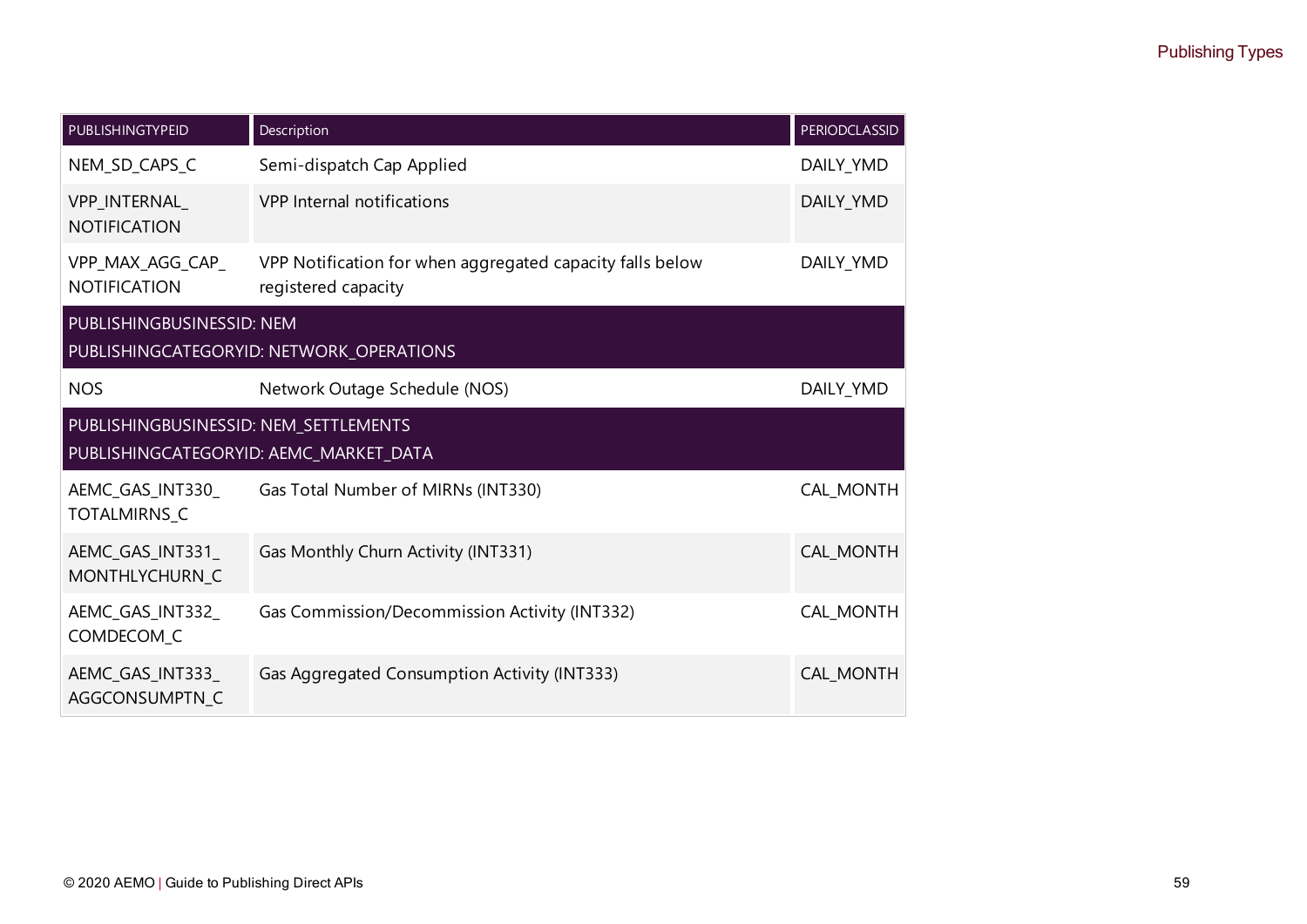| PUBLISHINGTYPEID                                                                  | Description                   | PERIODCLASSID                 |
|-----------------------------------------------------------------------------------|-------------------------------|-------------------------------|
| AEMC_ELECRETAIL_<br>STATS C                                                       | <b>Elec Retail Stats</b>      | CAL_MONTH                     |
| AEMC_ELECWHLSALE_<br>MTHLYENERGY C                                                | Elec Wholesale Monthly Energy | CAL_MONTH                     |
| PUBLISHINGBUSINESSID: NEM_SETTLEMENTS<br>PUBLISHINGCATEGORYID: MISCELLANEOUS      |                               |                               |
| NEM_ENERGYDATA_C                                                                  | <b>NEM Energy</b>             | DAILY_YMD                     |
| NEM_ENERGYDATA_P                                                                  | <b>NEM Public Energy</b>      | DAILY YMD                     |
| NEM_MISC_C                                                                        | Miscellaneous                 | DAILY YMD                     |
| NEM_MISC_P                                                                        | <b>Public Miscellaneous</b>   | DAILY_YMD                     |
| PUBLISHINGBUSINESSID: NEM_SETTLEMENTS<br>PUBLISHINGCATEGORYID: NEM_CORRESPONDENCE |                               |                               |
| NEM GUARANTEE<br>EXPIRY_C                                                         | <b>NEM Guarantee Expiry</b>   | DAILY YMD                     |
| NEM_MCL_REVIEW_C                                                                  | <b>NEM MCL Review</b>         | <b>QUARTER</b>                |
| NEM_PART_FEES_C                                                                   | <b>NEM Participant Fees</b>   | FIN_YEAR                      |
| NEM_SETT_UPDATE                                                                   | <b>NEM Settlement Update</b>  | NEM_SETT_<br><b>UPDATE ID</b> |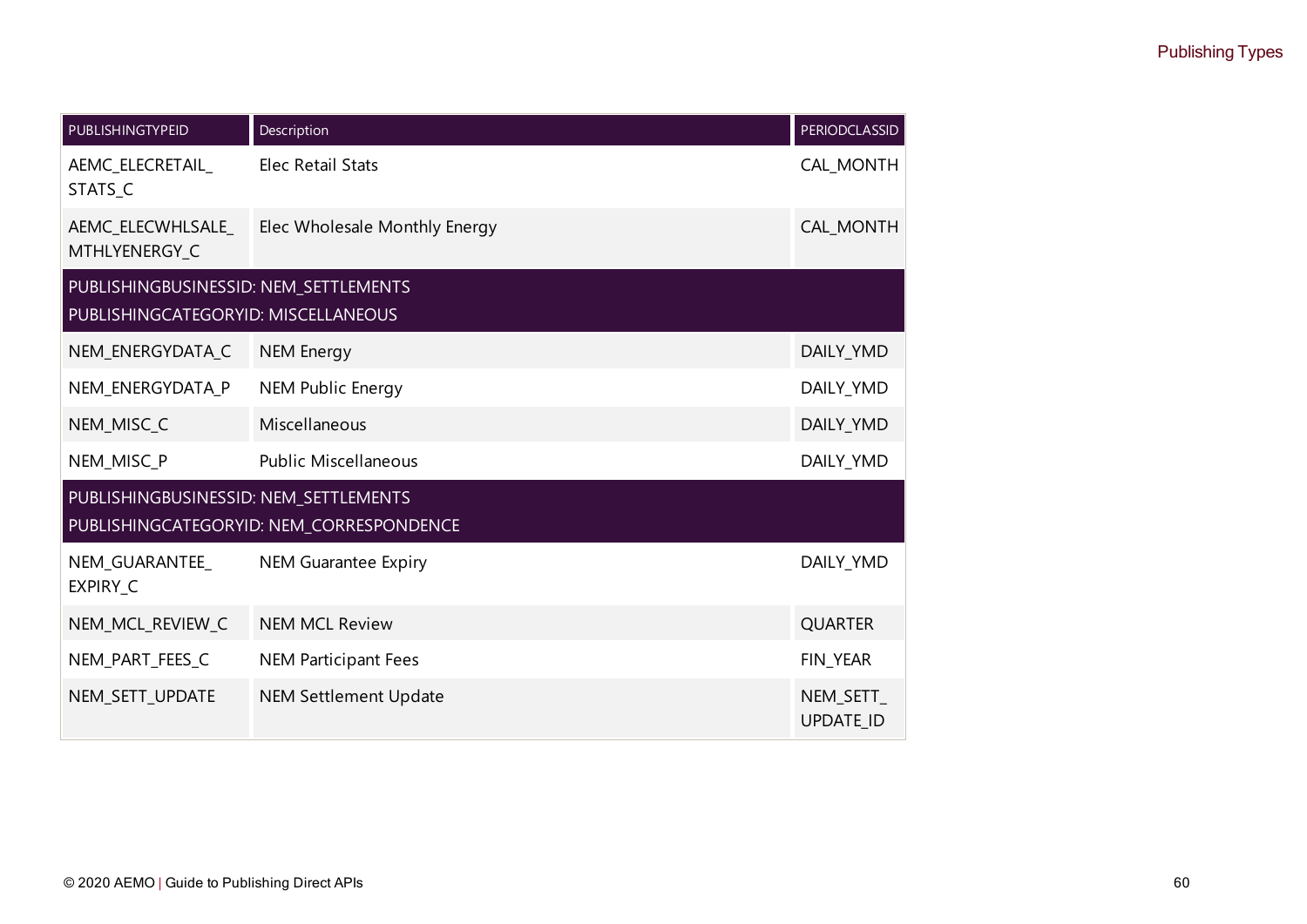| PUBLISHINGTYPEID                        | Description                                                     | PERIODCLASSID |
|-----------------------------------------|-----------------------------------------------------------------|---------------|
| NEM_OTHER_C                             | <b>NEM Other</b>                                                | DAILY_YMD     |
| PUBLISHINGBUSINESSID: NEM_SETTLEMENTS   |                                                                 |               |
| PUBLISHINGCATEGORYID: NEM_EXT_ALERTS    |                                                                 |               |
| NEM_PCO_FORECAST_<br>EXT ALERT          | Notification: Daily Forecasted Prudential Position (Afternoon)  | DAILY_YMD     |
| NEM_ALERT_EXT_<br><b>RERT ITT</b>       | <b>NEM RERT ITT Alert</b>                                       | DAILY_YMD     |
| NEM_PCO_POSITION_<br><b>EXT ALERT</b>   | Notification: Daily Prudential Position Actual (Morning)        | DAILY_YMD     |
| NEM_PRUD_TRAD_<br>MARGIN_EXT_ALERT      | Alert: Trading Limit Breach                                     | DAILY_YMD     |
| NEM_EARLY_PAY_FAIL_<br><b>EXT ALERT</b> | Alert: Unsuccessful Early Payment                               | DAILY_YMD     |
| NEM_EARLY_PAY_<br>TODAY_EXT_ALERT       | Reminder: Early Payment Due Today                               | DAILY YMD     |
| NEM_PAYER_EXT_<br><b>ALERT</b>          | Reminder: Regular Settlement Receiver, Pays Next Settlement Day | DAILY YMD     |
| NEM_GUAR_EXP_11_<br>EXT_ALERT           | Alert: Bank Guarantee Due 1 Day (Expiry in 11 days)             | DAILY_YMD     |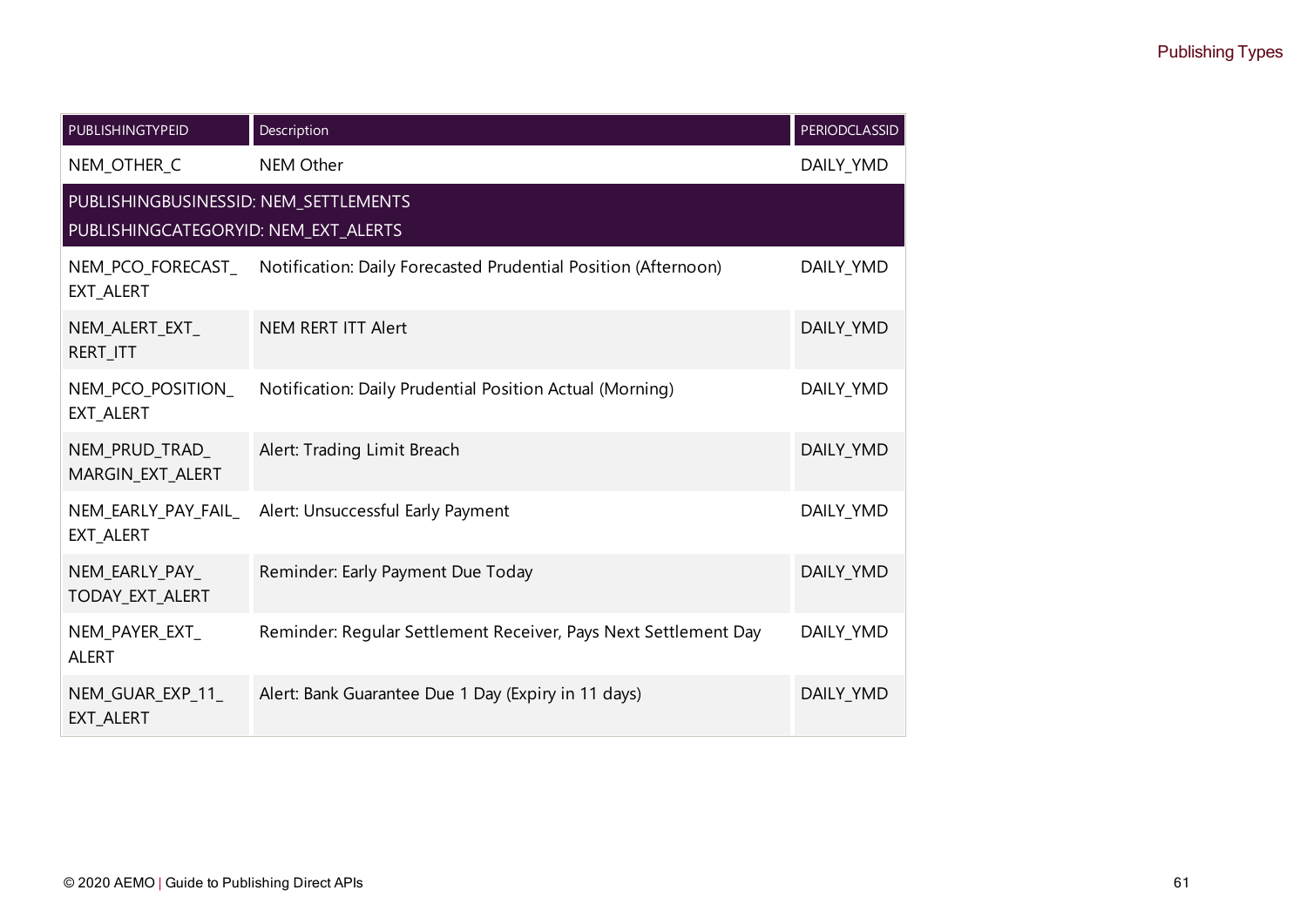| PUBLISHINGTYPEID                                                                  | Description                                                       | PERIODCLASSID                 |  |
|-----------------------------------------------------------------------------------|-------------------------------------------------------------------|-------------------------------|--|
| NEM_GUAR_EXP_20_<br>EXT ALERT                                                     | Reminder: Bank Guarantee Due 10 Business Days (Expiry in 20 days) | DAILY_YMD                     |  |
| NEM_INSUFF_CRE_<br>SUPP_EXT_ALERT                                                 | Alert: Insufficient Credit Support in 5 Business Days             | DAILY_YMD                     |  |
| NEM_BUSALERT_EXT_<br>RERT_CANCEL                                                  | <b>NEM RERT Cancellation Alert</b>                                | DAILY_YMD                     |  |
| NEM_BUSALERT_EXT_<br>RERT_ACT                                                     | <b>NEM RERT Activation Alert</b>                                  | DAILY_YMD                     |  |
| NEM_BUSALERT_EXT_<br>RERT_PREACT                                                  | <b>NEM RERT PreActivation Alert</b>                               | DAILY YMD                     |  |
| NEM_ALERT_EXT_<br>RERT_DACT                                                       | NEM RERT End of Activation Alert                                  | DAILY_YMD                     |  |
| NEM_BUSALERT_EXT_<br>RERT_ADJUST                                                  | <b>NEM RERT Amendment Alert</b>                                   | DAILY YMD                     |  |
| PUBLISHINGBUSINESSID: NEM_SETTLEMENTS<br>PUBLISHINGCATEGORYID: NEM_MARKET_REPORTS |                                                                   |                               |  |
| NEM_REPORT_<br>MARKET_SUMM                                                        | <b>NEM Market Summary Report</b>                                  | <b>BILLING</b><br><b>WEEK</b> |  |
| NEM_REPORT_<br><b>REGION_INTER</b>                                                | NEM Regional Interconnector Report                                | BILLING<br><b>WEEK</b>        |  |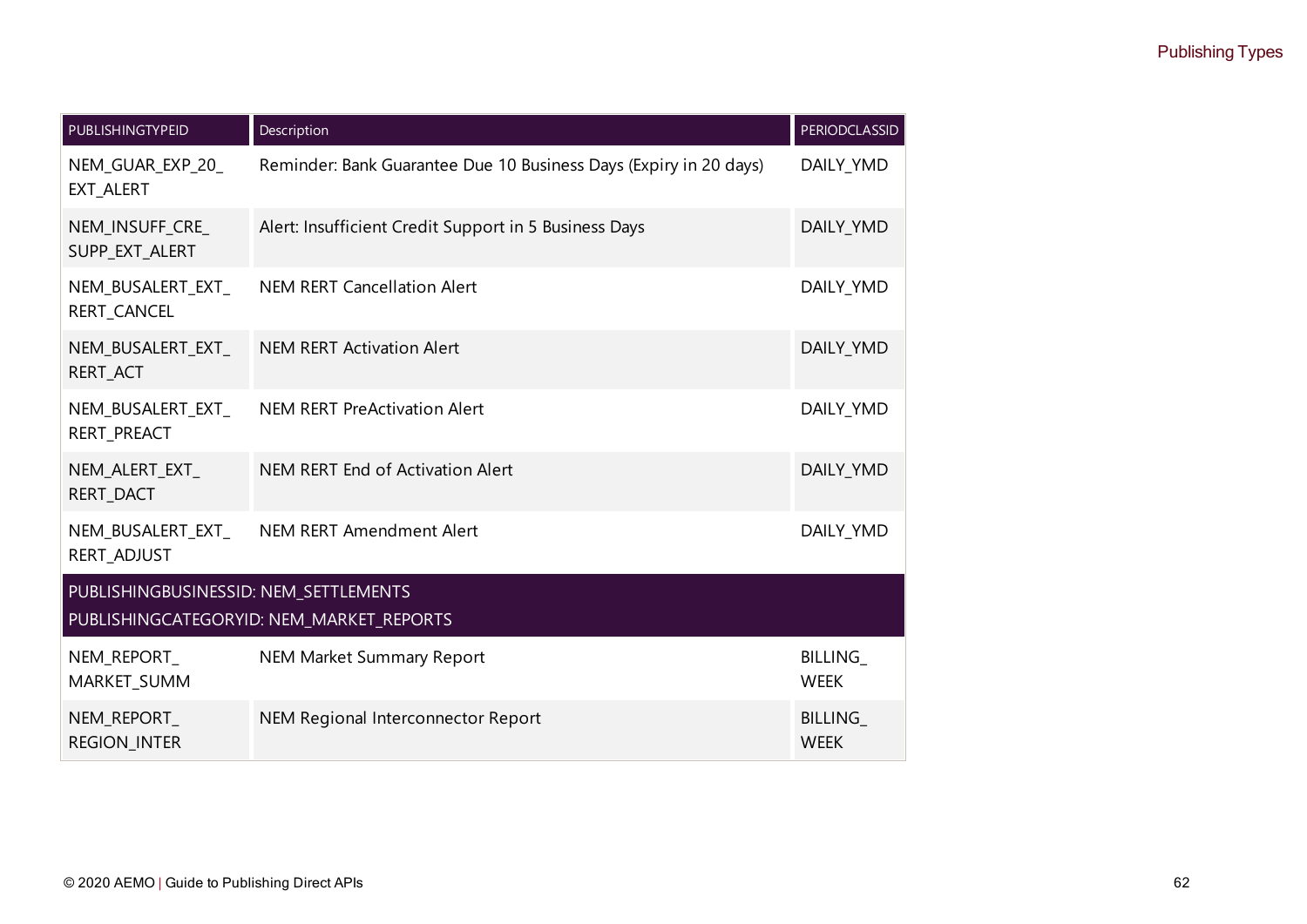| <b>PUBLISHINGTYPEID</b>                                                     | Description                        | PERIODCLASSID                 |
|-----------------------------------------------------------------------------|------------------------------------|-------------------------------|
| NEM_REPORT_<br>REGION_SUMMARY                                               | <b>NEM Regional Summary Report</b> | <b>BILLING</b><br><b>WEEK</b> |
| PUBLISHINGBUSINESSID: NEM_SETTLEMENTS<br>PUBLISHINGCATEGORYID: NEM_MMS_DATA |                                    |                               |
| NEM_MMS_SETT_C                                                              | NEM Confidential Settlements       | <b>BILLING</b><br><b>WEEK</b> |
| NEM_MMS_BILLING_C                                                           | <b>NEM Confidential Billing</b>    | <b>BILLING</b><br><b>WEEK</b> |
| NEM_MMS_<br>PRUDENTIAL C                                                    | <b>NEM Confidential Prudential</b> | <b>DAILY</b>                  |
| NEM_MMS_METER_C                                                             | <b>NEM Confidential Meter</b>      | <b>BILLING</b><br><b>WEEK</b> |
| NEM_MMS_SETT_P                                                              | <b>NEM Public Settlements</b>      | BILLING<br><b>WEEK</b>        |
| NEM_MMS_BILLING_P                                                           | <b>NEM Public Billing</b>          | BILLING<br><b>WEEK</b>        |
| NEM_MMS_METER_<br><b>INTER</b>                                              | NEM Public Interconnector Meter    | BILLING<br><b>WEEK</b>        |
| NEM_BILLING_AER_C                                                           | <b>Billing AER EnergyLoad</b>      | BILLING<br><b>WEEK</b>        |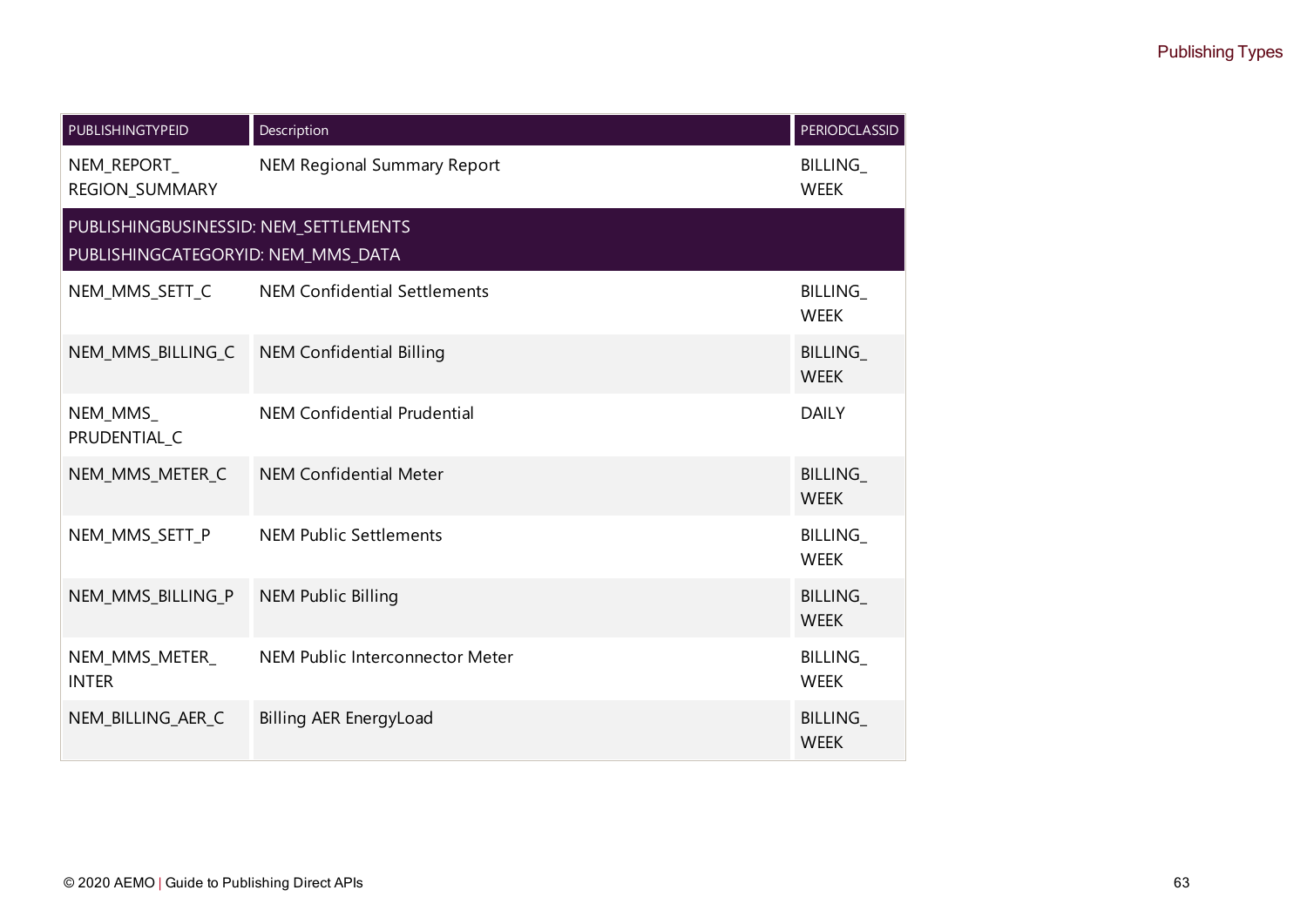| PUBLISHINGTYPEID                                                              | Description                             | PERIODCLASSID                 |  |
|-------------------------------------------------------------------------------|-----------------------------------------|-------------------------------|--|
| PUBLISHINGBUSINESSID: NEM_SETTLEMENTS<br>PUBLISHINGCATEGORYID: NEM_STATEMENTS |                                         |                               |  |
| NEM_STMT_                                                                     | <b>NEM Preliminaryinary Statement</b>   | BILLING                       |  |
| PRELIMINARY                                                                   |                                         | <b>WEEK</b>                   |  |
| NEM STMT FINAL                                                                | <b>NEM Final Statement</b>              | <b>BILLING</b><br><b>WEEK</b> |  |
| NEM_STMT_MAKEUP                                                               | <b>NEM Makeup Statement</b>             | <b>BILLING</b><br><b>WEEK</b> |  |
| NEM_STMT_<br><b>SHORTFALL</b>                                                 | <b>NEM ShortFall Statement</b>          | BILLING<br><b>WEEK</b>        |  |
| NEM_STMT_REVISION                                                             | <b>NEM Revision Statement</b>           | BILLING_<br><b>WEEK</b>       |  |
| PUBLISHINGBUSINESSID: NEM_SETTLEMENTS                                         |                                         |                               |  |
|                                                                               | PUBLISHINGCATEGORYID:NEM_SUMMARY_DATA   |                               |  |
| NEM_SUMM_<br>DIRECTIONS_P                                                     | NEM Directions Recovery Reconciliation  | BILLING<br><b>WEEK</b>        |  |
| NEM_SUMM_NMAS_P                                                               | <b>NEM NMAS Recovery Reconciliation</b> | BILLING<br><b>WEEK</b>        |  |
| NEM_SUMM_DAILY_<br><b>ENERGY C</b>                                            | NEM Confidential Daily Energy Summary   | <b>BILLING</b><br><b>WEEK</b> |  |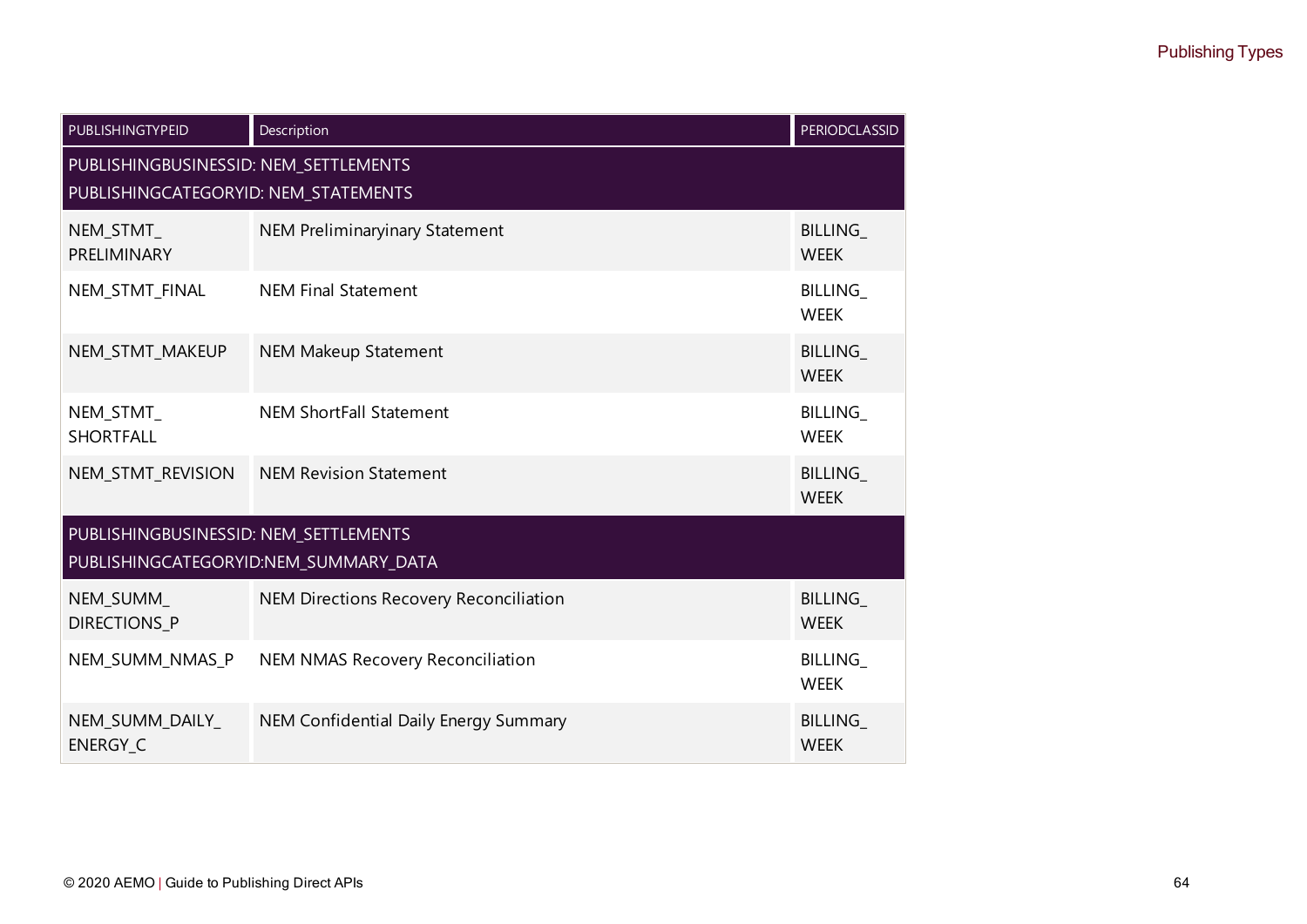| PUBLISHINGTYPEID                                                             | Description                                | PERIODCLASSID          |  |
|------------------------------------------------------------------------------|--------------------------------------------|------------------------|--|
| NEM_SUMM_DAILY_<br><b>ENERGY P</b>                                           | NEM Public Daily Energy Summary            | BILLING<br><b>WEEK</b> |  |
| NEM_CO2E_INDEX_P                                                             | <b>CDEII Summary Report</b>                | BILLING<br><b>WEEK</b> |  |
| PUBLISHINGBUSINESSID: NEM_SETTLEMENTS                                        |                                            |                        |  |
|                                                                              | PUBLISHINGCATEGORYID: NEM_THIRD_PARTY_DATA |                        |  |
| NEM_THIRDP_ASX                                                               | <b>NEM ASX</b>                             | <b>QUARTER</b>         |  |
| NEM_THIRDP_ESC_C                                                             | <b>NEM ESC</b>                             | CAL_YEAR               |  |
| NEM_THIRDP_ICRC_C                                                            | <b>NEM ICRC</b>                            | CAL_YEAR               |  |
| NEM_THIRDP_IPART_C                                                           | <b>NEM IPART</b>                           | CAL_YEAR               |  |
| NEM_THIRDP_ORER_C                                                            | <b>NEM ORER</b>                            | CAL_YEAR               |  |
| NEM_THIRDP_QCA_C                                                             | <b>NEM QCA</b>                             | CAL_YEAR               |  |
| NEM_THIRDP_SFE                                                               | <b>NEM SFE</b>                             | <b>QUARTER</b>         |  |
| NEM_THIRDP_<br><b>ASXMONTHLYINTERIM</b>                                      | NEM ASX Monthly Data (interim)             | CAL_MONTH              |  |
| NEM THIRDP AER                                                               | <b>NEM AER</b>                             | <b>DAILY YMD</b>       |  |
| PUBLISHINGBUSINESSID: NEM_SETTLEMENTS<br>PUBLISHINGCATEGORYID: PRICE_REPORTS |                                            |                        |  |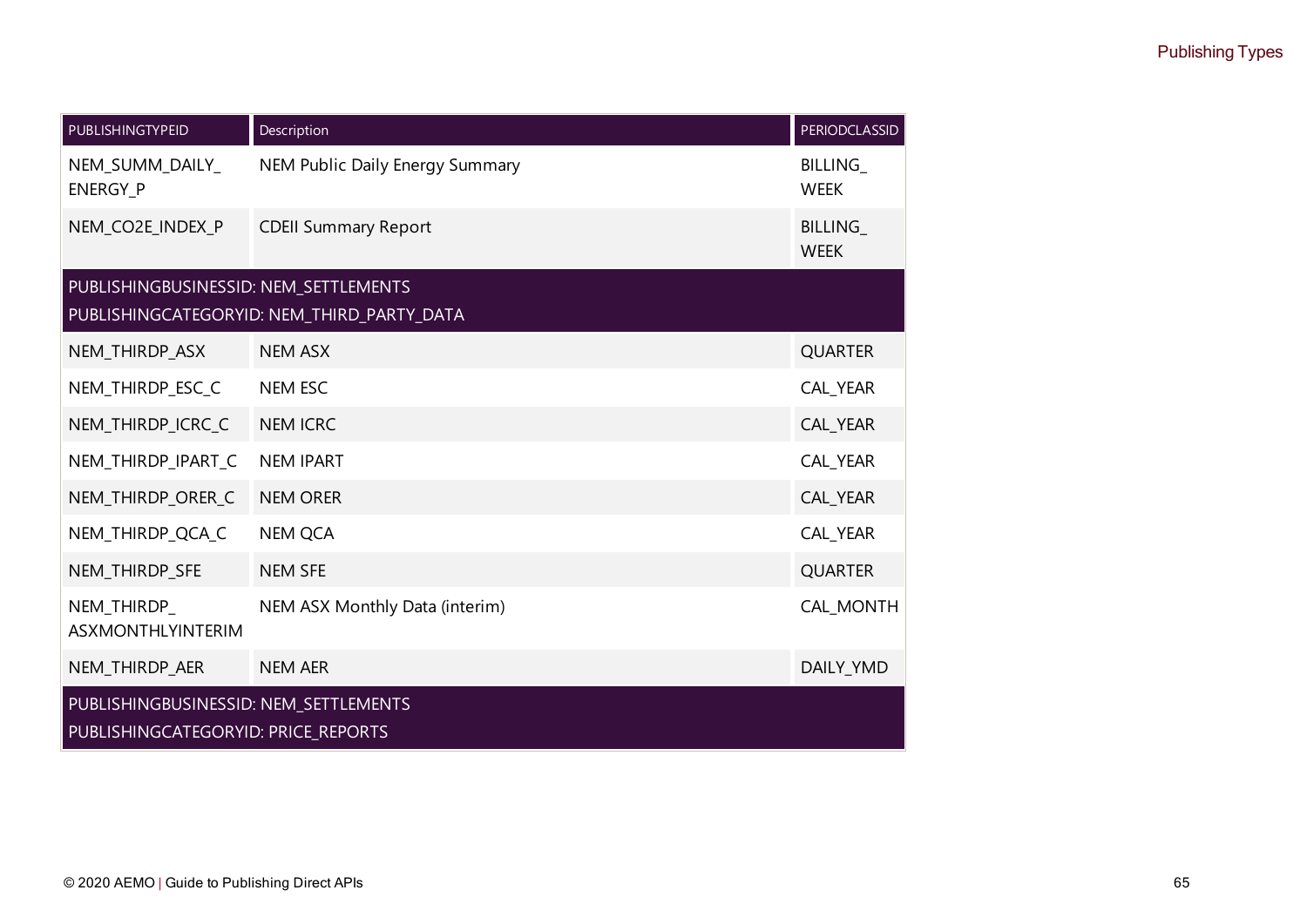| PUBLISHINGTYPEID                                                                     | Description                       | PERIODCLASSID                  |  |
|--------------------------------------------------------------------------------------|-----------------------------------|--------------------------------|--|
| PRICE_REPORT_ELEC_<br>MONTHLY C                                                      | Price Monthly Report              | CAL_MONTH                      |  |
| PRICE_REPORT_ELEC_<br><b>QUARTERLY C</b>                                             | <b>Price Quarterly Report</b>     | CAL_MONTH                      |  |
| PRICE_REPORT_GAS_<br><b>QUARTERLY C</b>                                              | Price Gas Quarterly Report        | CAL_MONTH                      |  |
| PRICE_REPORT_GSH_<br>MONTHLY_C                                                       | Price GSH Monthly Report          | CAL_MONTH                      |  |
| PRICE_REPORT_GSH_<br>QUARTERLY_C                                                     | Price GSH Quarterly Report        | CAL_MONTH                      |  |
| PUBLISHINGBUSINESSID: NEM_SETTLEMENTS<br>PUBLISHINGCATEGORYID: QLDGAS_CORRESPONDENCE |                                   |                                |  |
| QLDGAS_OTHER_C                                                                       | QldGas Other                      | DAILY_YMD                      |  |
| PUBLISHINGBUSINESSID: NEM_SETTLEMENTS<br>PUBLISHINGCATEGORYID: QLDGAS_STATEMENTS     |                                   |                                |  |
| QLDGAS_STMT_<br>PRELIMINARY                                                          | QIdGas Preliminaryinary Statement | <b>BILLING</b><br><b>MONTH</b> |  |
| QLDGAS_STMT_FINAL                                                                    | <b>OldGas Final Statement</b>     | <b>BILLING</b><br><b>MONTH</b> |  |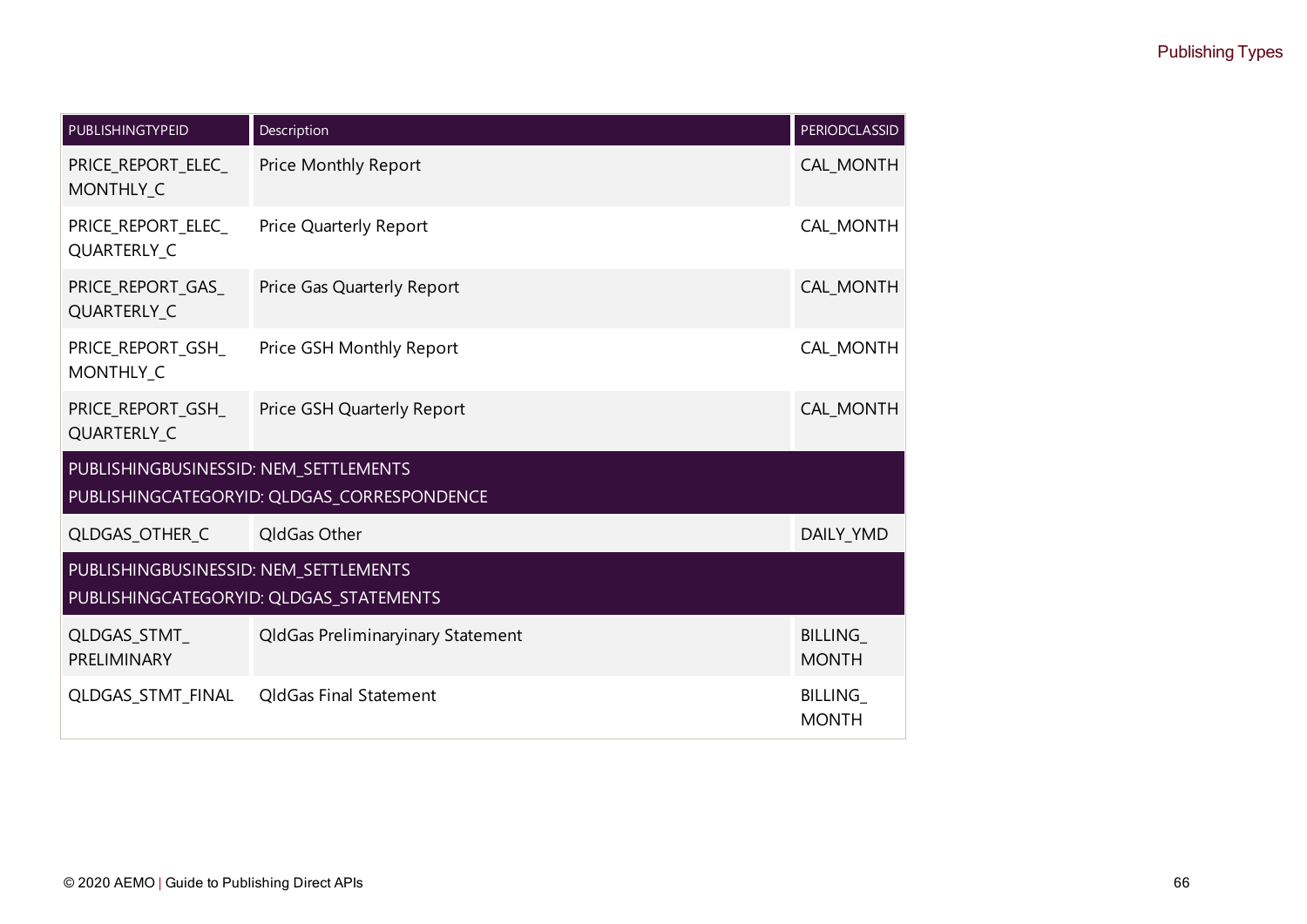| PUBLISHINGTYPEID                                                                   | Description                                 | PERIODCLASSID           |  |  |
|------------------------------------------------------------------------------------|---------------------------------------------|-------------------------|--|--|
| QLDGAS_STMT_<br><b>REVISION</b>                                                    | <b>QldGas Revision Statement</b>            | BILLING<br><b>MONTH</b> |  |  |
| PUBLISHINGBUSINESSID: NEM_SETTLEMENTS<br>PUBLISHINGCATEGORYID: SRA_CORRESPONDENCE  |                                             |                         |  |  |
| SRA OTHER C                                                                        | <b>SRA Other</b>                            | DAILY YMD               |  |  |
| PUBLISHINGBUSINESSID: NEM_SETTLEMENTS<br>PUBLISHINGCATEGORYID: SRA_STATEMENTS      |                                             |                         |  |  |
| SRA_STATEMENT_<br><b>PURCHASE</b>                                                  | <b>SRA Final Purchase</b>                   | <b>QUARTER</b>          |  |  |
| SRA STATEMENT<br><b>PROCEEDS</b>                                                   | <b>SRA Final Proceeds</b>                   | <b>QUARTER</b>          |  |  |
| SRA_STATEMENT_<br><b>RECON</b>                                                     | <b>SRA Reconciliation</b>                   | <b>QUARTER</b>          |  |  |
| PRELIMINARY                                                                        | SRA_STATEMENT_PUR_ SRA Preliminary Purchase | <b>QUARTER</b>          |  |  |
| SRA_STATEMENT_<br>PRO PRELIMINARY                                                  | <b>SRA Preliminary Proceeds</b>             | <b>QUARTER</b>          |  |  |
| PUBLISHINGBUSINESSID: NEM_SETTLEMENTS<br>PUBLISHINGCATEGORYID: STTM_CORRESPONDENCE |                                             |                         |  |  |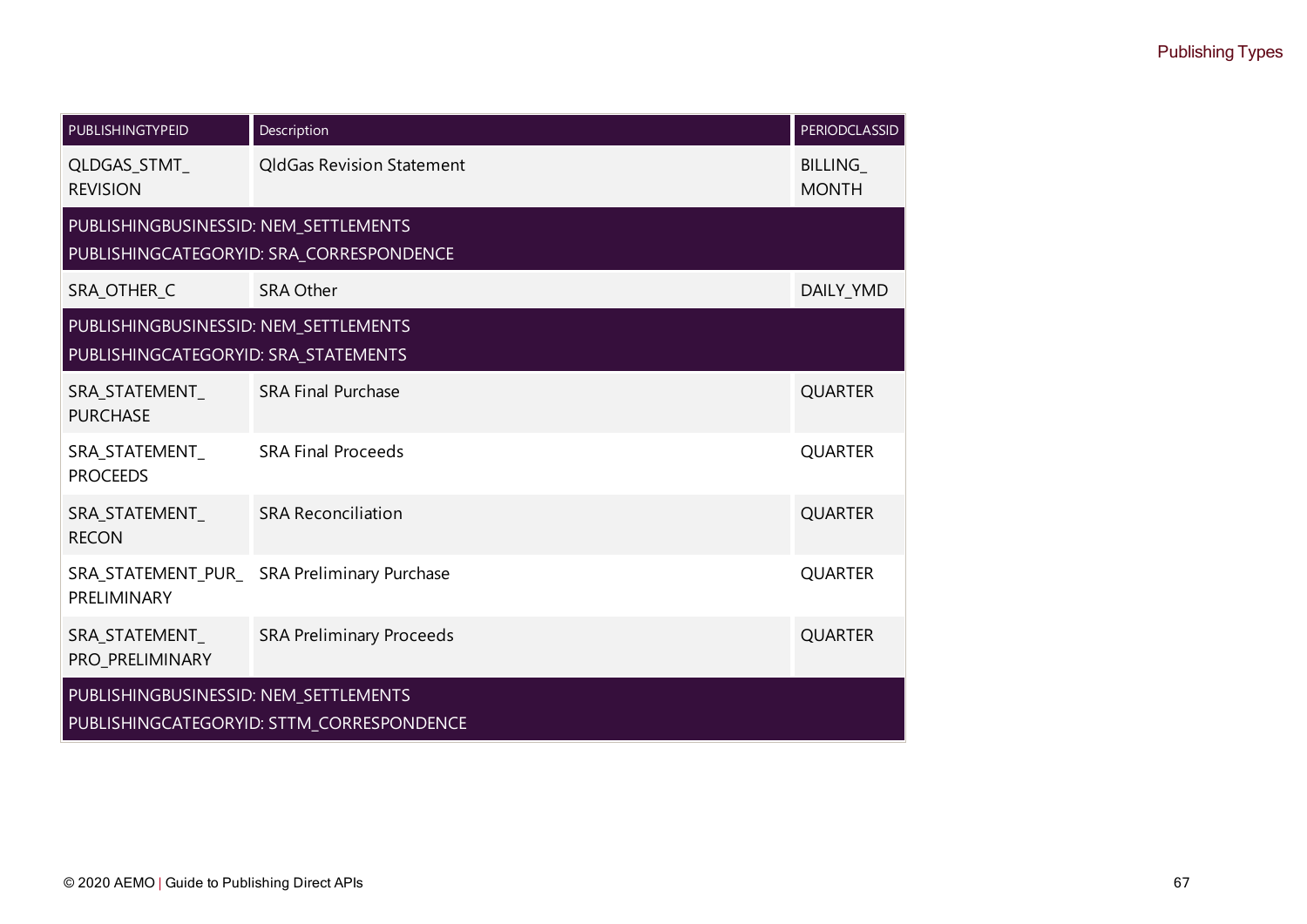| PUBLISHINGTYPEID                                                                 | Description                                 | PERIODCLASSID            |  |  |
|----------------------------------------------------------------------------------|---------------------------------------------|--------------------------|--|--|
| STTM_MEL_C                                                                       | <b>STTM Minimum Exposure Letter</b>         | FIN_YEAR                 |  |  |
| STTM_OTHER_C                                                                     | <b>STTM Other</b>                           | DAILY_YMD                |  |  |
| PUBLISHINGBUSINESSID: NEM_SETTLEMENTS                                            |                                             |                          |  |  |
| PUBLISHINGCATEGORYID: STTM_STATEMENTS                                            |                                             |                          |  |  |
| STTM_STMT_<br>PRELIMINARY                                                        | <b>STTM Preliminaryinary Statement</b>      | BILLING<br><b>MONTH</b>  |  |  |
| STTM_STMT_FINAL                                                                  | <b>STTM Final Statement</b>                 | BILLING<br><b>MONTH</b>  |  |  |
| STTM_STMT_REVISION                                                               | <b>STTM Revision Statement</b>              | BILLING_<br><b>MONTH</b> |  |  |
| PUBLISHINGBUSINESSID: NEM_SETTLEMENTS                                            |                                             |                          |  |  |
|                                                                                  | PUBLISHINGCATEGORYID: VICGAS_CORRESPONDENCE |                          |  |  |
| VICGAS_MEL_C                                                                     | VicGas Minimum Exposure Letter              | FIN_YEAR                 |  |  |
| VICGAS_UAFG_PRICE                                                                | <b>VicGas UAFG Initial Pricing</b>          | CAL_MONTH                |  |  |
| VICGAS_UAFG_DRAFT                                                                | <b>VicGas UAFG Draft Statement</b>          | CAL_MONTH                |  |  |
| VICGAS_UAFG_FINAL                                                                | <b>VicGas UAFG Final Statement</b>          | CAL_MONTH                |  |  |
| VICGAS_OTHER_C                                                                   | VicGas Other                                | DAILY_YMD                |  |  |
| PUBLISHINGBUSINESSID: NEM_SETTLEMENTS<br>PUBLISHINGCATEGORYID: VICGAS_STATEMENTS |                                             |                          |  |  |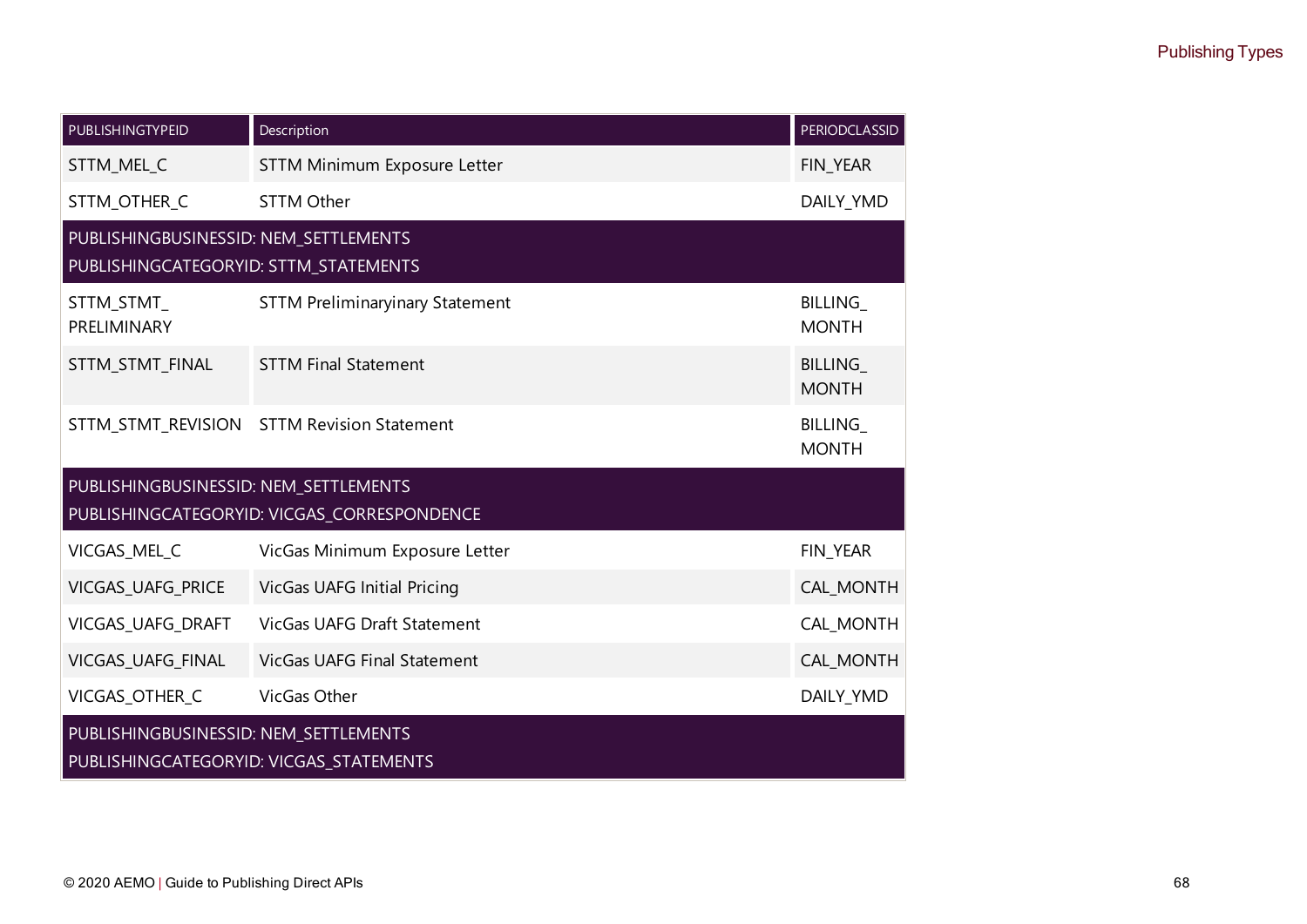| PUBLISHINGTYPEID                | Description                       | <b>PERIODCLASSID</b>    |
|---------------------------------|-----------------------------------|-------------------------|
| VICGAS_STMT_<br>PRELIMINARY     | VicGas Preliminaryinary Statement | BILLING<br><b>MONTH</b> |
| VICGAS STMT FINAL               | <b>VicGas Final Statement</b>     | BILLING<br><b>MONTH</b> |
| VICGAS_STMT_<br><b>REVISION</b> | VicGas Revision Statement         | BILLING<br><b>MONTH</b> |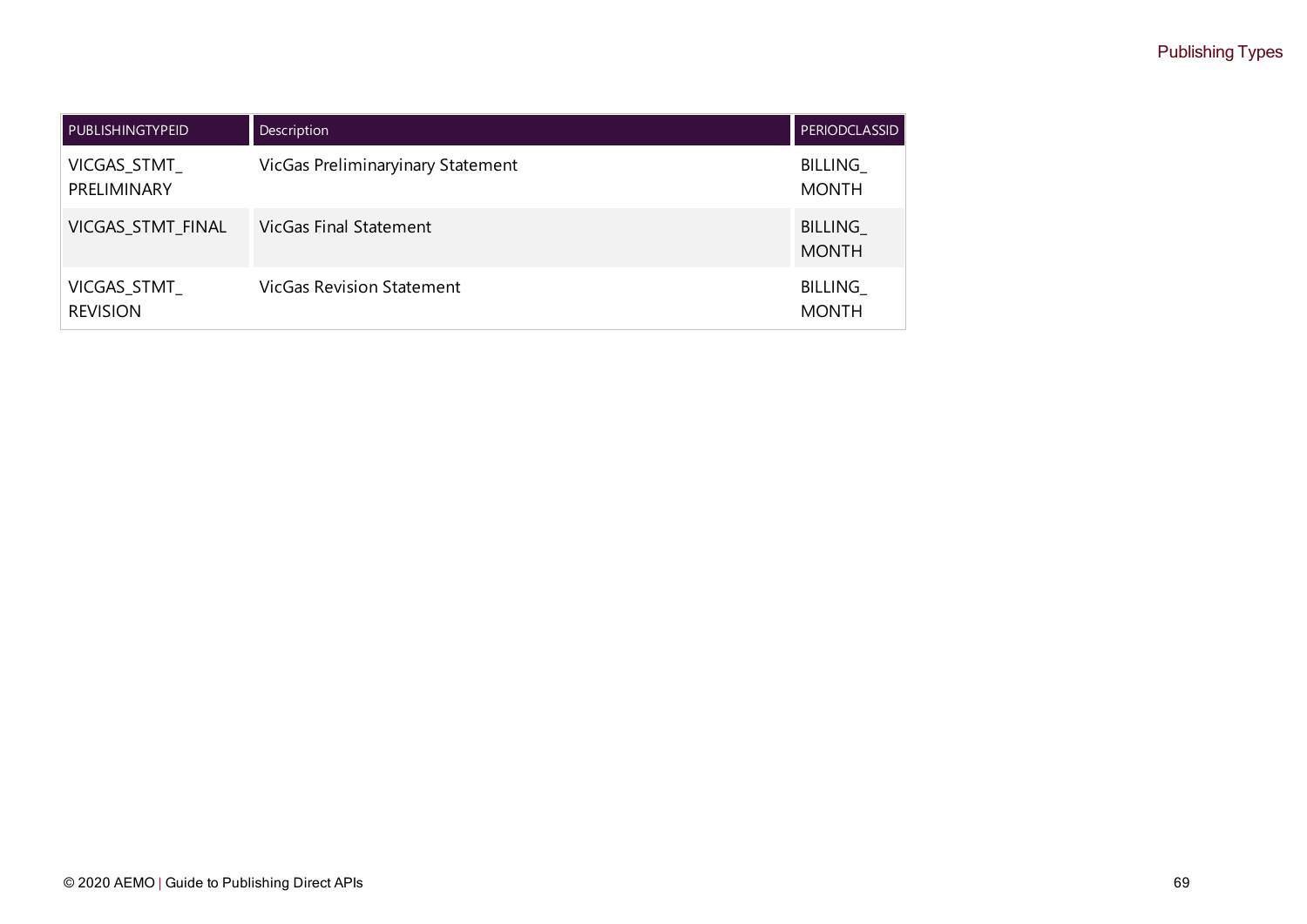# **Related rules and procedures**

The following rules and procedures relate to e-Hub APIs:

| Name                                                              | Purpose                                                                                                                                                         |
|-------------------------------------------------------------------|-----------------------------------------------------------------------------------------------------------------------------------------------------------------|
| <b>MNSP Convexity</b><br>Rule                                     | AEMC website > NER Clause 3.8.6A (e)                                                                                                                            |
| Introduction to<br><b>Market Rules</b>                            | AEMC website > NER Chapter 3                                                                                                                                    |
| Market Floor Price                                                | AEMC website > NER 3.9.6                                                                                                                                        |
| Market Price Cap                                                  | AEMC website > NER 3.9.4                                                                                                                                        |
| Operating<br>Procedure:<br>Mandatory<br><b>Restriction Offers</b> | AEMO website > Security and Reliability > Power System Operating<br>Procedures                                                                                  |
| Rebidding and<br>Technical<br>Parameters<br>Guideline             | https://www.aer.gov.au/wholesale-markets/market-guidelines-<br>reviews/rebidding-and-technical-parameters-guideline-amendments-<br>for-5-minute-settlement-2019 |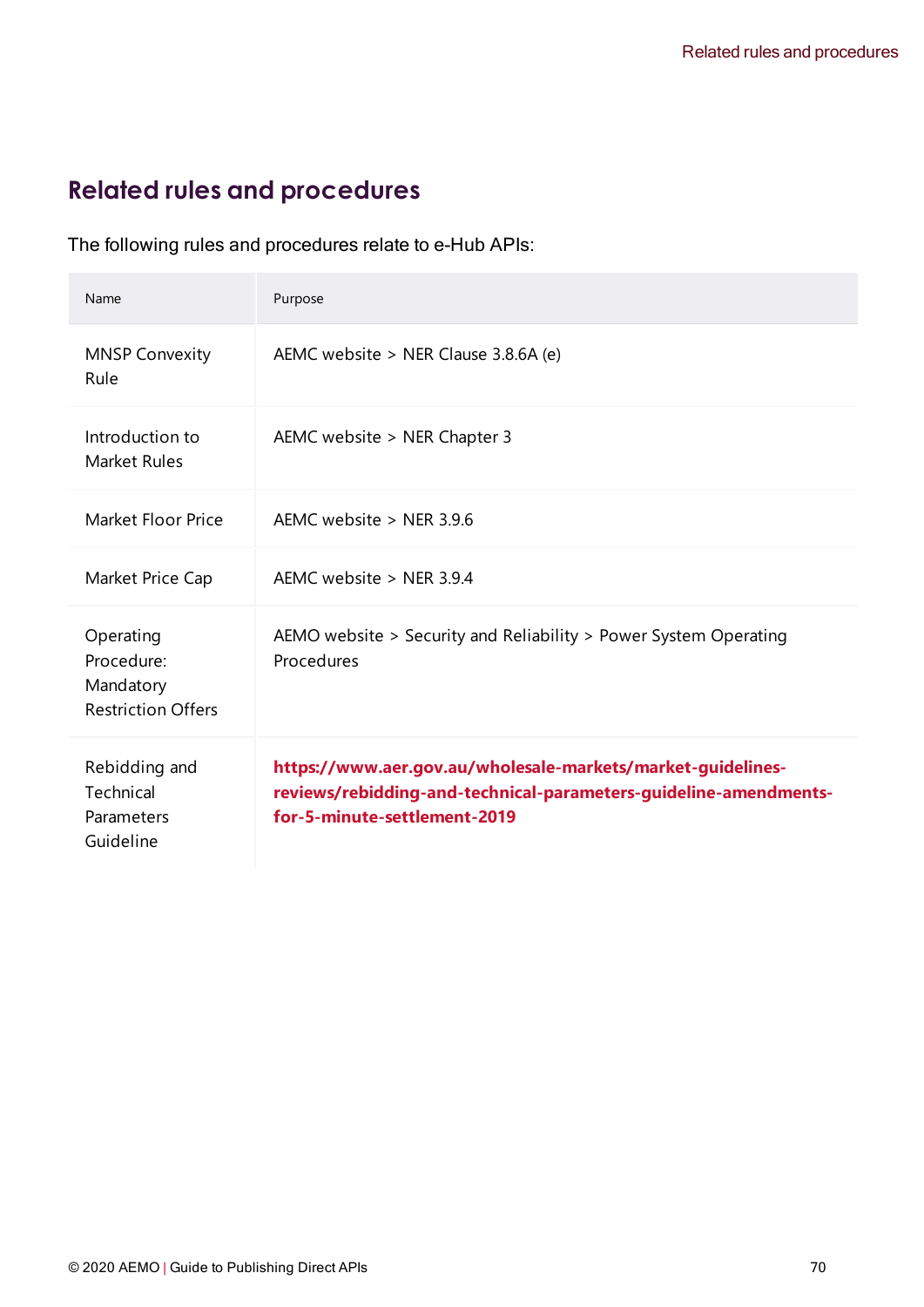Related rules and procedures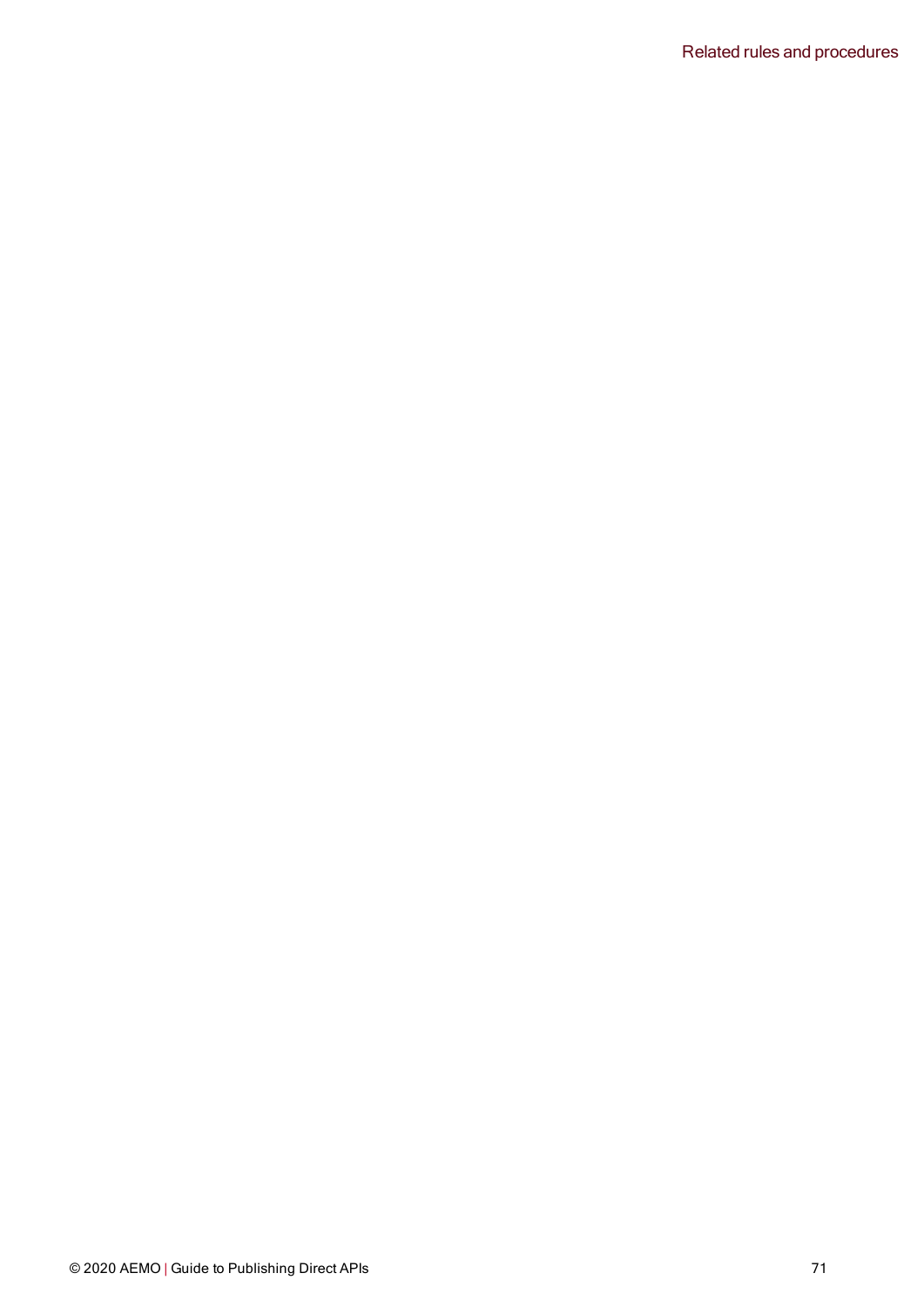# **Glossary**

### **30-min period**

New rules term replacing Trading Interval, where the period remains as 30 minutes

### **AEMO API Gateway**

The gateway on AEMO's side providing participant communication options, accessible over the internet or MarketNet. It uses resources and methods to push messages to Participants' API Gateways .

### **AEST**

Australian Eastern Standard Time

### **API**

Application Programming Interface. A set of clearly defined methods of communication between various software components.

### **API Portal**

Where you can view available APIs, manage your API Keys, and obtain OAS files.

### **API Protocol**

An e-Hub delivery method.

### **aseXML**

A standard developed by Australian energy industries to facilitate the exchange of information between energy industry participants using XML.

### **Bid**

A Bid/Offer for a specific Trading Day, DUIDs/LinkID, and Service Type

### **Bid/Offer**

The term Bid relates to the following Dispatch Bids: 1. Energy (Scheduled Loads) The term Offer relates to the following Dispatch Offers: 1. Energy (Generation Dispatch Offer) 2. Frequency Control Ancillary Service (FCAS) 3. Market Network Service Provider (MNSP - Network Dispatch Offer)

© 2020 Australian Energy Market Operator Limited.

The material in this publication may be used in accordance with the copyright permissions on AEMO's website.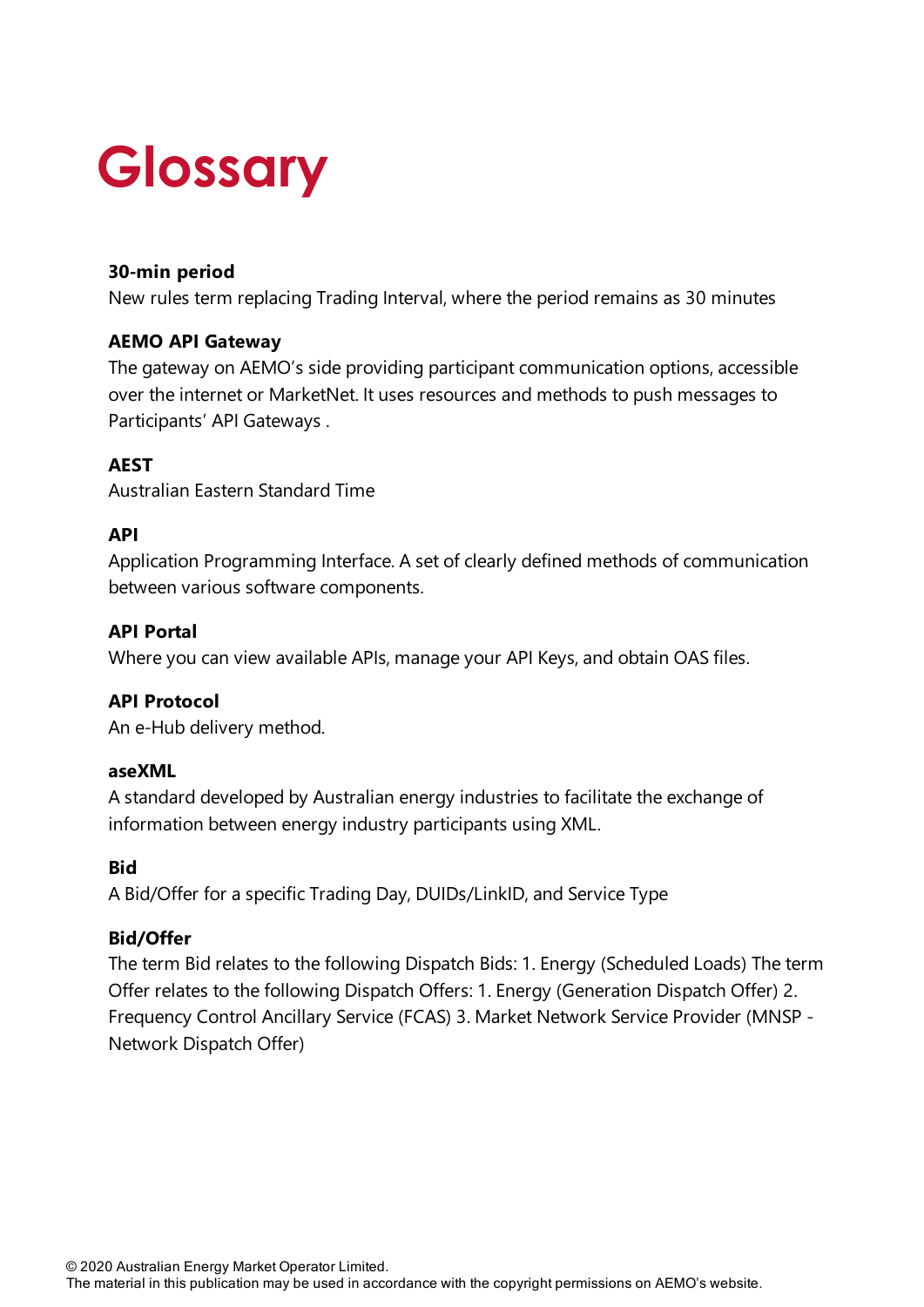## **CSR**

Certificate Signing Request is a block of encoded text given to a Certificate Authority when applying for an SSL Certificate. It also contains the Public Key to include in the certificate. Usually, a Private Key is created at the same time, making a Key Pair.

## **csv**

Comma-separated values; a file format for exchanging data.

## **Curl**

A command line utility used to interact with REST API endpoints.

## **Data Model**

The definition of the interface to participants of data published by AEMO for gas or electricity. A database conforming to the Data Model can contain a local copy of all current participant-specific data recorded in the main database. The Data Model includes database tables, indexes, and primary keys

## **DUID**

Dispatch unit ID or Interconnector ID

## **e-Hub**

Consists of the API Portal and the API Gateway for both electricity and gas.

## **EDM**

Electricity Data Model

## **EMMS**

Wholesale Electricity Market Management System; software, hardware, network and related processes to implement the energy market.

## **Endpoint**

Where the API request is sent and where the response comes from.

## **FCAS**

Frequency Control Ancillary Services

## **Fixed Load**

Optional MW, not greater than the max. availability

## **FTP**

File transfer protocol; a standard network protocol used for the transfer of computer files between a client and server on a computer network.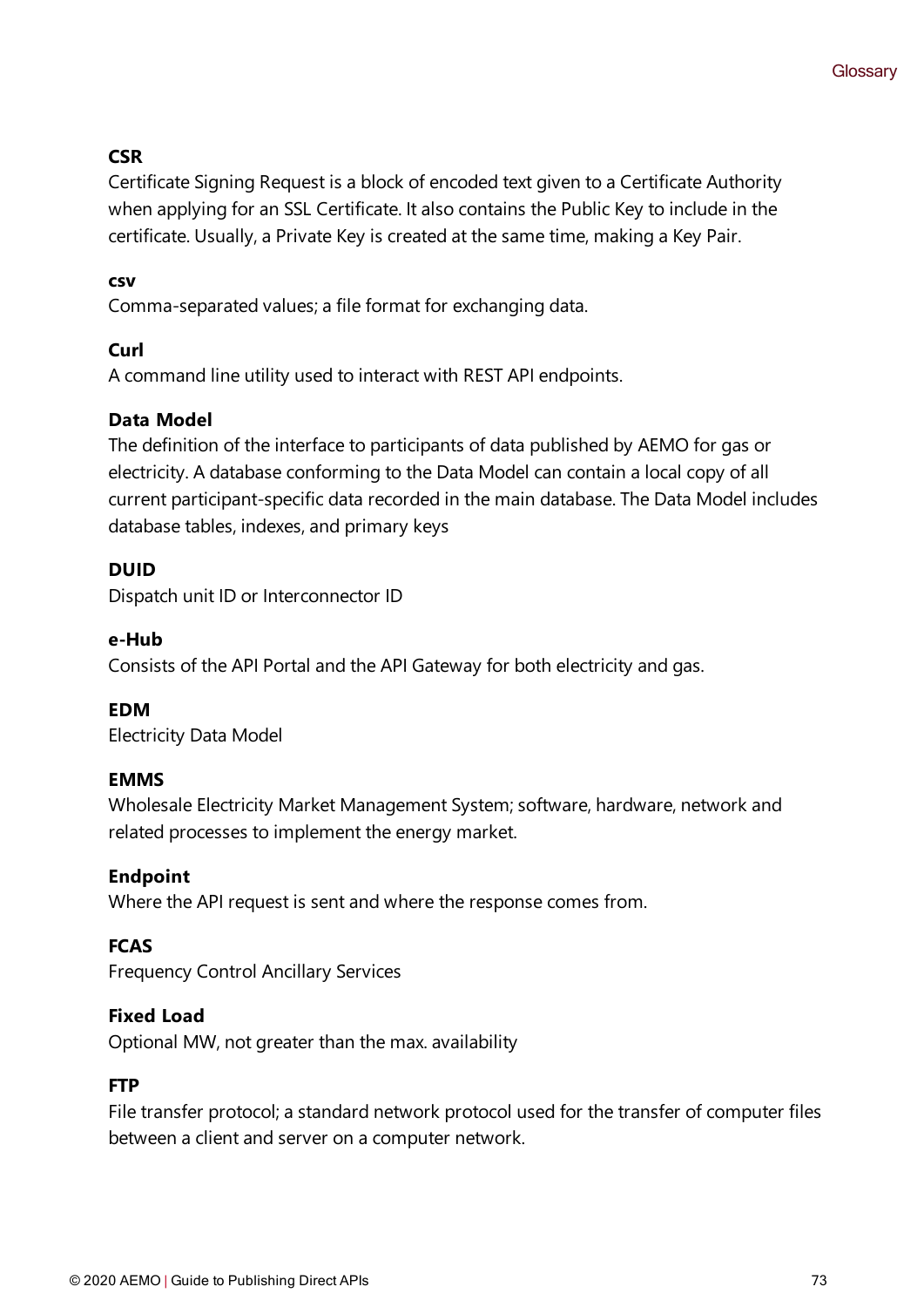#### **Header Parameters**

Parameters included in the request header.

#### **JSON**

Java Standard Object Notation. An agreed format for text files and data exchange. This is now used by AEMO to receive Bids and Offers and provide responses

#### **Key Pair**

SSL uses a technique called public-key cryptography, based on the concept of a Key Pair. The Key Pair consists of encrypted Public and Private Key data. It is only possible to decrypt the Public Key with the corresponding Private Key.

#### **LinkID**

Identifies the MNSP interconnector link in AEMO's systems. A property in the MNSPBidLink object in the JSON bidding schema

#### **MACK**

Message Acknowledgement

#### **MarketNet**

AEMO's private network available to participants having a participant ID

#### **Markets Portal**

Web portal for access to AEMO's wholesale web-based applications.

#### **Method**

The allowed operation for a resource, e.g. GET, POST, PUT, DELETE, and so on. These operations determine whether you're reading information, creating new information, updating existing information, or deleting information.

#### **MNSP**

Market Network Service Provider

#### **MSATS**

Retail Market Settlement and Transfer Solution

#### **MSATS Web Portal**

MSATS web-based interactive interface

#### **MW**

Megawatt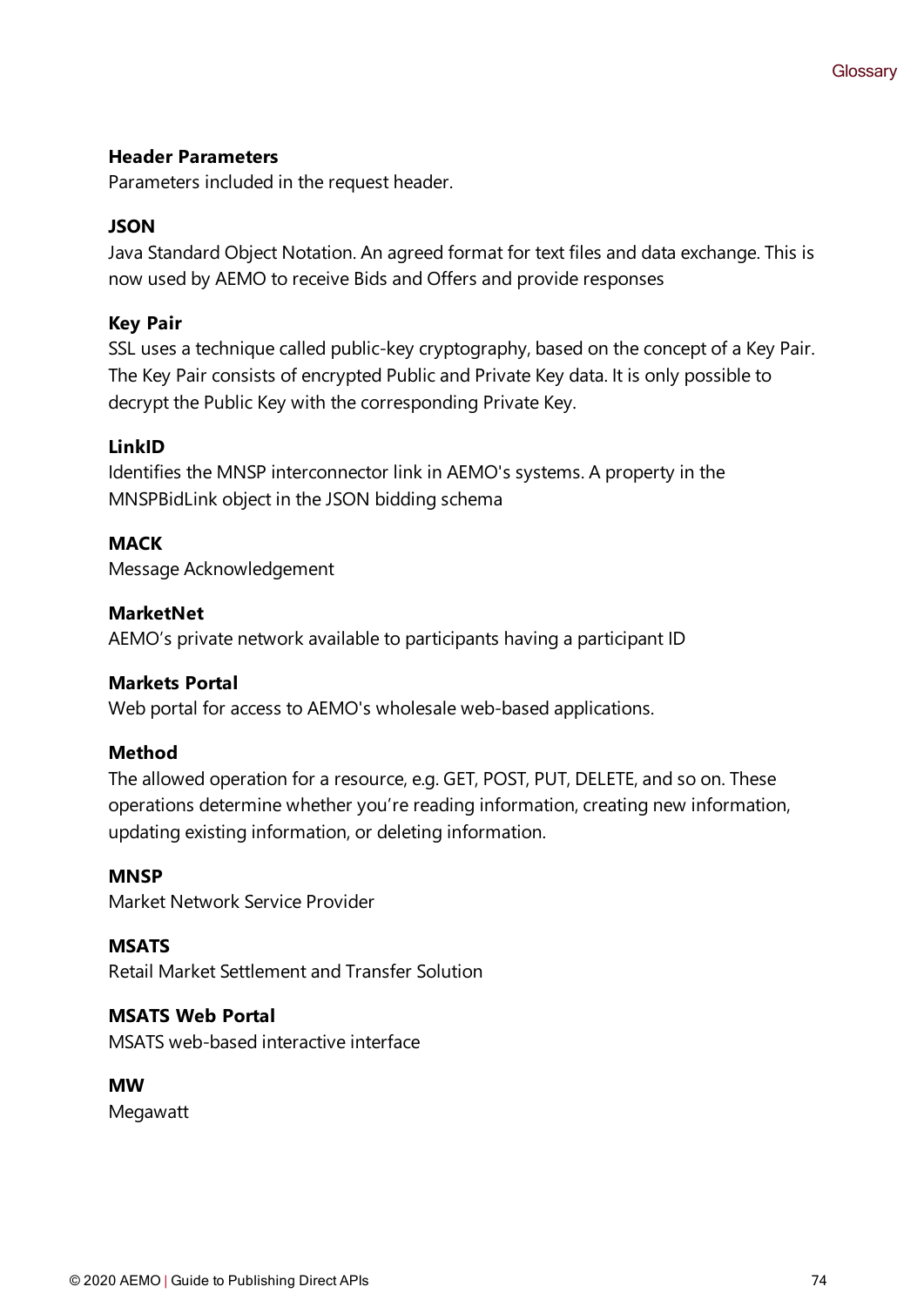## **NACK**

Negative Acknowledgement (Rejection)

## **NER**

National Electricity Rules

**OAS** OpenAPI specification

## **OpenAPI specification document**

The file, either in YAML or JSON, describing your REST API. Follows the OpenAPI specification format.

## **PA**

Participant Administrator who manages participant company's user access and security. The initial PA is set up by the AEMO system administrator as part of the registration process.

## **Parameters**

Parameters are options you pass with the endpoint (such as specifying the response format or the amount returned). There are four types of parameters: header parameters, path parameters, query string parameters, and request body parameters. The different types of parameters are often documented in separate groups on the same page. Not all endpoints contain each type of parameter. See Parameters for more details.

#### **Participant API Gateway**

The interface implemented by participants where AEMO pushes messages.

## **Participant File Server**

The publishing point from AEMO systems to participant systems. Each participant is allocated an account and access to private and public areas. Participants are responsible for interfacing with the Participant File Server. If uncollected, files are moved to the archive folder after a couple of days. If your Data Interchange environment is configured properly it automatically retrieves the missing files from the archive. Files are kept in the archive for approximately six months. AEMO's production and pre-production environments are independently operated, so each environment has its own IP address for its Participant File Server. For help, see Connection to AEMO's IT Systems.

#### **Participant ID**

Registered participant identifier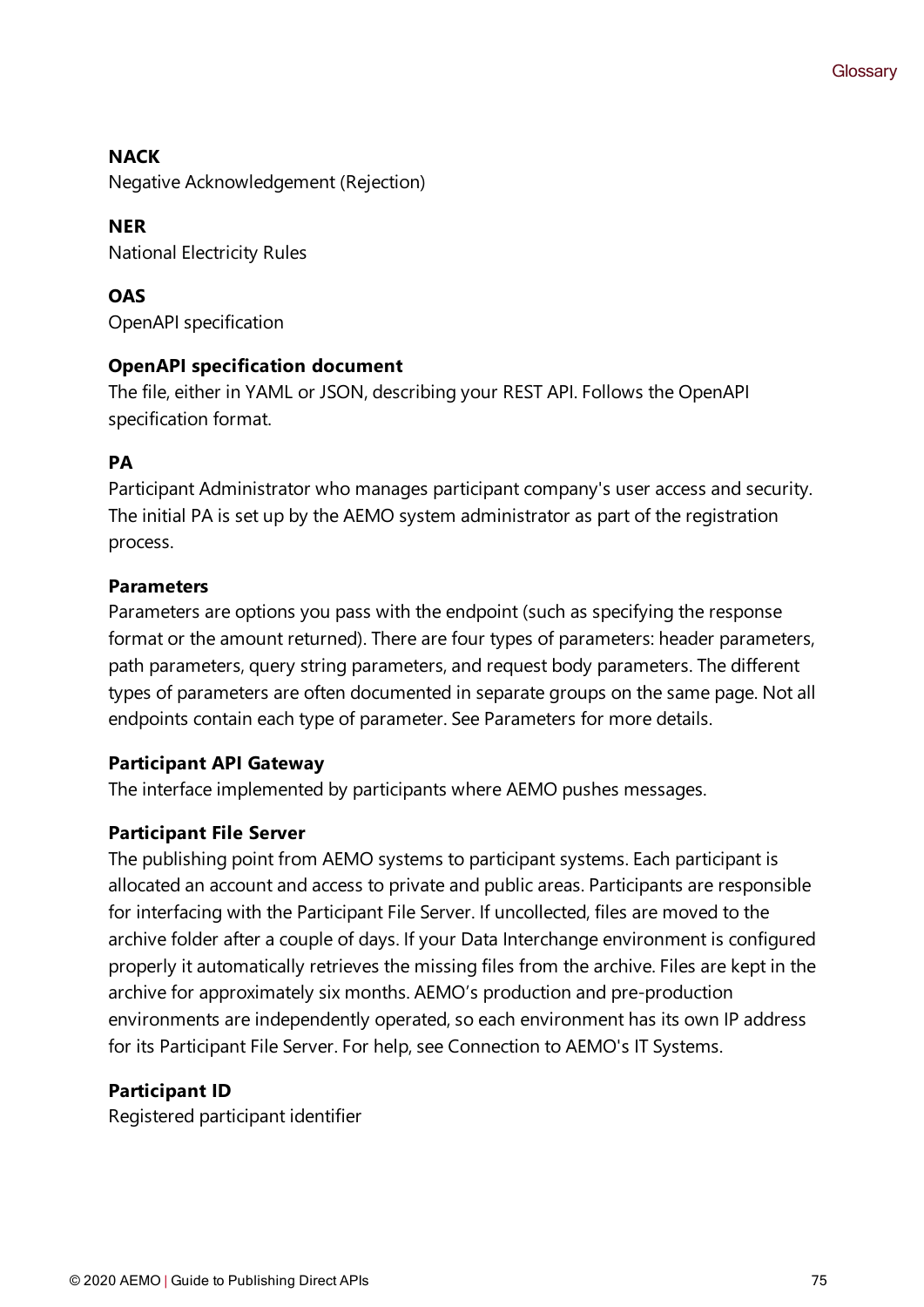#### **Participant User ID**

The user ID you used to login to the system.

#### **Participant Users**

Set up by the company's Participant Administrator.

#### **Path parameters**

Parameters in the path of the endpoint, before the query string (?). Path parameters are usually set off within curly braces.

#### **Payload**

The data sent by a POST request. The Payload section sits after the header.

**PID** Participant ID

#### **Pre-production**

AEMO's test system available to participants

#### **Private Key**

The secret Private Key is a text file used initially to enerate a Certificate Signing Request (CSR), and later to secure and verify connections.

#### **Production**

AEMO's live system

#### **Public Key**

The Public Key is included as part of your SSL certificate, and works together with your Private Key to make sure your data is encrypt Key (i.e. the certificate) can verify the digital signature is authentic without having to know the secret Private Key.

#### **Query String Parameters**

Parameters in the query string of the endpoint, after the ?.

#### **Request**

The way information is returned from an API. In a request, the client provides a resource URL with the proper authorization to an API server. The API returns a response with the information requested.

#### **Request Body Parameters**

Parameters in the request body. Usually submitted as JSON.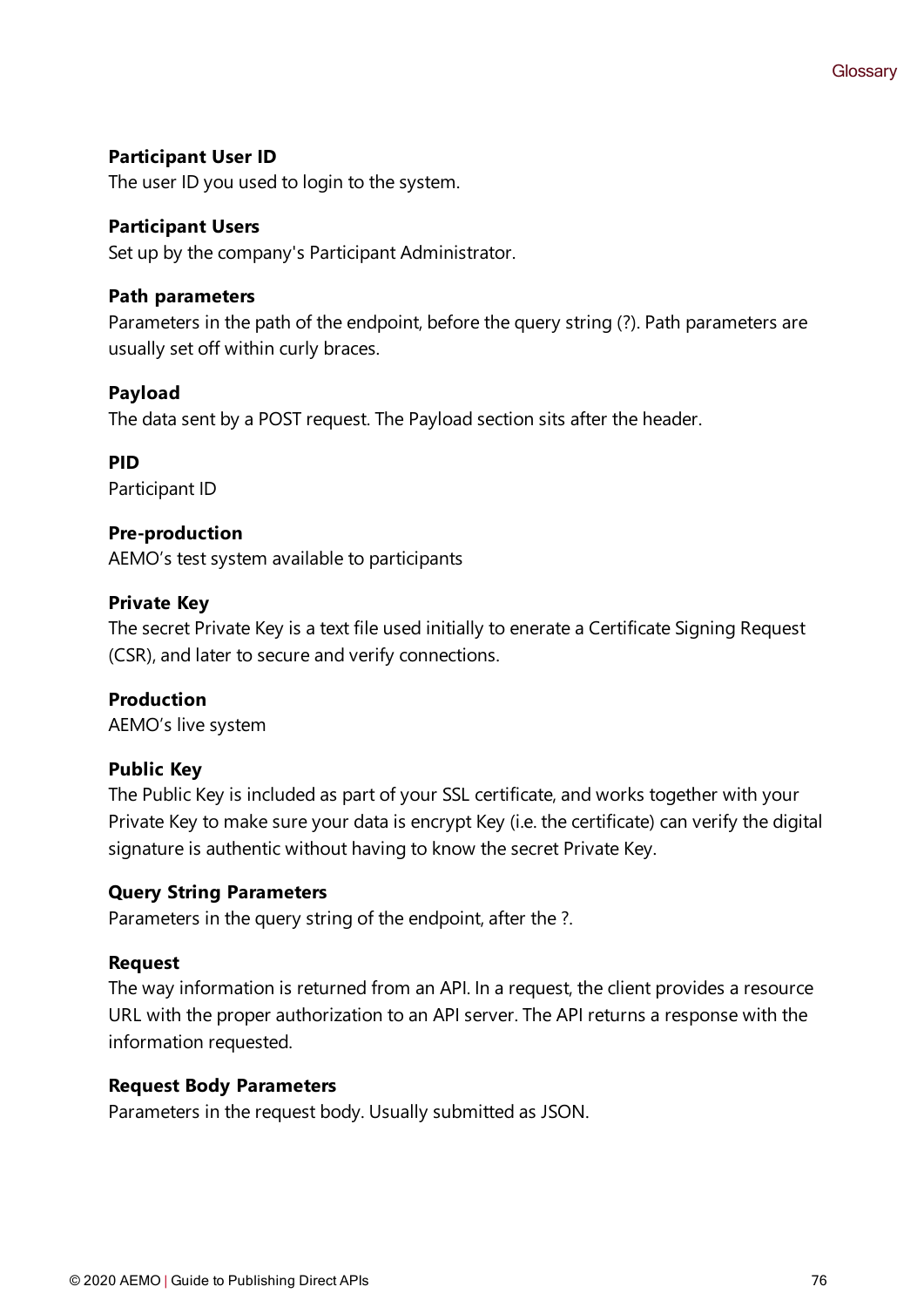#### **Response**

The information returned by an API after a request is made. Responses are usually in JSON or XML format.

#### **Response Example**

The response example shows a sample response from the request example; the response schema defines all possible elements in the response. The response example is not comprehensive of all parameter configurations or operations, but it should correspond with the parameters passed in the request example. The response lets developers know if the resource contains the information they want, the format, and how that information is structured and labeled. The description of the response is known as the response schema. The response schema documents the response in a more comprehensive, general way, listing each property that could possibly be returned, what each property contains, the data format of the values, the structure, and other details.

#### **REST**

The Representational State Transfer API architecture

#### **Service Type**

Energy, FCAS, or MNSP

#### **SSL**

Secure Sockets Layer, cryptographic protocol providing API communication security

#### **Submission**

A Bid/Offer submission can have: 1. Multiple Trading Days 2. Multiple DUIDs/LinkIDs 3. All Service Types in the same Submission

#### **Swagger file**

Refers to the OpenAPI specification

#### **TACK**

Transaction Acknowledgement

#### **TLS**

Transport Layer Security, cryptographic protocol providing API communication security

#### **URM**

User Rights Management; see the Guide to URM on AEMO's website

#### **zip**

The file compression format used for exchanging data with AEMO.